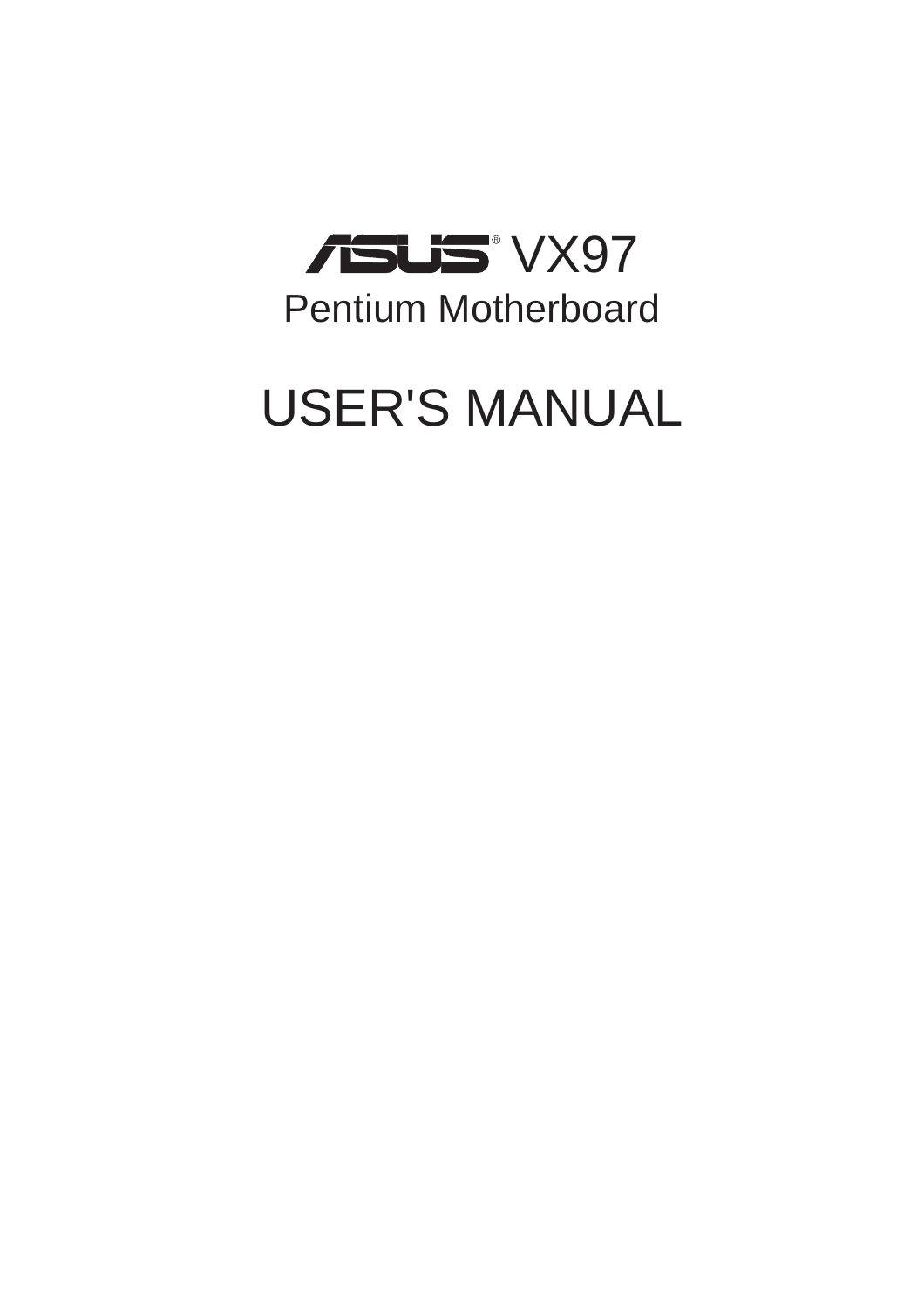## USER'S NOTICE

No part of this manual, including the products and softwares described in it, may be reproduced, transmitted, transcribed, stored in a retrieval system, or translated into any language in any form or by any means, except documentation kept by the purchaser for backup purposes, without the express written permission of ASUSTeK COMPUTER INC. ("ASUS").

ASUS PROVIDES THIS MANUAL "AS IS" WITHOUT WARRANTY OF ANY KIND, EITHER EXPRESS OR IMPLIED, INCLUDING BUT NOT LIMITED TO THE IMPLIED WARRANTIES OR CONDITIONS OF MERCHANTABILITY OR FITNESS FOR A PAR-TICULAR PURPOSE. IN NO EVENT SHALL ASUS, ITS DIRECTORS, OFFICERS, EMPLOYEES OR AGENTS BE LIABLE FOR ANY INDIRECT, SPECIAL, INCIDEN-TAL, OR CONSEQUENTIAL DAMAGES (INCLUDING DAMAGES FOR LOSS OF PROFITS, LOSS OF BUSINESS, LOSS OF USE OR DATA, INTERRUPTION OF BUSI-NESS AND THE LIKE), EVEN IF ASUS HAS BEEN ADVISED OF THE POSSIBILITY OF SUCH DAMAGES ARISING FROM ANY DEFECT OR ERROR IN THIS MANUAL OR PRODUCT.

Products and corporate names appearing in this manual may or may not be registered trademarks or copyrights of their respective companies, and are used only for identification or explanation and to the owners' benefit, without intent to infringe.

- Intel, LANDesk, and Pentium are registered trademarks of Intel Corporation.
- IBM and OS/2 are registered trademarks of International Business Machines.
- Symbios is a registered trademark of Symbios Logic Corporation.
- Windows and MS-DOS are registered trademarks of Microsoft Corporation.
- Sound Blaster AWE32 and SB16 are trademarks of Creative Technology Ltd.
- Adobe and Acrobat are registered trademarks of Adobe Systems Incorporated.

The product name and revision number are both printed on the board itself. Manual revisions are released for each board design represented by the digit before and after the period of the manual revision number. Manual updates are represented by the third digit in the manual revision number.

For previous or updated manuals, BIOS, drivers, or product release information, contact ASUS at http://www.asus.com.tw or through any of the means indicated on the following page.

SPECIFICATIONS AND INFORMATION CONTAINED IN THIS MANUAL ARE FUR-NISHED FOR INFORMATIONAL USE ONLY, AND ARE SUBJECT TO CHANGE AT ANY TIME WITHOUT NOTICE, AND SHOULD NOT BE CONSTRUED AS A COM-MITMENT BY ASUS. ASUS ASSUMES NO RESPONSIBLITY OR LIABILITY FOR ANY ERRORS OR INACCURACIES THAT MAY APPEAR IN THIS MANUAL, INCLUD-ING THE PRODUCTS AND SOFTWARES DESCRIBED IN IT.

**Copyright © 1997 ASUSTeK COMPUTER INC. All Rights Reserved.**

| Product Name: ASUS VX97 |                 |
|-------------------------|-----------------|
| Manual Revision: 1.02   |                 |
| <b>Release Date:</b>    | <b>May 1997</b> |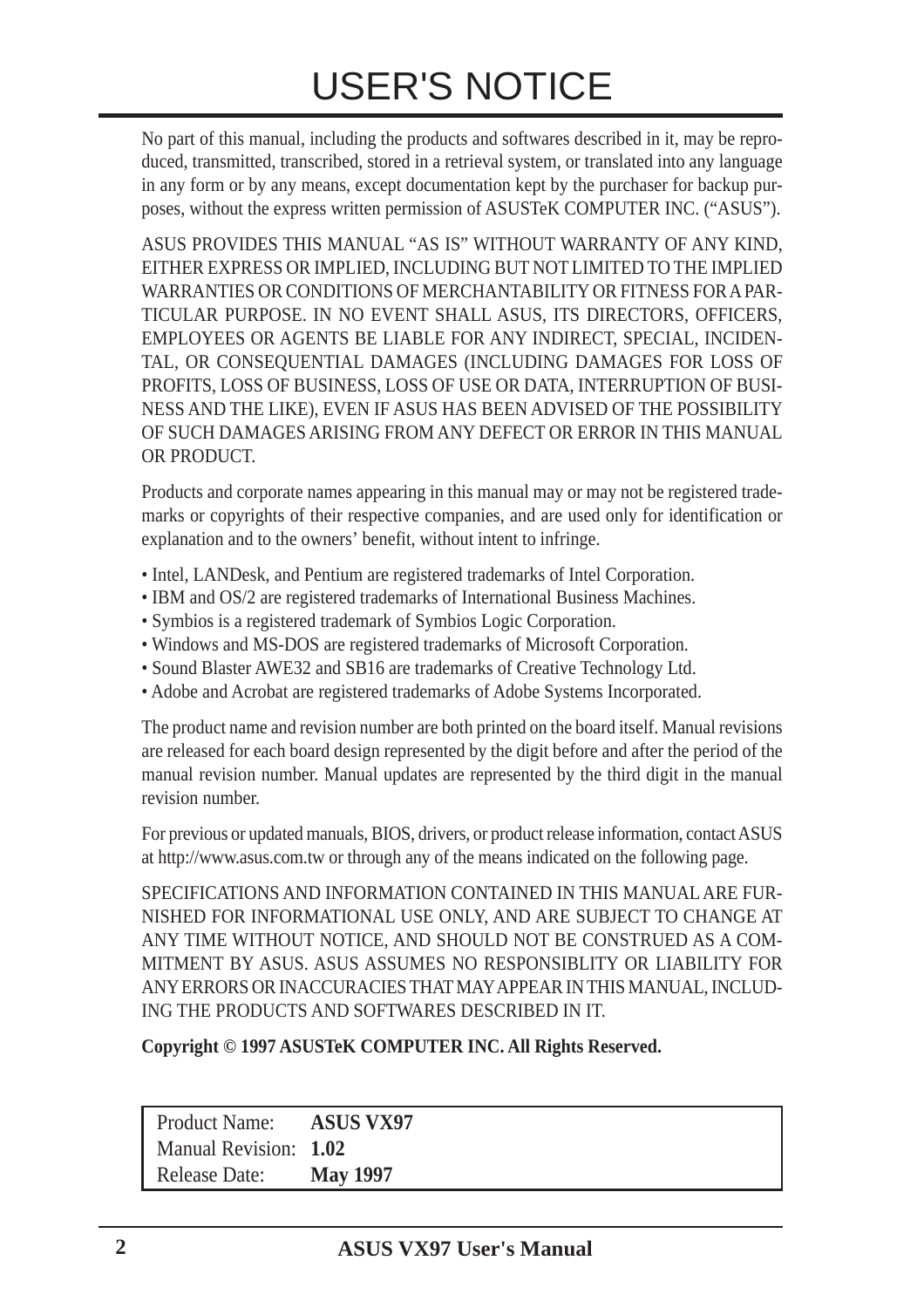## ASUS CONTACT INFORMATION

## ASUSTeK COMPUTER INC.

#### Marketing Info:

Address: 150 Li-Te Road, Peitou, Taipei, Taiwan, ROC Telephone: 886-2-894-3447 Fax: 886-2-894-3449

Email: info@asus.com.tw

#### Technical Support:

| Fax:        | 886-2-895-9254           |
|-------------|--------------------------|
| <b>BBS:</b> | 886-2-896-4667           |
| Email:      | tsd@asus.com.tw          |
| WWW:        | http://www.asus.com.tw/  |
| Gopher:     | gopher.asus.com.tw       |
| FTP:        | ftp.asus.com.tw/pub/ASUS |

## ASUS COMPUTER INTERNATIONAL

#### Marketing Info:

Address: 721 Charcot Avenue, San Jose, CA 95131, USA Telephone: 1-408-474-0567 Fax: 1-408-474-0568 Email: info-usa@asus.com.tw

#### Technical Support:

BBS: 1-408-474-0555 Email:  $tsd-usa@asus.com$  tw

## ASUS COMPUTER GmbH

#### Marketing Info:

Address: Harkort Str. 25, 40880 Ratingen, BRD, Germany Telephone: 49-2102-445011 Fax: 49-2102-442066

Email: info-ger@asus.com.tw

#### Technical Support:

| <b>BBS:</b> | 49-2102-448690      |
|-------------|---------------------|
| Email:      | tsd-ger@asus.com.tw |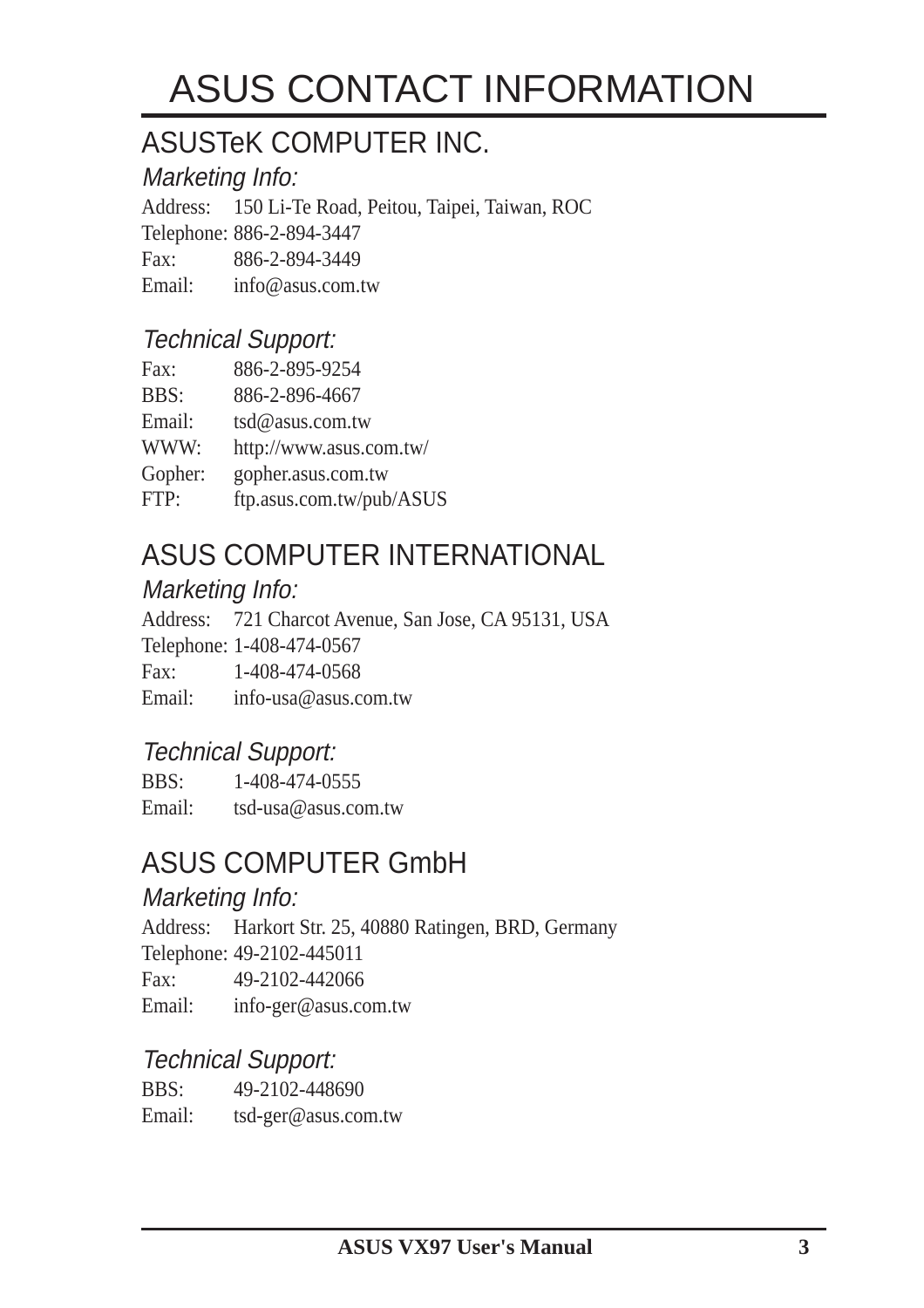## **CONTENTS**

| DRAM Memory Installation Procedures:  17 |  |
|------------------------------------------|--|
|                                          |  |
|                                          |  |
|                                          |  |
|                                          |  |
|                                          |  |
|                                          |  |
|                                          |  |
|                                          |  |
|                                          |  |
|                                          |  |
|                                          |  |
|                                          |  |
|                                          |  |
|                                          |  |
|                                          |  |
|                                          |  |
|                                          |  |
|                                          |  |
|                                          |  |
|                                          |  |
|                                          |  |
|                                          |  |
|                                          |  |
|                                          |  |
|                                          |  |
|                                          |  |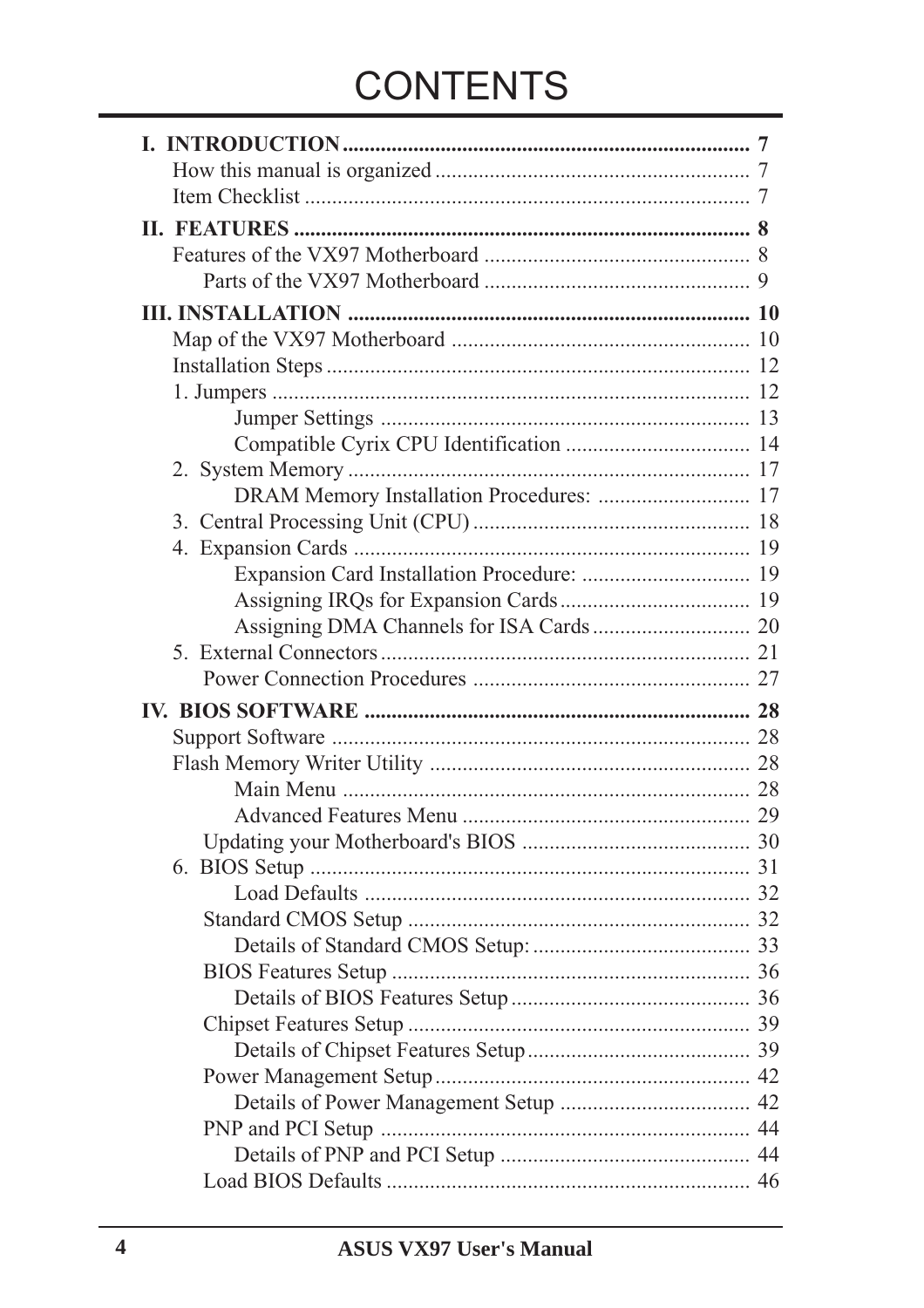## **CONTENTS**

| Introducing the ASUS DMI Configuration Utility  51               |  |
|------------------------------------------------------------------|--|
|                                                                  |  |
|                                                                  |  |
|                                                                  |  |
|                                                                  |  |
|                                                                  |  |
|                                                                  |  |
|                                                                  |  |
|                                                                  |  |
|                                                                  |  |
|                                                                  |  |
|                                                                  |  |
|                                                                  |  |
|                                                                  |  |
|                                                                  |  |
|                                                                  |  |
|                                                                  |  |
| The Following Sections are Available with ASUS Audio Bundle Only |  |
|                                                                  |  |
|                                                                  |  |
|                                                                  |  |
|                                                                  |  |
|                                                                  |  |
|                                                                  |  |
|                                                                  |  |
|                                                                  |  |
|                                                                  |  |
|                                                                  |  |
|                                                                  |  |
|                                                                  |  |
|                                                                  |  |
| Maximum Recording Rates for the Audio Hardware  12               |  |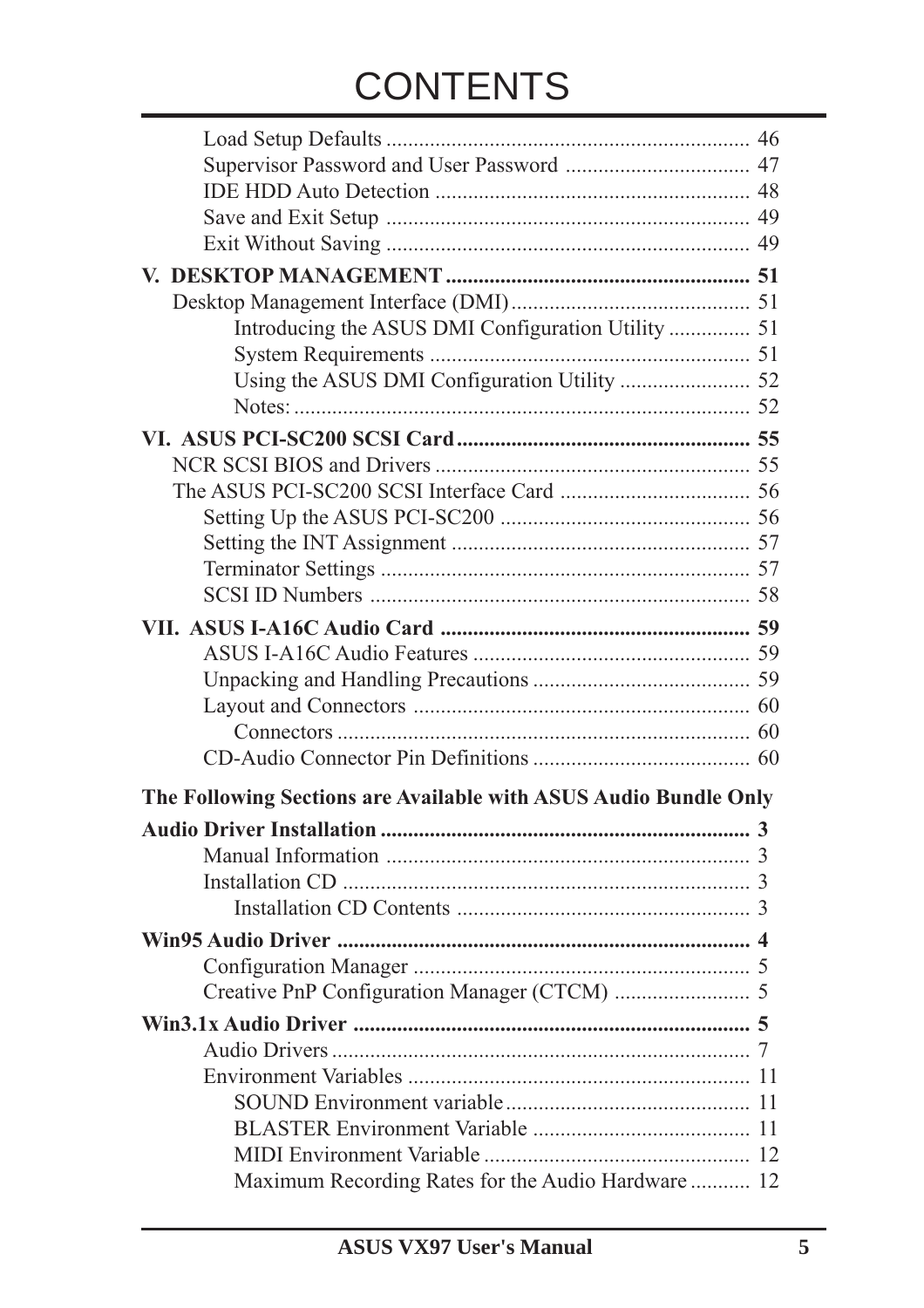### **Federal Communications Commission Statement**

This device complies with FCC Rules Part 15. Operation is subject to the following two conditions:

- This device may not cause harmful interference, and
- This device must accept any interference received, including interference that may cause undesired operation.

This equipment has been tested and found to comply with the limits for a Class B digital device, pursuant to Part 15 of the FCC Rules. These limits are designed to provide reasonable protection against harmful interference in a residential installation. This equipment generates, uses and can radiate radio frequency energy and, if not installed and used in accordance with manufacturer's instructions, may cause harmful interference to radio communications. However, there is no guarantee that interference will not occur in a particular installation. If this equipment does cause harmful interference to radio or television reception, which can be determined by turning the equipment off and on, the user is encouraged to try to correct the interference by one or more of the following measures:

- Re-orient or relocate the receiving antenna.
- Increase the separation between the equipment and receiver.
- Connect the equipment to an outlet on a circuit different from that to which the receiver is connected.
- Consult the dealer or an experienced radio/TV technician for help.

**WARNING:** The use of shielded cables for connection of the monitor to the graphics card is required to assure compliance with FCC regulations. Changes or modifications to this unit not expressly approved by the party responsible for compliance could void the user's authority to operate this equipment.

### **Canadian Department of Communications Statement**

This digital apparatus does not exceed the Class B limits for radio noise emissions from digital apparatus set out in the Radio Interference Regulations of the Canadian Department of Communications.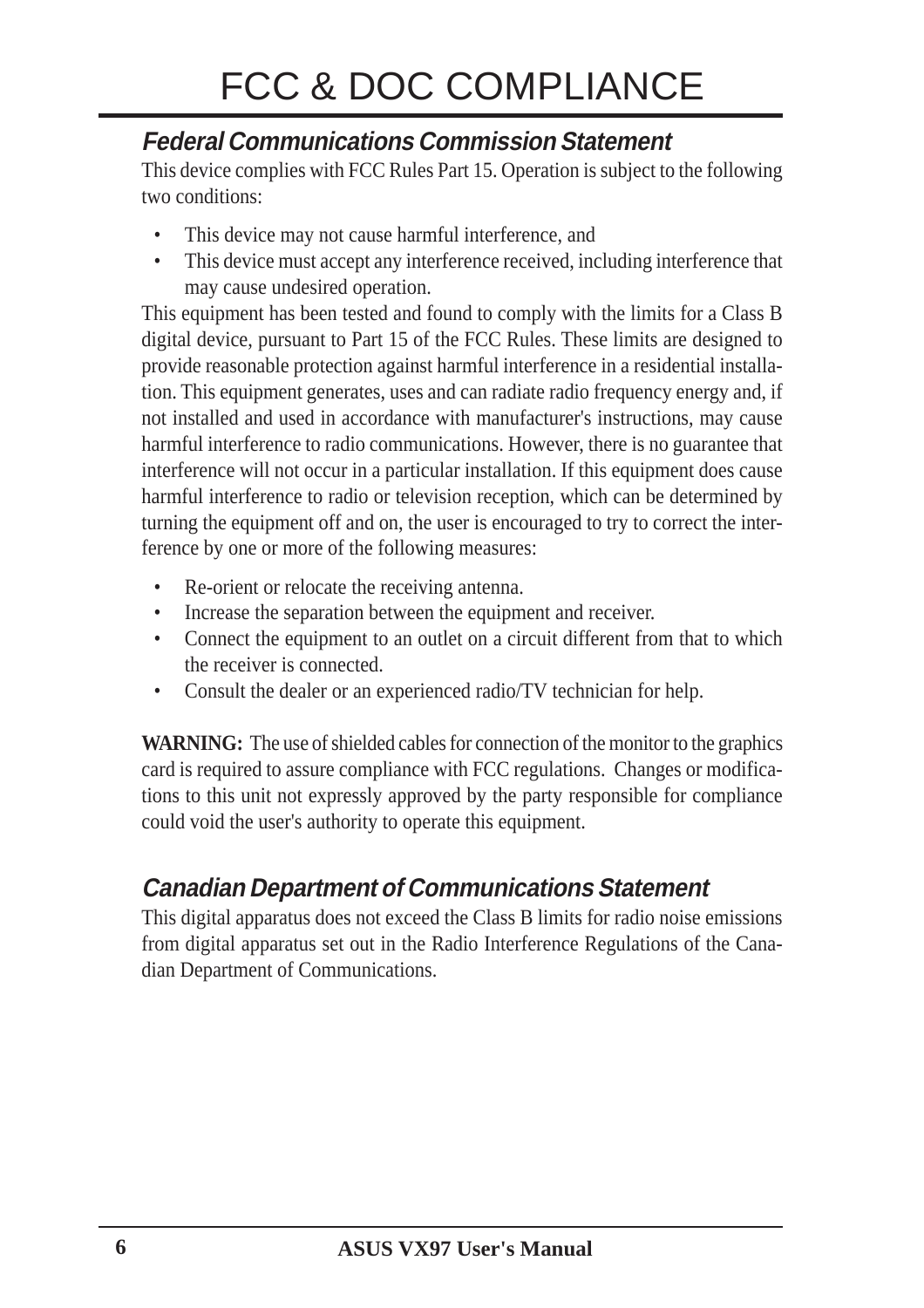## How this manual is organized

This manual is divided into the following sections:

| $\mathbf{I}$ . | <b>Introduction:</b> | Manual information and checklist                       |
|----------------|----------------------|--------------------------------------------------------|
| П.             | <b>Features:</b>     | Information and specifications concerning this product |
| Ш.             | <b>Installation:</b> | Instructions on setting up the motherboard             |
|                | IV. BIOS Setup:      | BIOS software setup information.                       |
| V.             | Software:            | Information on the included support software           |
|                | VI. ASUS SCSI:       | Installation of optional ASUS SCSI cards               |
|                | VII. ASUS I-A16C:    | Installation of an optional 16-bit Audio card          |
|                | VIII. DOS/Win3.1x:   | Audio Software Manual (with ASUS I-A16C bundle)        |
|                | IX. Windows 95:      | Audio Software Manual (with ASUS I-A16C bundle)        |

## Item Checklist

Please check that your package is complete. If you discover damaged or missing items, please contact your retailer.

- √ The ASUS VX97 motherboard
- $\Box$  2 serial port ribbon cables attached to a mounting bracket
- $\Box$  1 parallel ribbon cable with mounting bracket
- $\overline{w}$  1 IDE ribbon cable
- $\Box$  1 floppy ribbon cable
- $\Box$  Support drivers and utilities as follows (view FILELIST.TXT for details)
	- Flash Memory Writer utility to update the FLASH BIOS
	- Desktop Management Interface (DMI) utility
	- Bus Master IDE Drivers for various operating systems
	- Audio drivers and utilities (included with ASUS I-A16C CD bundle only)
	- Readme files for descriptions and use of the files
	- Technical Support Form
- $\overrightarrow{v}$  This user's manual (Audio sections included with ASUS I-A16C CD bundle)
- Optional PS/2 mouse cable with mounting bracket  $\Box$
- $\Box$ Optional infrared module
- $\Box$ Optional ASUS PCI-SC200 Fast-SCSI or PCI-SC860 Ultra-Fast SCSI card
- $\Box$ Optional ASUS I-A16C Audio Card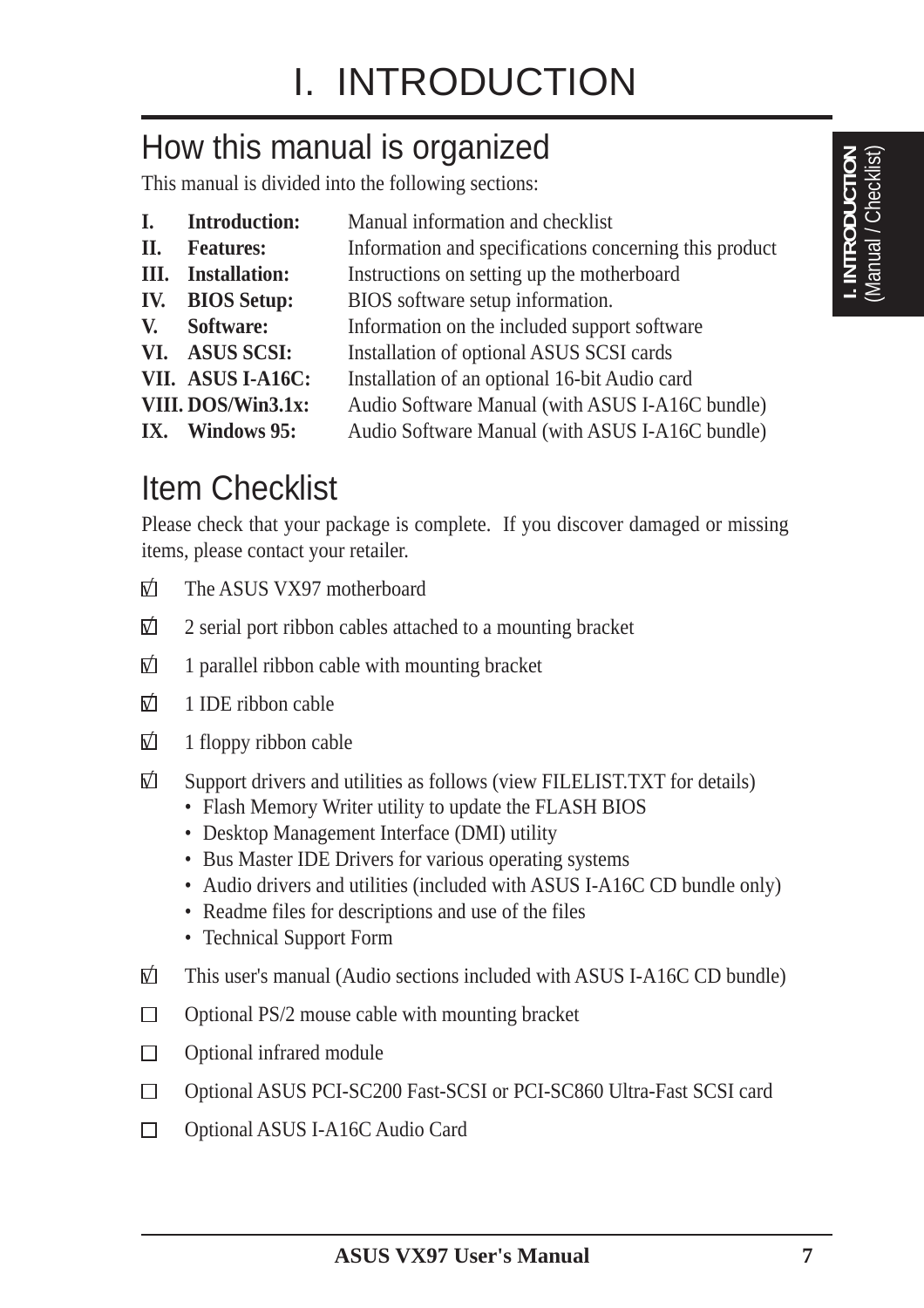## Features of the VX97 Motherboard

The ASUS VX97 is carefully designed for the demanding PC user who wants a great many features in a small package. This motherboard:

- **Intel Chipset:** Features Intel's 430VX PCIset with I/O subsystems.
- **Versatile Processor Support:** Intel Pentium® 75-233MHz (P55C-MMX™, P54C/ P54CS), IBM®/Cyrix® 6x86-PR166+ (Rev 2.7 or later), IBM®/Cyrix® 6x86MX™ (PR166 & above), AMD-K5™ (PR75-PR133), AMD-K6™ (PR166-PR233).
- **Easy Installation:** Is equipped with BIOS that supports auto detection of hard drives, PS/2 mouse, and Plug and Play devices to make setup of hard drives, expansion cards, and other devices virtually automatic.
- **Desktop Management Interface (DMI):** Supports DMI through BIOS which allows hardware to communicate within a standard protocol creating a higher level of compatibility. (Requires DMI-enabled components.) (See section V)
- **L2 Cache:** Comes in 256KB or 512KB models.
- **Versatile DRAM Memory Support:** Supports 72-pin SIMMs of 4MB, 8MB, 16MB, or 32MB to form a memory size between 8MB to 128MB. Supports both Fast Page Mode (FPM) and Extended Data Output (EDO) SIMMs.
- **ISA and PCI Expansion Slots:** Provides three PCI slots, three ISA slots, and one PCI/ISA share slot.
- **Super Multi-I/O:** Provides two high-speed UART compatible serial ports and one parallel port with EPP and ECP capabilities. UART2 can also be directed from COM2 to the Infrared Module for wireless connections. Two floppy drives of either 5.25" or 3.5" (1.44MB or 2.88MB) are also supported without an external card. **The Japanese "Floppy 3 mode" (3.5" 1.2MB) floppy standard is also supported.**
- **PCI Bus Master IDE Controller:** Comes with an onboard PCI Bus Master IDE controller with two connectors that supports four IDE devices in two channels, provides faster data transfer rates, and supports Enhanced IDE devices such as Tape Backup and CD-ROM drives. This controller supports PIO Modes 3 and 4 and Bus Master IDE DMA Mode 2. **BIOS now supports IDE CD-ROM or SCSI bootup.**
- **Optional IrDA and PS/2 Mouse Connector:** This motherboard supports an optional infrared port module for wireless interface and a PS/2 mouse cable set.
- **Symbios SCSI BIOS:** This motherboard has firmware that supports optional ASUS SCSI controller cards.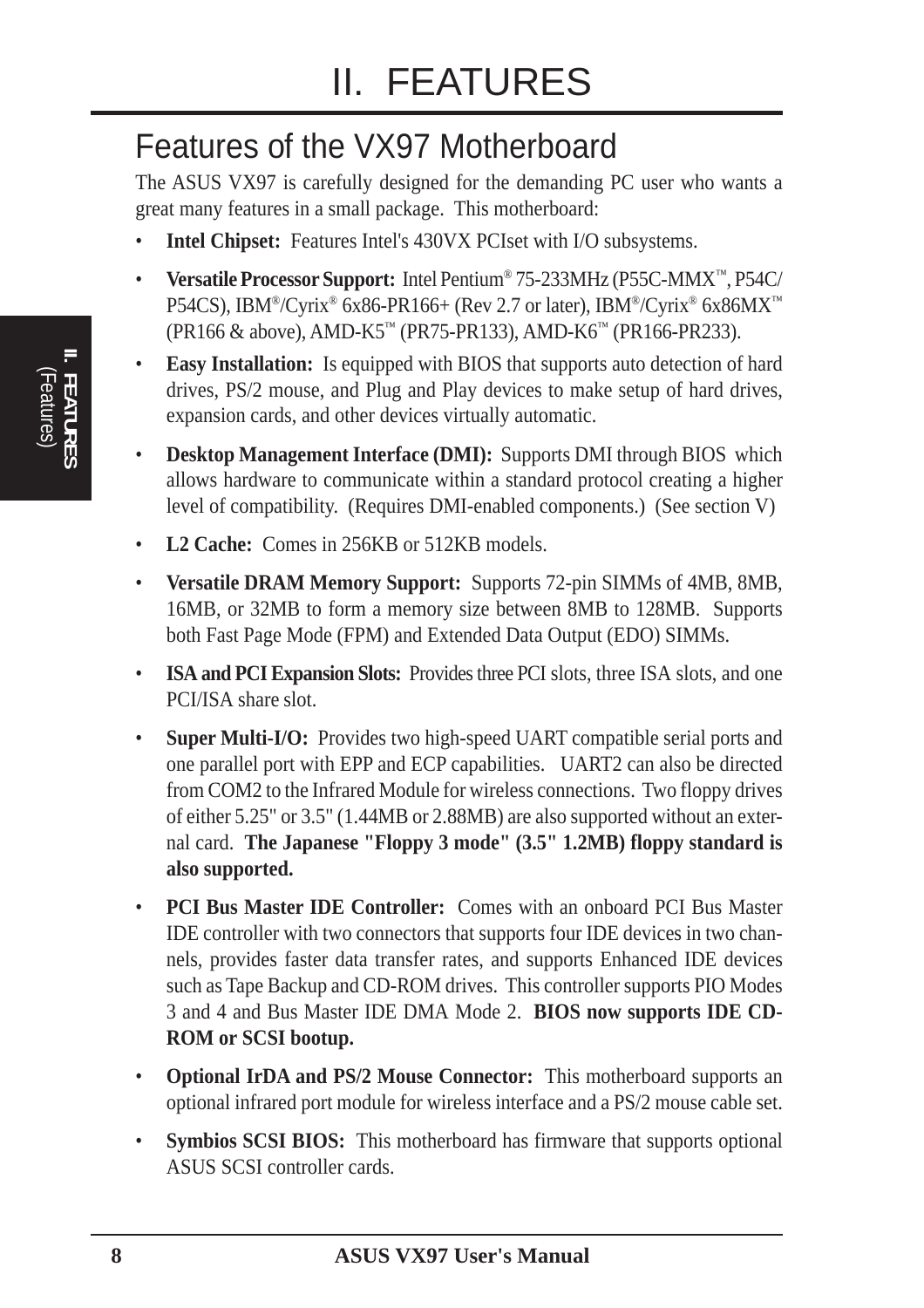## Parts of the VX97 Motherboard



256KB / 512KB L2 Cache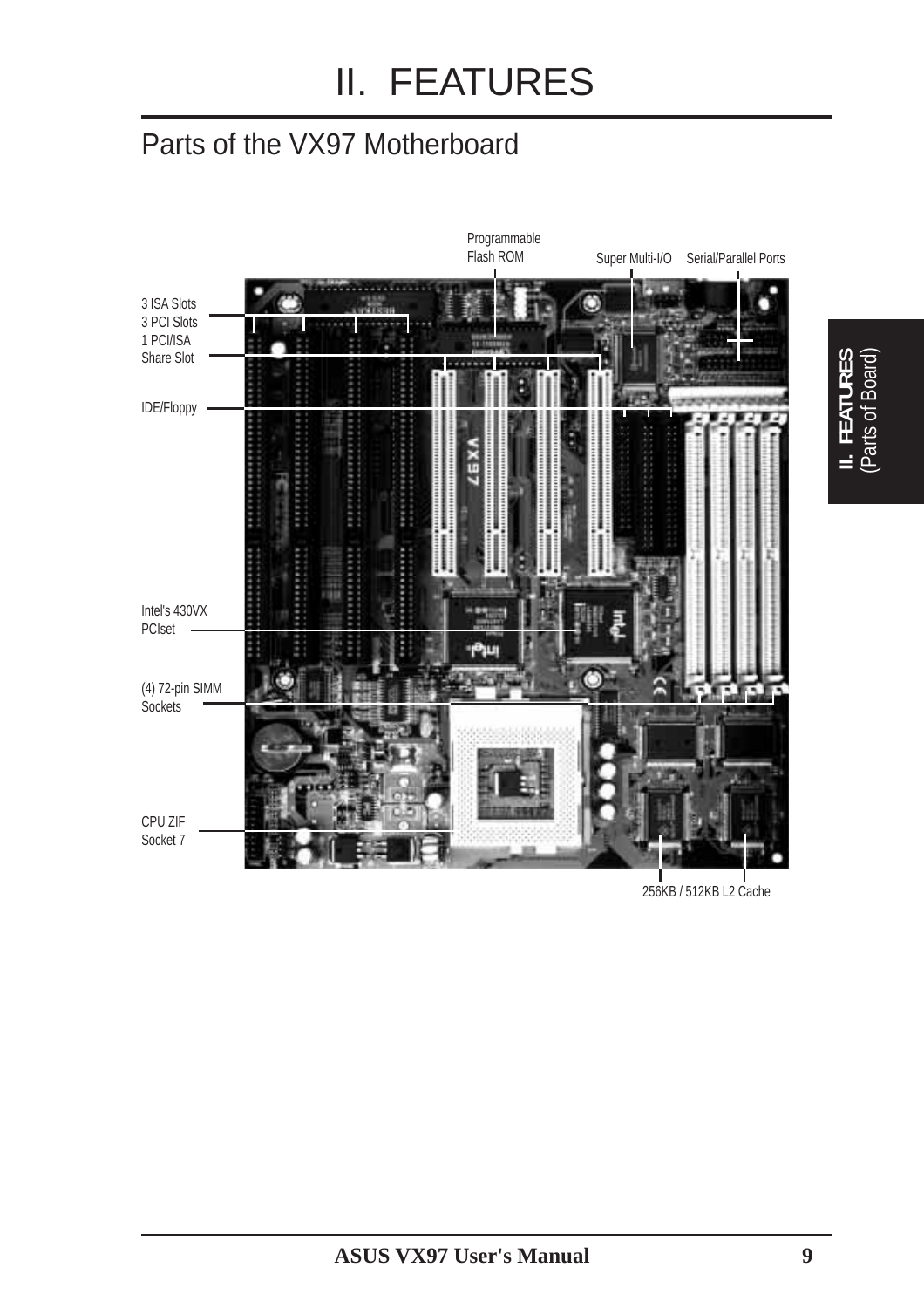## Map of the VX97 Motherboard

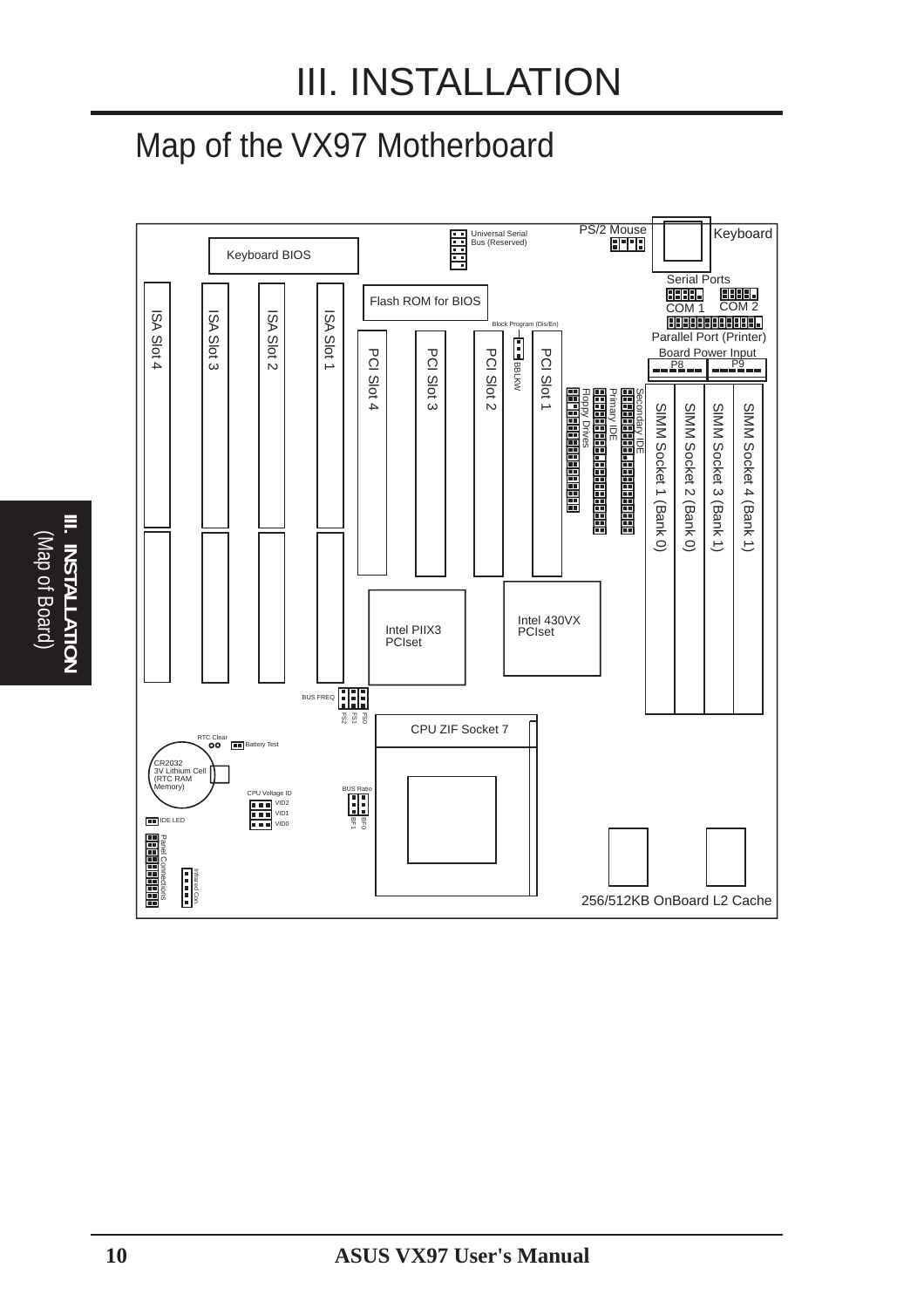## III. INSTALLATION

#### **Jumpers**

- 
- 
- 
- 
- 

#### **Expansion Slots**

- 
- 
- 
- 

#### **Connectors**

- 
- 
- 
- 
- 
- 
- 
- 
- 
- 
- 
- 
- 
- 
- 1) BBLKW p. 13 Flash ROM Boot Block Program (Disable/Enable)
- 2) RTCLR / JP1 p. 13 Real Time Clock RAM / Battery Test Lead
- 3) VID0, 1, 2 p. 14 CPU Voltage Selection
- 4) FS0, FS1, FS2 p. 15 CPU External Clock (BUS) Frequency Selection
- 5) BF0, BF1 p. 15 CPU:BUS Frequency Ratio
- 1) SIMM Sockets p. 16 72-Pin DRAM Memory Expansion Sockets
- 2) CPU ZIF Socket 7 p. 18 Central Processing Unit (CPU) Socket
- 3) ISA Slots p. 19 16-bit ISA Bus Expansion Slots
- 4) PCI Slots p. 19 32-bit PCI Bus Expansion Slots
- 1) KBCON p. 21 Keyboard Connector (5-pin Female)
- 2) PS2MOUSE p. 21 PS/2 Mouse Connector (6-pin Block)
- 3) PRINTER p. 22 Parallel (Printer) Port Connector (26-pin Block)
- 4) COM1, COM2 p. 22 Serial Port COM1 & COM2 (10-pin Blocks)
- 5) FLOPPY p. 23 Floppy Drive Connector (34-pin Block)
- 6) POWER p. 23 Motherboard Power Connector (12-pin Block)
- 7) IDE1, IDE2 p. 24 Primary / Secondary IDE Connector (40-pin Blocks)
- 8) **IDELED** p. 24 **IDE LED** Activity Light
- 9) TB LED (PANEL) p. 25 Turbo LED/Power LED (2-pins)
- 10) SMI (PANEL) p. 25 SMI Switch Lead (2-pins)
- 11) RESET (PANEL) p. 25 Reset Switch Lead (2-pins)
- 12) KEYLOCK (PANEL) p. 25 Keyboard Lock Switch Lead (5-pins)
- 13) SPEAKER (PANEL) p. 25 Speaker Output Connector (4-pins)
- 14) IR p. 26 Infrared Port Module Connector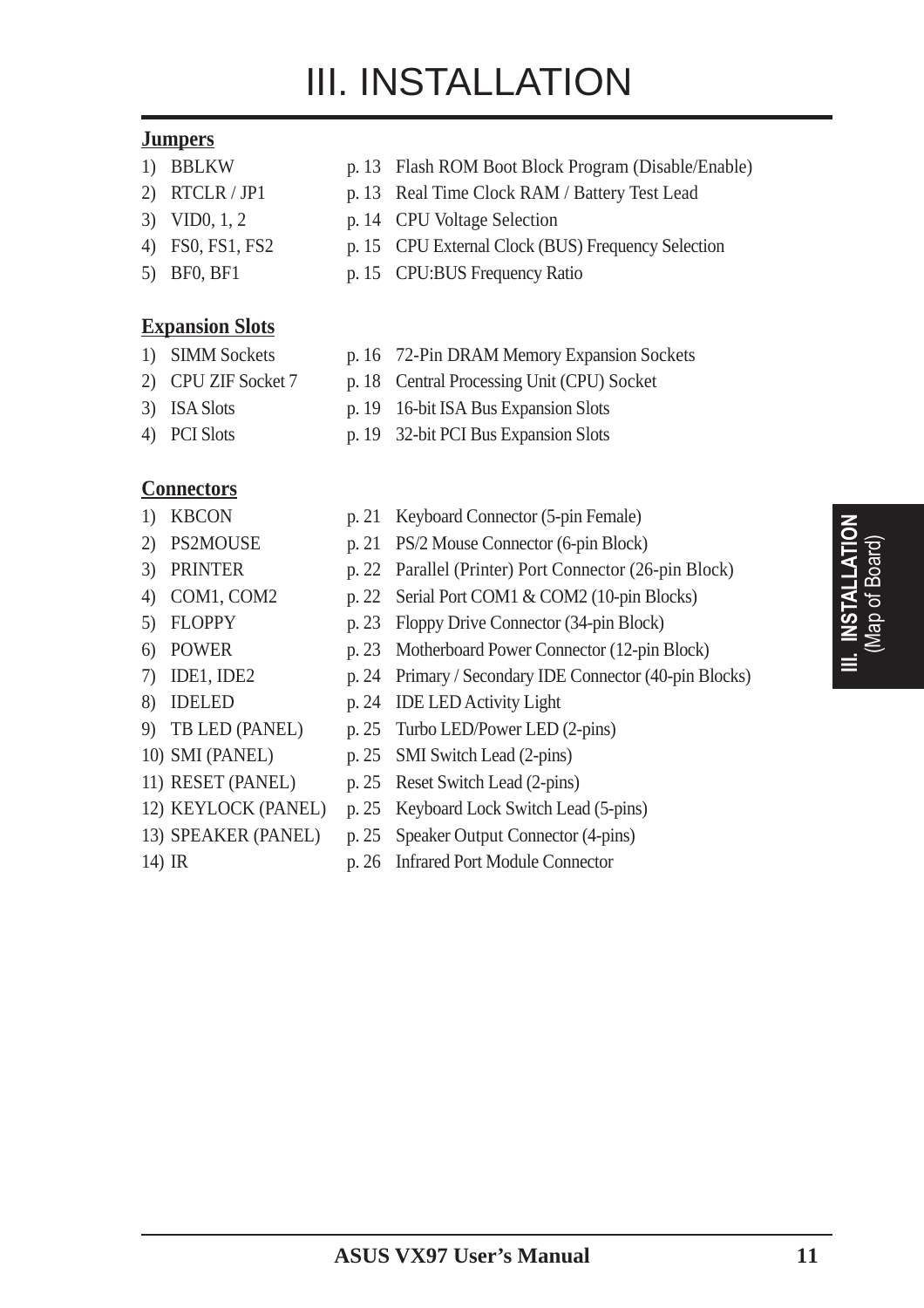## Installation Steps

Before using your computer, you must complete the following steps:

- **1. Set Jumpers on the Motherboard**
- **2. Install Memory Modules**
- **3. Install the Central Processing Unit (CPU)**
- **4. Install Expansion Cards**
- **5. Connect Ribbon Cables, Cabinet Wires, and Power Supply**
- **6. Setup the BIOS Software**

## 1. Jumpers

Several hardware settings are made through the use of jumper caps to connect jumper pins (JP) on the motherboard. See "Map of the Motherboard" on page 4 for locations of jumpers. The jumper settings will be described numerically such as [----], [1-2], [2-3] for no connection, connect pins 1&2, and connect pins 2&3 respectively. A "1" is written besides pin 1 on jumpers with three pins. The jumpers will also be shown graphically such as  $\bullet \bullet \bullet$  to connect pins  $1\&2$  and  $\bullet \bullet \bullet$  to connect pins 2&3. Jumpers with two pins will be shown as **For** Short (On) and  $\boxed{ }$  or for Open (Off). For manufacturing simplicity, the jumpers may be sharing pins from other groups. Use the diagrams in this manual instead of following the pin layout on the board. Settings with two jumper numbers require that both jumpers be moved together. To connect the pins, simply place a plastic jumper cap over the two pins as diagramed.

**WARNING:** Computer motheboards and components contain very delicate Integrated Circuit (IC) chips. To protect the motherboard and other components against damage from static electricity, you should follow some precautions whenever you work on your computer.

- 1. Unplug your computer when working on the inside.
- 2. Hold components by the edges and try not to touch the IC chips, leads, or circuitry.
- 3. Use a grounded wrist strap before handling computer components.
- 4. Place components on a grounded antistatic pad or on the bag that came with the component whenever the components are separated from the system.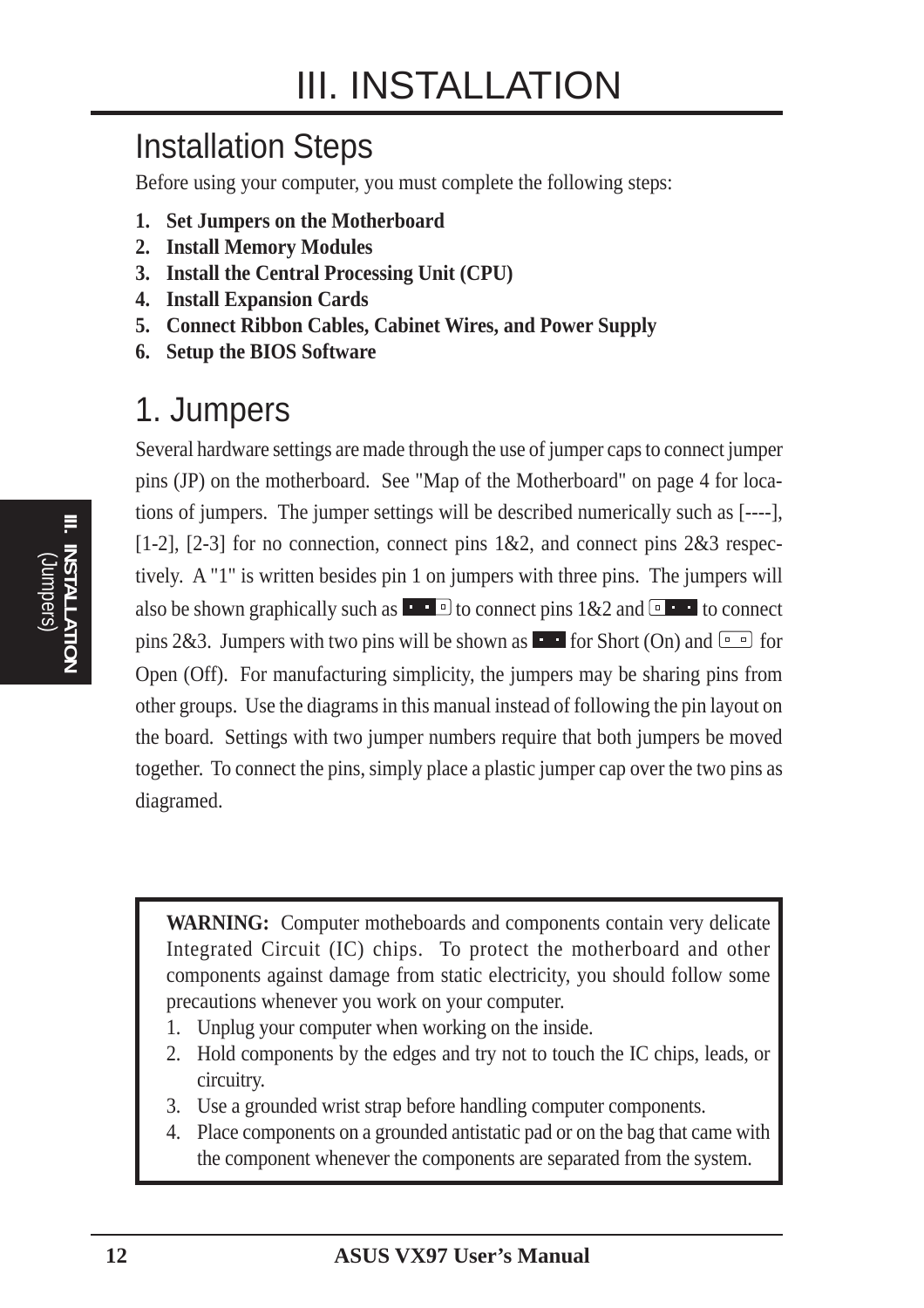#### Jumper Settings

#### **1. Flash ROM Boot Block Programming (BBLKW)**

This sets the operation mode of the boot block area of the Programmable Flash ROM to allow programming in the *Enabled* position. This is required only if prompted by the **Flash Memory Writer Utility** as shown in BIOS SOFTWARE.



#### **2. Real Time Clock (RTC) RAM**

The CMOS RAM is powered by the onboard button cell battery. To clear the RTC data: (1) Turn off your computer, (2) Short the two pads (Labeled: SHORT HERE TO CLEAR CMOS) momentarily with a metallic object (3) Turn on your computer, (4) Hold down <Delete> during bootup and enter BIOS setup to reenter user preferences.

#### **Battery Test Jumper (JP1) (For Service Use Only)**

You can test the battery's current by removing this jumper and attaching a current meter to the pins. **WARNING: You must unplug the power cord to your power supply to ensure that there is no power to your motherboard. The CMOS RAM containing BIOS setup information** *may* **be cleared by this action. You** *should* **enter BIOS to "Load Setup Defaults" and re-enter any user information after removing and reapplying this jumper.**

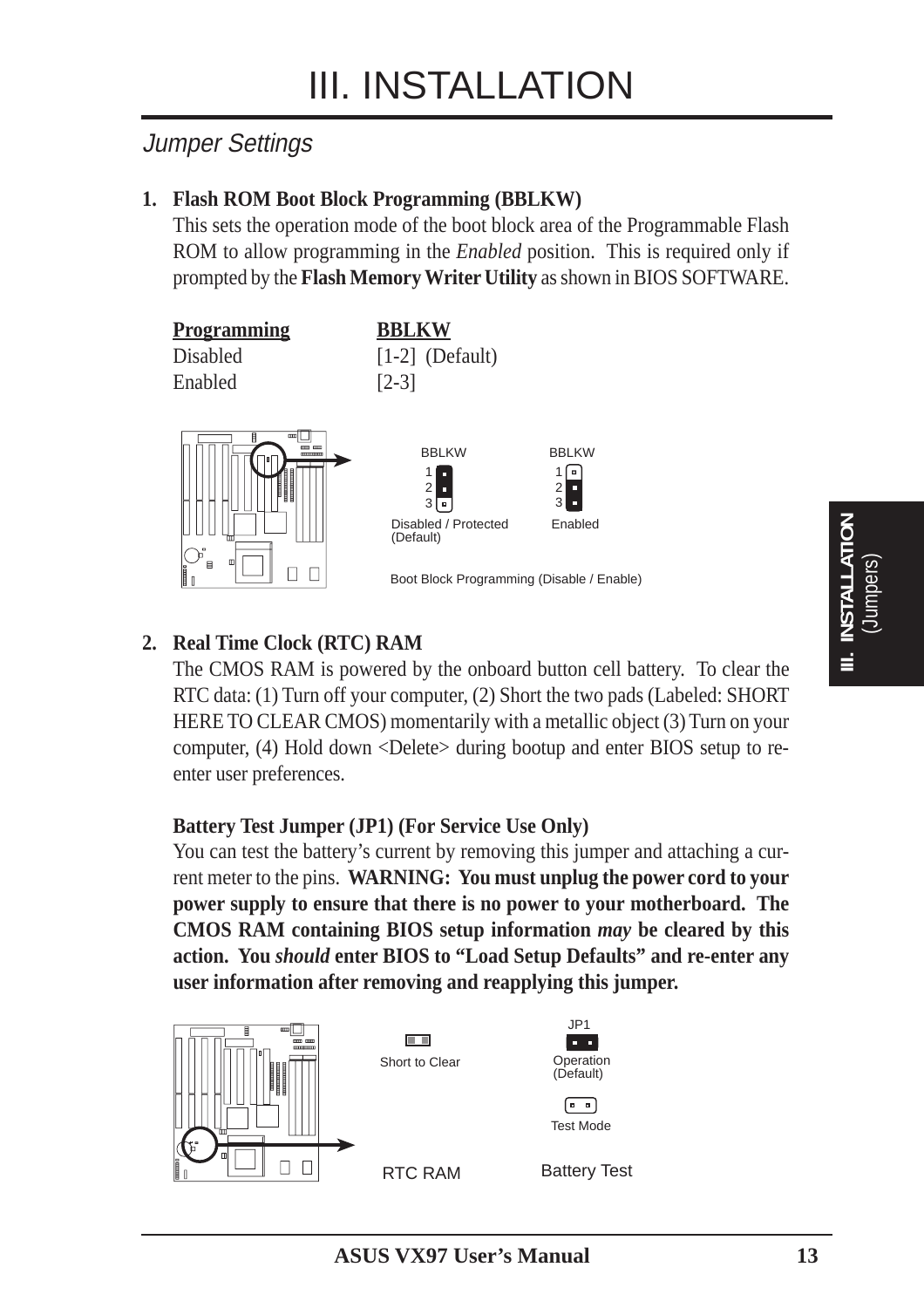#### **3. Voltage Regulator Output Selection (VID0, 1, 2)**

These jumpers set the voltage supplied to the CPU. The voltage regulators will automatically detect and switch between **Single Power Plane** & **Dual Power Planes**.

**WARNING!** Incorrect settings can damage your CPU. If you are not absolutely clear on CPU jumper settings, check with your retailer.



#### **NOTE: These jumpers are labeled from right to left.**

| <b>Manufacturer</b><br>Intel/AMD/IBM/Cyrix P54C/CS/K5/6x86 3.5V(VRE)<br>AMD | <b>CPU Type</b><br>K6-PR166,200  | Single Plane Dual Plane VID2 VID1 VID0 | ----<br>2.9 Volts | $[2-3]$          | $[2-3]$                                | $[1-2]$ |
|-----------------------------------------------------------------------------|----------------------------------|----------------------------------------|-------------------|------------------|----------------------------------------|---------|
| Intel/AMD<br>Intel/AMD/Cyrix                                                | <b>P54C/CS/K5</b><br>P55C/6x86MX | 3.4V(STD)<br>----                      | ----<br>2.8 Volts | $[2-3]$          | $[2-3]$                                | $[2-3]$ |
| AMD                                                                         | K6-PR233                         |                                        | 3.2 Volts         | $[1-2]$          | $\Gamma_{\text{WD1:3}}^{\text{WD2:3}}$ | $[2-3]$ |
| H                                                                           | aan l<br>munum                   | 3 2 1<br>$VID2$ $\Box$                 | 3 2 1<br>an Ind   | 3 2 1<br>- 1 - 1 |                                        |         |



### Compatible Cyrix CPU Identification

The only Cyrix CPU that is supported on this motherboard is labeled Cyrix 6x86-PR166+ but must be Revision 2.7 or later. Look on the underside of the CPU for the serial number. The number should read G8DC6620A or later.

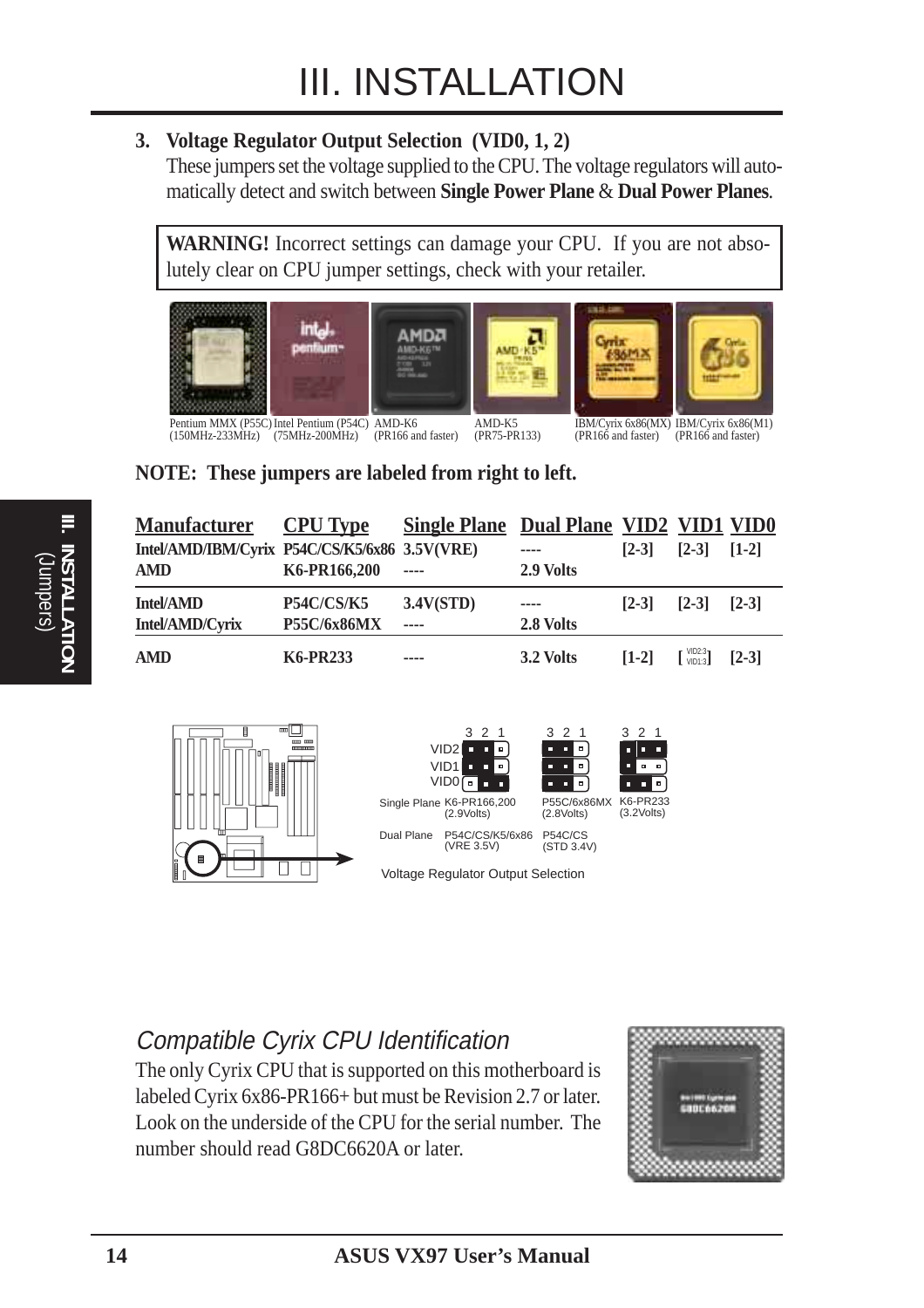#### **4. CPU External (BUS) Frequency Selection (FS0, FS1, FS2)**

These jumpers tell the clock generator what frequency to send to the CPU. These allow the selection of the CPU's *External* frequency (or *BUS Clock*). The BUS Clock times the BUS Ratio equals the CPU's *Internal* frequency (the advertised CPU speed).

#### **5. CPU to BUS Frequency Ratio (BF0, BF1)** These jumpers set the frequency ratio between the *Internal* frequency of the CPU and the *External* frequency (called the *BUS Clock*) within the CPU. These must be set together with the above jumpers *CPU External (BUS) Frequency Selection.*



*Set the jumpers by the Internal speed of the Intel, AMD, or Cyrix CPU as follows:*

|                         |        |              |                  |                 | (BUS Freq.) |            |                 | (Freq. Ratio) |
|-------------------------|--------|--------------|------------------|-----------------|-------------|------------|-----------------|---------------|
| <b>CPU Model</b>        | Freq.  | <b>Ratio</b> | <b>BUS Freq.</b> | FS <sub>2</sub> | FS1         | <b>FS0</b> | BF <sub>1</sub> | <b>BF0</b>    |
| <b>Intel Pentium</b>    | 233MHz | 3.5x         | 66MHz            | $[2-3]$         | $[1-2]$     | $[2-3]$    | $[1-2]$         | $[1-2]$       |
| <b>Intel Pentium</b>    | 200MHz | 3.0x         | 66MHz            | $[2-3]$         | $[1-2]$     | $[2-3]$    | $[2-3]$         | $[1-2]$       |
| <b>Intel Pentium</b>    | 166MHz | 2.5x         | 66MHz            | $[2-3]$         | $[1-2]$     | $[2-3]$    | $[2-3]$         | $[2-3]$       |
| Intel Pentium           | 150MHz | 2.5x         | 60MHz            | $[2-3]$         | $[2-3]$     | $[1-2]$    | $[2-3]$         | $[2-3]$       |
| <b>Intel Pentium</b>    | 133MHz | 2.0x         | 66MHz            | $[2-3]$         | $[1-2]$     | $[2-3]$    | $[1-2]$         | $[2-3]$       |
| <b>Intel Pentium</b>    | 120MHz | 2.0x         | 60MHz            | $[2-3]$         | $[2-3]$     | $[1-2]$    | $[1-2]$         | $[2-3]$       |
| <b>Intel Pentium</b>    | 100MHz | 1.5x         | 66MHz            | $[2-3]$         | $[1-2]$     | $[2-3]$    | $[1-2]$         | $[1-2]$       |
| <b>Intel Pentium</b>    | 90MHz  | 1.5x         | 60MHz            | $[2-3]$         | $[2-3]$     | $[1-2]$    | $[1-2]$         | $[1-2]$       |
| <b>Intel Pentium</b>    | 75MHz  | 1.5x         | 50MHz            | $[2-3]$         | $[2-3]$     | $[2-3]$    | $[1-2]$         | $[1-2]$       |
| AMD-K6-PR233            | 233MHz | 3.5x         | 66MHz            | $[2-3]$         | $[1-2]$     | $[2-3]$    | $[1-2]$         | $[1-2]$       |
| AMD-K6-PR200            | 200MHz | 3.0x         | 66MHz            | $[2-3]$         | $[1-2]$     | $[2-3]$    | $[2-3]$         | $[1-2]$       |
| AMD-K6-PR166            | 166MHz | 2.5x         | 66MHz            | $[2-3]$         | $[1-2]$     | $[2-3]$    | $[2-3]$         | $[2-3]$       |
| <b>AMD-K5-PR133/100</b> | 100MHz | 1.5x         | 66MHz            | $[2-3]$         | $[1-2]$     | $[2-3]$    | $[1-2]$         | $[1-2]$       |
| <b>AMD-K5-PR12090</b>   | 90MHz  | 1.5x         | 60MHz            | $[2-3]$         | $[2-3]$     | $[1-2]$    | $[1-2]$         | $[1-2]$       |
| AMD-K5-PR75             | 75MHz  | 1.5x         | 50MHz            | $[2-3]$         | $[2-3]$     | $[2-3]$    | $[1-2]$         | $[1-2]$       |
| IBM/Cyrix6x86MX-PR233   | 200MHz | 3.0x         | 66MHz            | $[2-3]$         | $[1-2]$     | $[2-3]$    | $[2-3]$         | $[1-2]$       |
| IBM/Cyrix6x86MX-PR200   | 166MHz | 2.5x         | 66MHz            | $[2-3]$         | $[1-2]$     | $[2-3]$    | $[2-3]$         | $[2-3]$       |
| IBM/Cyrix6x86MX-PR166   | 150MHz | 2.5x         | 60MHz            | $[2-3]$         | $[2-3]$     | $[1-2]$    | $[2-3]$         | $[2-3]$       |
| $^*$ Cyrix 166+         | 133MHz | 2.0x         | 66MHz            | $[2-3]$         | $[1-2]$     | $[2-3]$    | $[1-2]$         | $[2-3]$       |

**\*NOTE:** Only Cyrix Revision 2.7 or later is supported on this motherboard. Bootup screen will show **6x86-P166+** with the Cyrix 166+ installed on this motherboard.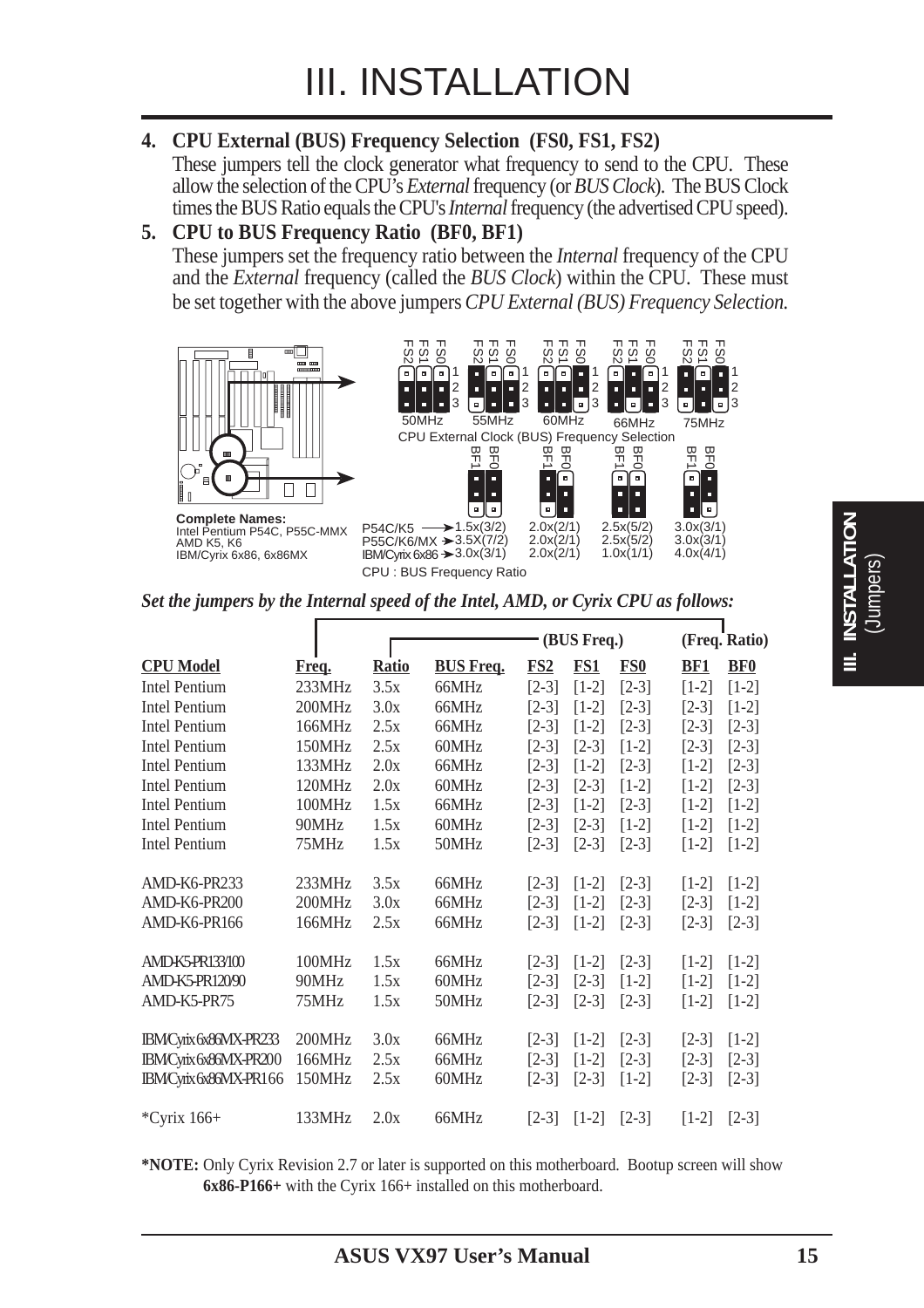## 2. System Memory

This motherboard supports four 72-pin SIMMs (Single Inline Memory Modules) of 4MB, 8MB, 16MB, or 32MB to form a memory size between 8MB to 128MB. The DRAM can be either 60ns or 70ns Fast Page Mode (FPM) (Asymmetric or Symmetric) or Enhanced Data Output (EDO). SIMMs must be installed in pairs so that each bank contains two of the same size memory modules. Maximum memory size of SIMM's must be 128MB or less.

#### **IMPORTANT: Memory speed setup is required in BIOS Chipset Setup "Auto Configuration."**

| <b>Bank</b>                                | <b>Memory Module</b>                           |    | <b>Total Memory</b> |
|--------------------------------------------|------------------------------------------------|----|---------------------|
| <b>Bank 0</b><br><b>SIMM Slots 1&amp;2</b> | 4MB, 8MB, 16MB, 32MB<br>72-pin FPM or EDO SIMM | x2 |                     |
| <b>Bank 1</b><br><b>SIMM Slots 3&amp;4</b> | 4MB, 8MB, 16MB, 32MB<br>72-pin FPM or EDO SIMM | x2 |                     |
|                                            | <b>Total System Memory (Max 128MB)</b>         |    |                     |

*Install memory in any or all of the banks in any combination as follows:*

**IMPORTANT: Do not use memory modules with more than 24 chips per module. Modules with more than 24 chips exceed the design specifications of the memory subsystem and will be unstable.**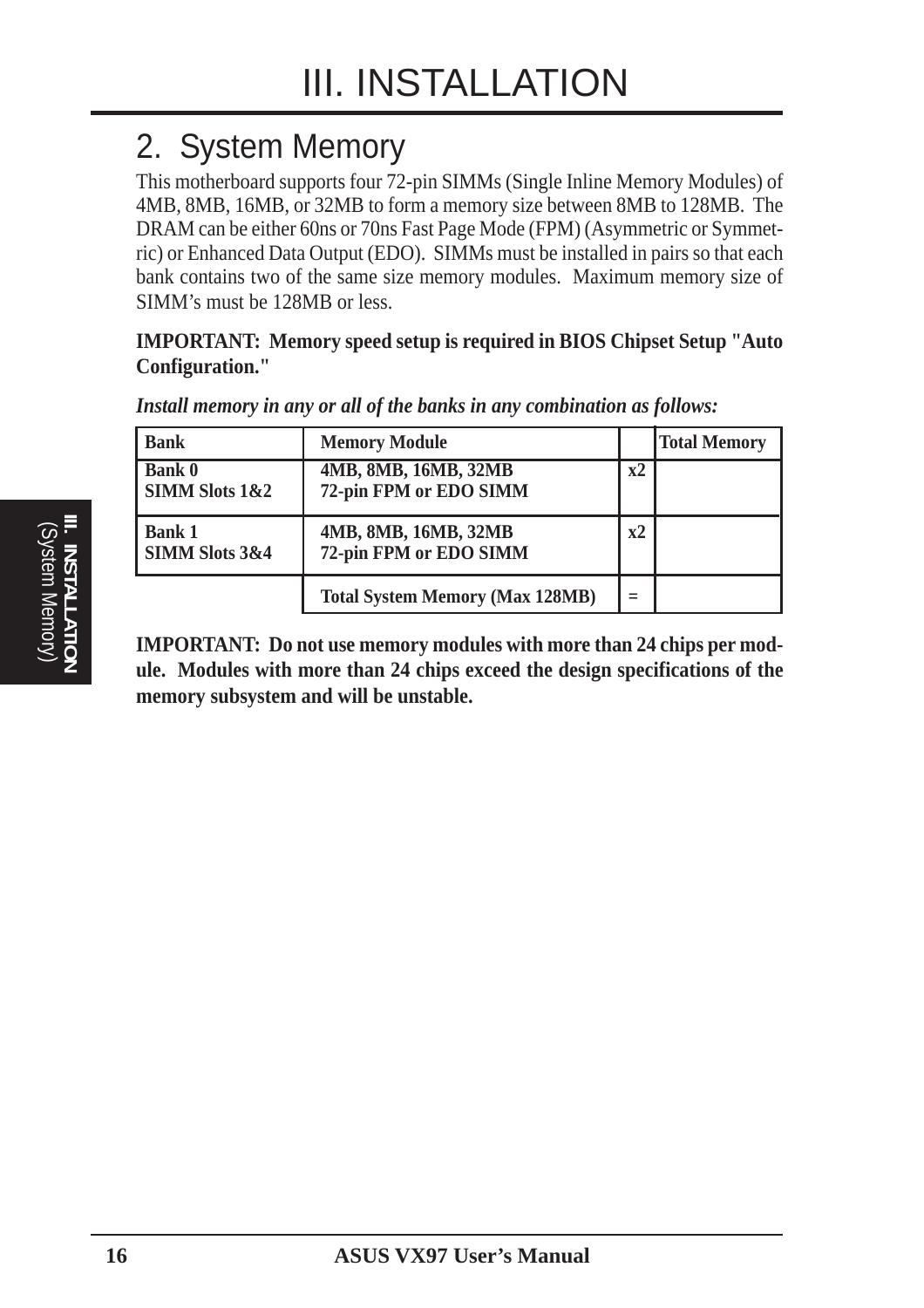### DRAM Memory Installation Procedures:

1. The SIMM memory modules will only fit in one orientation as shown because of a "Plastic Safety Tab" on one end of the SIMM slots which requires the "Notched End" of the SIMM memory modules.



- 2. Press the memory module firmly into place starting from a 45 degree angle making sure that all the contacts are aligned with the socket.
- 3. With your finger tips, rock the memory module into a vertical position so that it clicks into place.



- 4. The plastic guides should go through the two "Mounting Holes" on the sides and the "Metal Clips" should snap on the other side.
- 5. To release the memory module, squeeze both "Metal Clips" outwards and rock the module out of the "Metal Clips".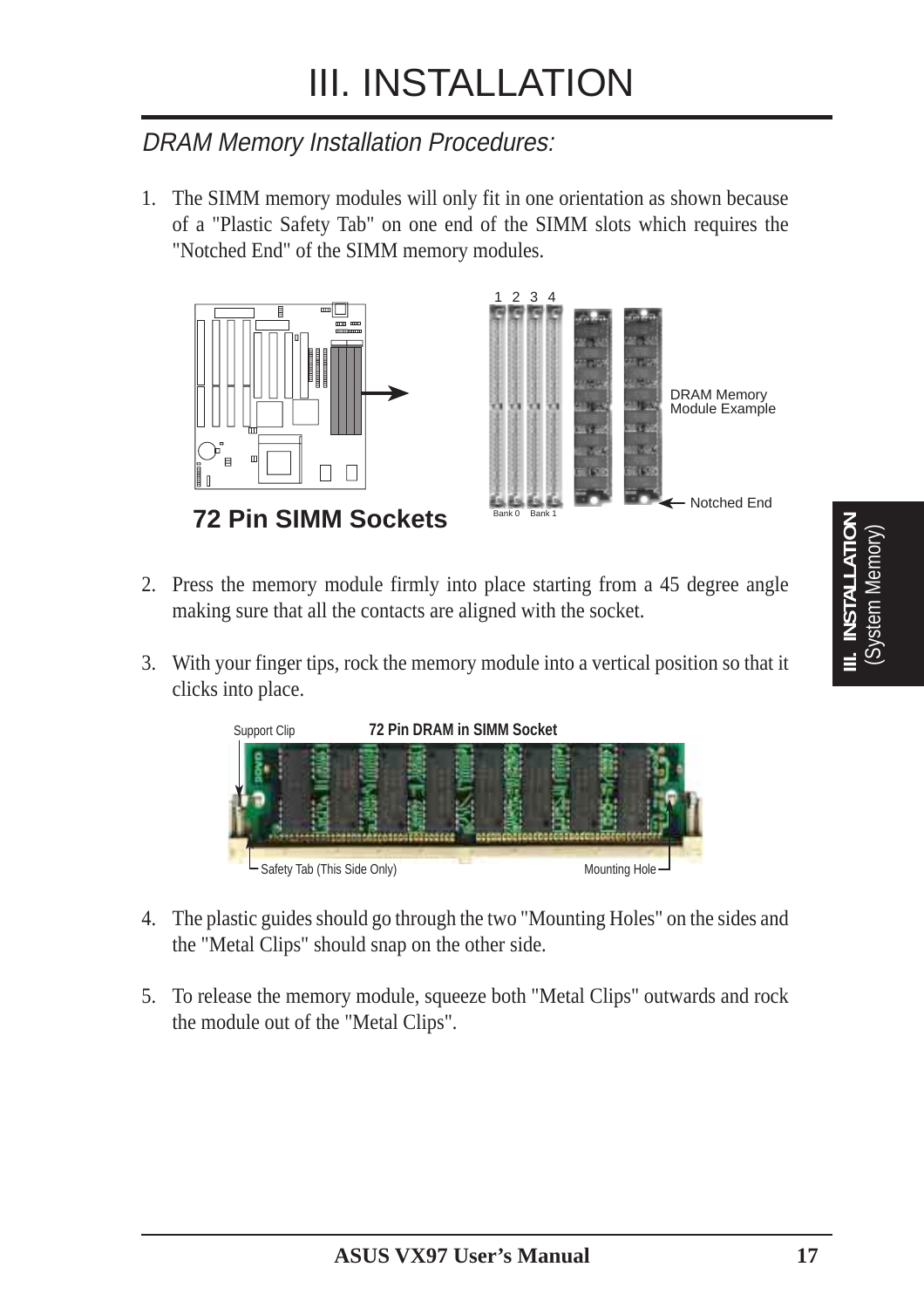## 3. Central Processing Unit (CPU)

The motherboard provides a 321-pin ZIF Socket 7 that is backwards compatible with ZIF Socket 5 processors. The CPU that came with the motherboard should have a fan attached to it to prevent overheating. If this is not the case then purchase a fan before you turn on your system. Apply thermal jelly to the CPU top and then install the fan onto the CPU.

**WARNING:** Without a fan circulating air on the CPU and heat sinks, the CPU and/or heat sinks can overheat and cause damage to both the CPU and the motherboard. (See "CPU Cooling Fan Connector" at the end of this section.)

To install a CPU, first turn off your system and remove its cover. Locate the ZIF socket and open it by first pulling the lever sideways away from the socket then upwards to a 90-degree right angle. Insert the CPU with the correct orientation as shown. Use the notched corner of the CPU with the white dot as your guide. The white dot should point towards the end the of the lever. Notice that there is a blank area where one hole is missing from that corner of the square array of pin holes and a "1" printed on the motherboard next to that corner. Because the CPU has a corner pin for three of the four corners, the CPU will only fit in the one orientation as shown. The picture is for reference only; you should have a CPU fan that will cover the face of the CPU. With the added weight of the CPU fan, no force is required to insert the CPU. Once completely inserted, hold down on the fan and close the socket's lever.

#### **IMPORTANT: You must set jumpers for "CPU to BUS Frequency Ratio" and jumpers for "BUS Frequency Selection" depending on the CPU that you install.**

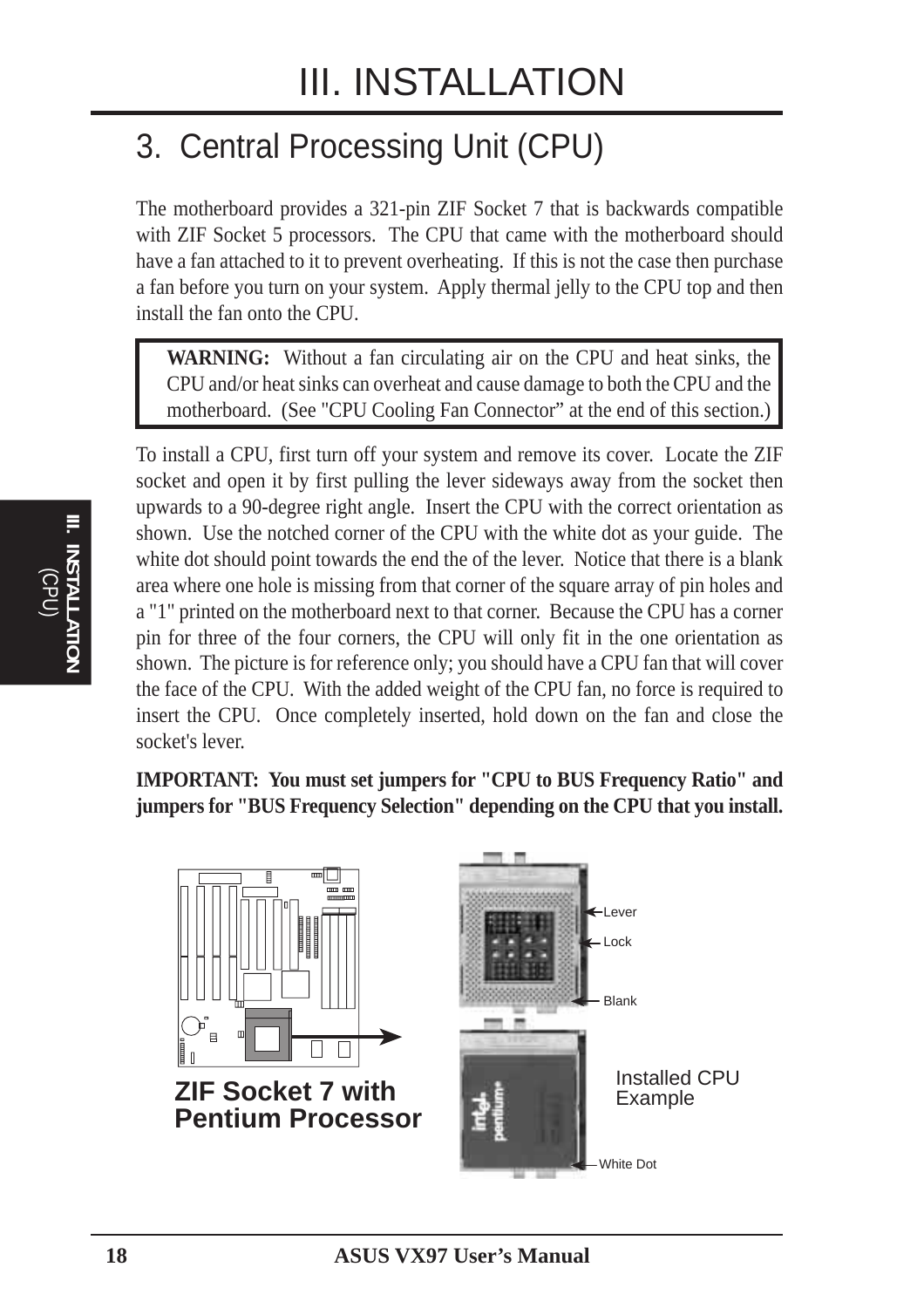## 4. Expansion Cards

**WARNING:** Make sure that you unplug your power supply when adding or removing expansion cards or other system components. Failure to do so may cause severe damage to both your motherboard and expansion cards.

First read your expansion card documentation on any hardware and software settings that may be required to setup your specific card.

**NOTE:** PCI Slot 4 has a MediaBus extension 2.0 which allows the installation of a PCI card or a MediaBus card (optional multifunctional card) but not both.

#### Expansion Card Installation Procedure:

- 1. Read the documentation for your expansion card.
- 2. Set any necessary jumpers on your expansion card.
- 3. Remove your computer system's cover.
- 4. Remove the bracket on the slot you intend to use. Keep the bracket for possible future use.
- 5. Carefully align the card's connectors and press firmly.
- 6. Secure the card on the slot with the screw you removed in step 4.
- 7. Replace the computer system's cover.
- 8. Setup the BIOS if necessary (such as "IRQ xx Used By ISA: Yes" in PNP AND PCI SETUP)
- 9. Install the necessary software drivers for your expansion card.

#### Assigning IRQs for Expansion Cards

Some expansion cards need to use an IRQ to operate. Generally an IRQ must be exclusively assigned to one use. In an standard design there are 16 IRQs available but most of them are already in use by parts of the system which leaves 6 free for expansion cards.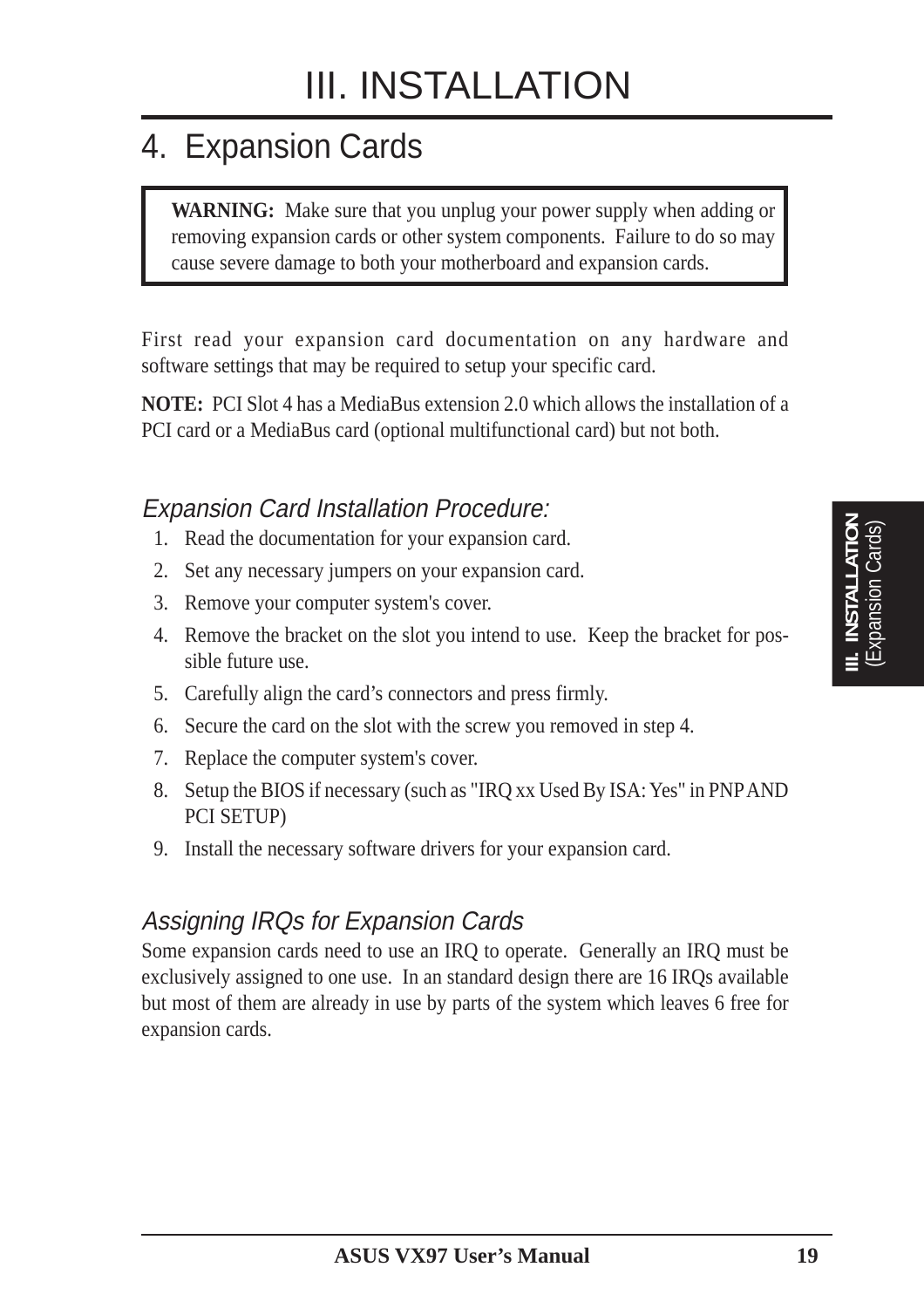## III. INSTALLATION

Both ISA and PCI expansion cards may need to use IRQs. System IRQs are available to cards installed in the ISA expansion bus first, and any remaining IRQs are then used by PCI cards. Currently, there are two types of ISA cards. The original ISA expansion card design, now referred to as "Legacy" ISA cards, requires that you configure the card's jumpers manually and then install it in any available slot on the ISA bus. You may use Microsoft's Diagnostic (MSD.EXE) utility included in the Windows directory to see a map of your used and free IRQs. For Windows 95 users, the "Control Panel" icon in "My Computer," contains a "System" icon which gives you a "Device Manager" tab. Double clicking on a specific device give you "Resources" tab which shows the Interrupt number and address. Make sure that no two devices use the same IRQs or your computer will experience problems when those two devices are in use at the same time.

To simplify this process this motherboard has complied with the Plug and Play (PNP) specification which was developed to allow automatic system configuration whenever a PNP-compliant card is added to the system. For PNP cards, IRQs are assigned automatically from those available.

If the system has both Legacy and PNP ISA cards installed, IRQs are assigned to PNP cards from those not used by Legacy cards. The PCI and PNP configuration of the BIOS setup utility can be used to indicate which IRQs are being used by Legacy cards. For older Legacy cards that does not work with the BIOS, you can contact your vendor for an ISA Configuration Utility.

An IRQ number is automatically assigned to PCI expansion cards after those used by Legacy and PNP ISA cards. In the PCI bus design, the BIOS automatically assigns an IRQ to a PCI slot that has a card in it that requires an IRQ. To install a PCI card, you need to set something called the INT (interrupt) assignment. Since all the PCI slots on this motherboard use an INTA #, be sure that the jumpers on your PCI cards are set to INT A.

#### Assigning DMA Channels for ISA Cards

Some ISA cards, both Legacy and PNP may also need to use a DMA (Direct Memory Access) channel. DMA assignments for this motherboard are handled the same way as the IRQ assignment process described above. You can select a DMA channel in the PCI and PNP configuration section of the BIOS Setup utility.

**IMPORTANT: Choose "Yes" for those IRQ's and DMA's you wish to reserve for Legacy (Non-PnP) ISA expansion cards in "IRQ xx Used By ISA" and "DMA x Used By ISA" of the PNP and PCI Setup in the BIOS SOFTWARE section, otherwise conflicts may occur.**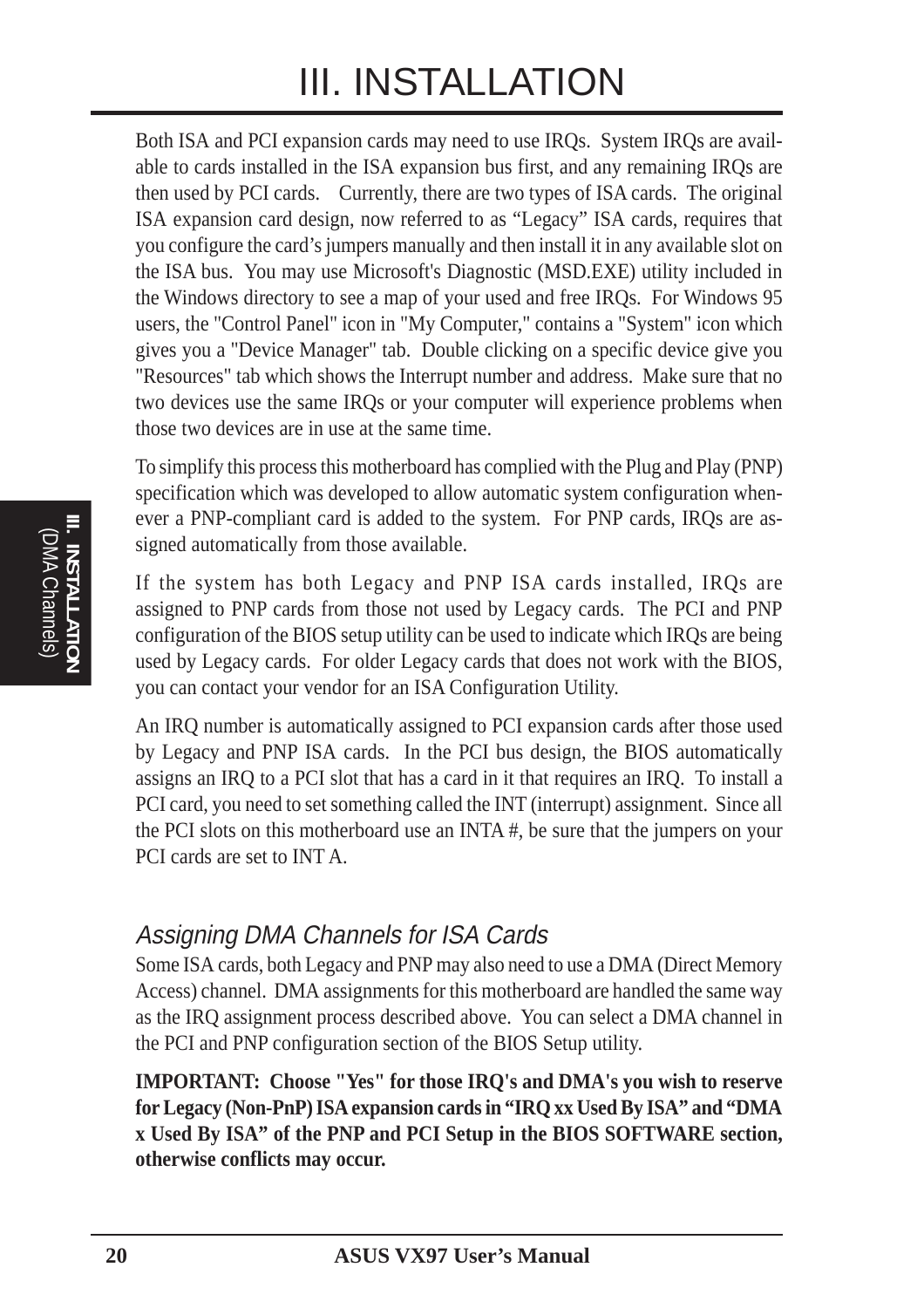## 5. External Connectors

**WARNING:** Some pins are used for connectors or power sources. These are clearly separated from jumpers in "Map of the ASUS Motherboard" on page 4. Placing jumper caps over these will cause damage to your motherboard.

**IMPORTANT: Ribbon cables should always be connected with the red stripe on the Pin 1 side of the connector. The four corners of the connectors are labeled on the motherboard. Pin 1 is the side closest to the power connector on hard drives and floppy drives. IDE ribbon cable must be less than 18in. (46cm), with the second drive connector no more than 6in. (15cm) from the first connector.**

#### **1. Keyboard Connector (5-pin female)**

This connection is for a standard IBM-compatible keyboard. May also be known as a 101 enhanced keyboard.



**Keyboard Connector**

Keyboard Connector (5-pin female)

This motherboard accepts an AT Keyboard Connector Plug as shown here.

#### **2. PS/2 Mouse Connector (6-pin block)**

If you are using a PS/2 mouse, you must purchase an optional PS/2 mouse set which connects to the 6 pin block and mounts to an open slot on your computer's case. The system will direct IRQ12 to the PS/2 mouse if one is detected. If not detected, expansion cards can use IRQ12. See "PS/2 Mouse Control" in **BIOS Features Setup** of the BIOS SOFTWARE section.

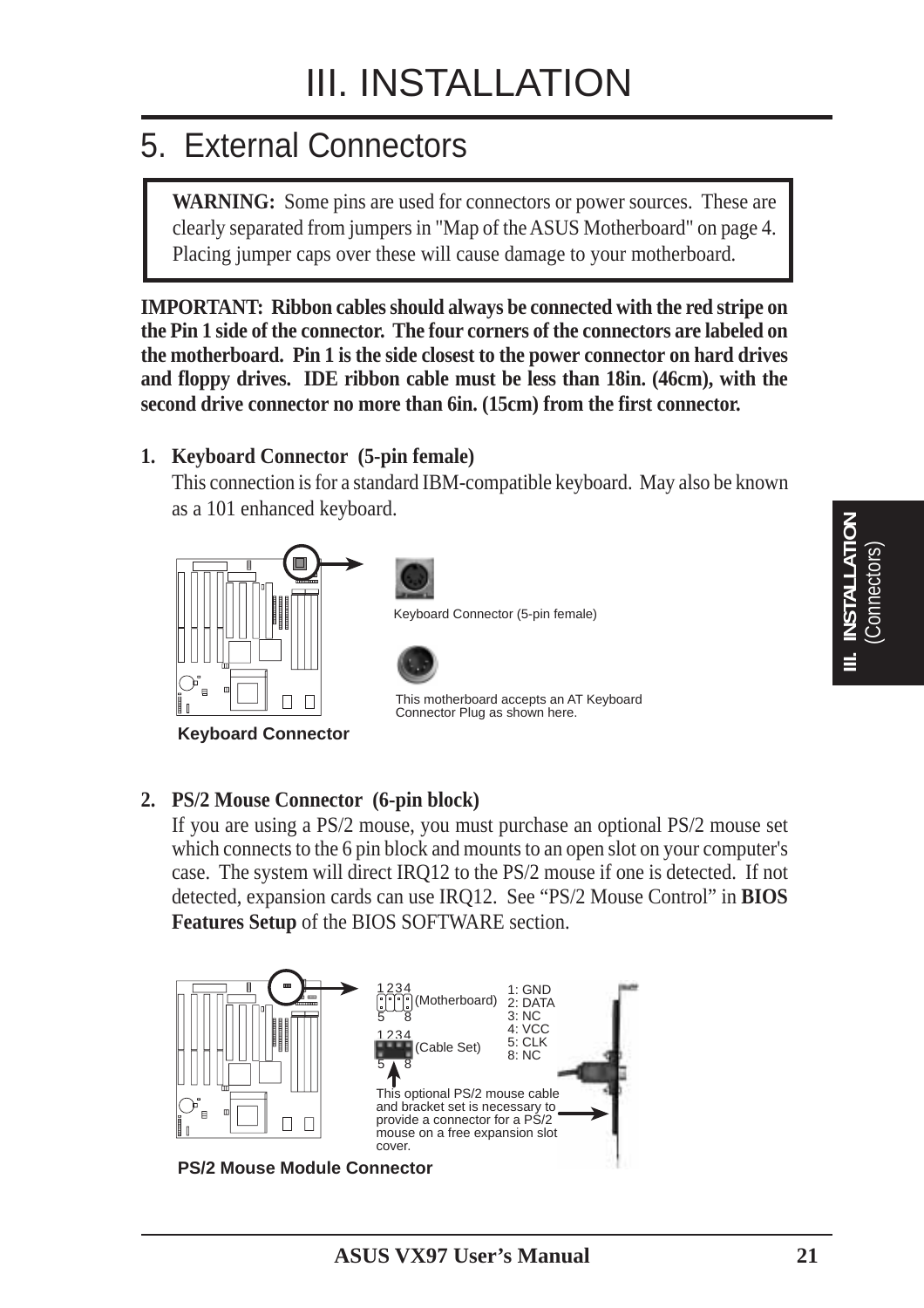#### **3. Parallel Printer Connector (26 Pin Block)**

Connection for the included parallel port ribbon cable with mounting bracket. Connect the ribbon cable to this connection and mount the bracket to the case on an open slot. It will then be available for a parallel printer cable. You can enable the parallel port and choose the IRQ through "Onboard Parallel Port" in **Chipset Features** of the BIOS SOFTWARE. **(Pin 26 is removed to prevent inserting in the wrong orientation when using ribbon cables with pin 26 plugged).**

**NOTE**: Serial printers must be connected to the serial port.



**QOOOOOOOOO** Pin 1

For this connector to be available, you must connect the included Parallel (25-Pin female) cable set to a free expansion slot opening.

**TIP:** You may also remove the bracket connectors and mount them directly to the case to save expansion slot space.

**Parallel (Printer) Connector**

#### **4. Serial Port COM1 and COM2 Connectors (Two 10-pin blocks)**

These connectors support the provided serial port ribbon cables with mounting bracket. Connect the ribbon cables to these connectors and mount the bracket to the case on an open slot. The two serial ports on the mounting bracket will then be used for pointing devices or other serial devices. See "Onboard Serial Port" in **Chipset Features Setup**. **(Pin 10 is removed to prevent inserting in the wrong orientation when using ribbon cables with pin 10 plugged).**



**Serial Port Connectors**

COM 1 COM 2  $\left[\begin{matrix} 0 \\ 0 \end{matrix}\right] \left[\begin{matrix} 0 \\ 0 \end{matrix}\right] \left[\begin{matrix} 0 \\ 0 \end{matrix}\right]$  $\begin{bmatrix} 0 \\ 0 \\ 0 \end{bmatrix}$ Pin 1 Pin 1

For these connectors to be available, you must connect the included Serial cable set from COM1 (using the 9-Pin male) & COM2 (using the 25-Pin male) to a free expansion slot opening.

**TIP:** You may also remove the bracket connectors and mount them directly to the case to save expansion slot space.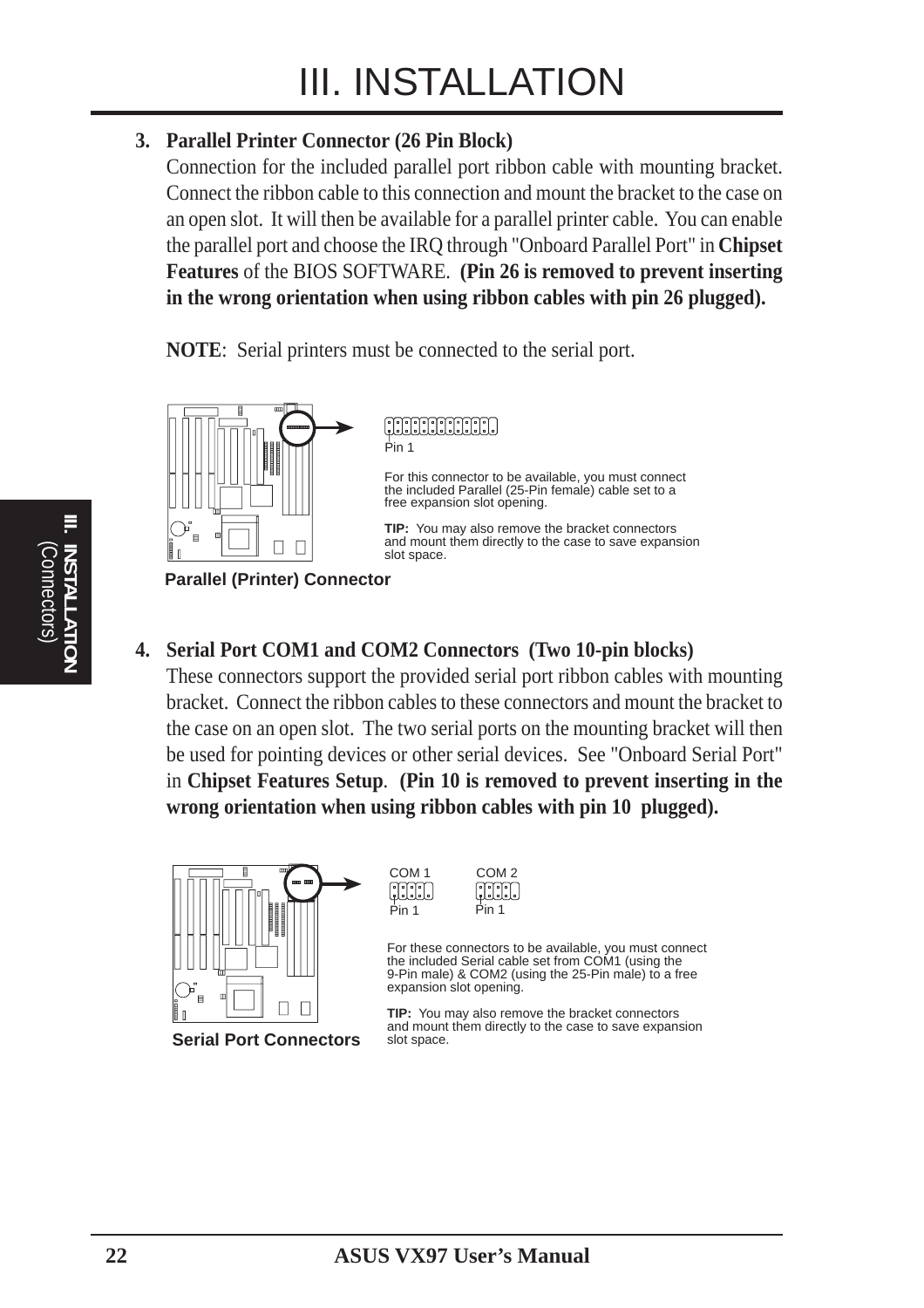#### **5. Floppy drive connector (34-pin block )**

This connector supports the provided floppy drive ribbon cable. After connecting the single end to the board, connect the two plugs on the other end to the floppy drives. **(Pin 5 is removed to prevent inserting in the wrong orientation when using ribbon cables with pin 5 plugged).**



Connect the Red stripe to Pin 1

#### **6. Power connector (12-pin block)**

This connector connects to a standard 5 Volt power supply. To connect the leads from the power supply, ensure first that the power supply is not plugged. Most power supplies provide two plugs (P8 and P9), each containing six wires, two of which are black. Orient the connectors so that the black wires are located in the middle.



Using a slight angle, align the plastic guide pins on the lead to their receptacles on the connector. Once aligned, press the lead onto the connector until the lead locks into place.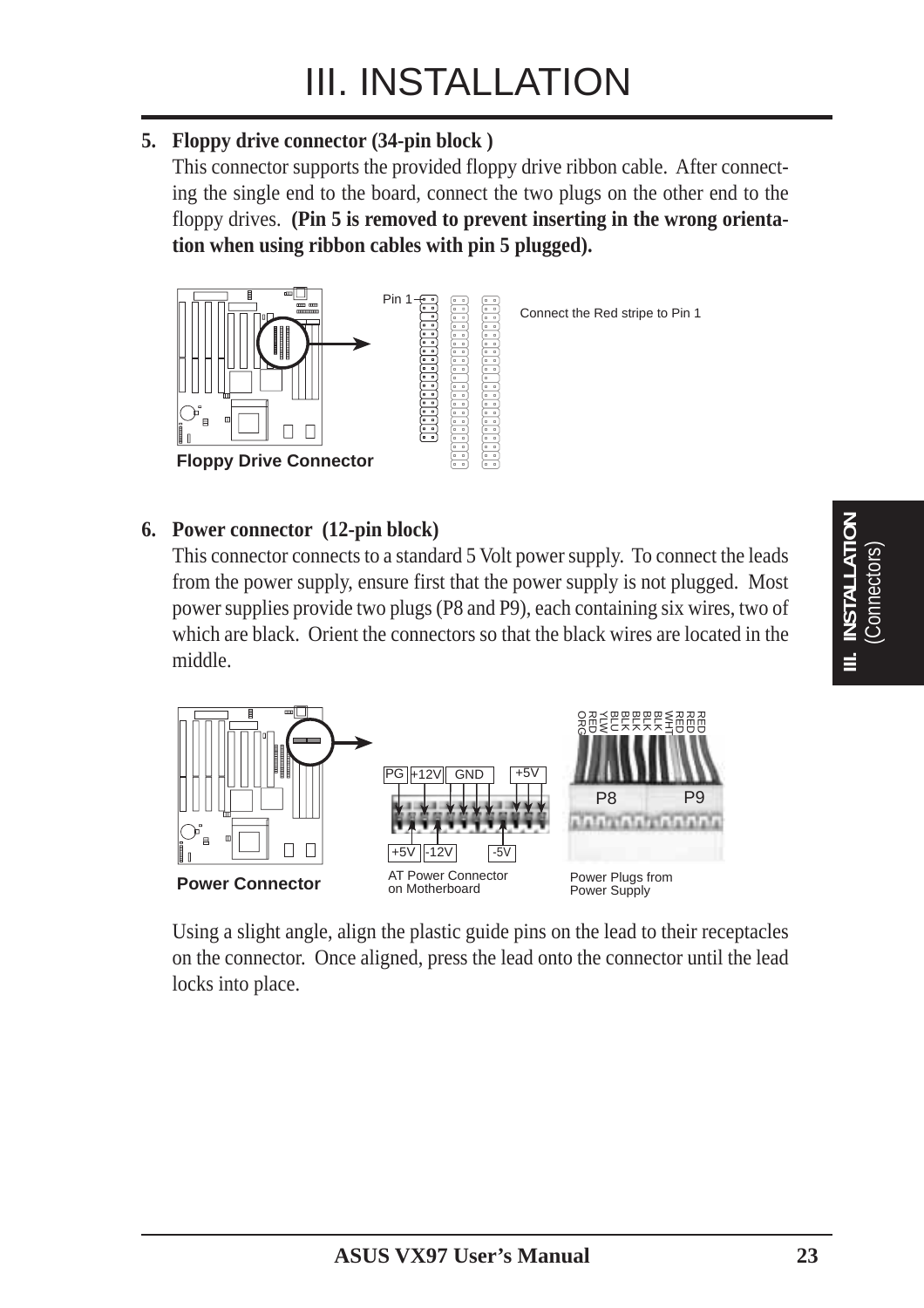#### **7. Primary / Secondary IDE connectors (Two 40-pin Block)**

These connectors support the provided IDE hard disk ribbon cable. After connecting the single end to the board, connect the two plugs at the other end to your hard disk(s). If you install two hard disks, you must configure the second drive to Slave mode by setting its jumper accordingly. Please refer to the documentation of your hard disk for the jumper settings. BIOS now supports SCSI device or IDE CD-ROM bootup (see "HDD Sequence SCSI/IDE First" & "Boot Sequence" in the **BIOS Features Setup** of the BIOS SOFTWARE) **(Pin 20 is removed to prevent inserting in the wrong orientation when using ribbon cables with pin 20 plugged).**

**TIP:** You may configure two hard disks to be both Masters using one ribbon cable on the primary IDE connector and another ribbon cable on the secondary IDE connector. You may install one operating system on an IDE drive and another on a SCSI drive and select the boot disk through BIOS Features Setup.



#### **8. IDE activity LED (IDE LED)**

This connector supplies power to the cabinet's IDE activity LED. Read and write activity by devices connected to the Primary or Secondary IDE connectors will cause the LED to light up.



**TIP:** If the case-mounted LED does not light, try reversing the 2-Pin plug.

IDE (Hard Drive) LED

 $^{\pm}$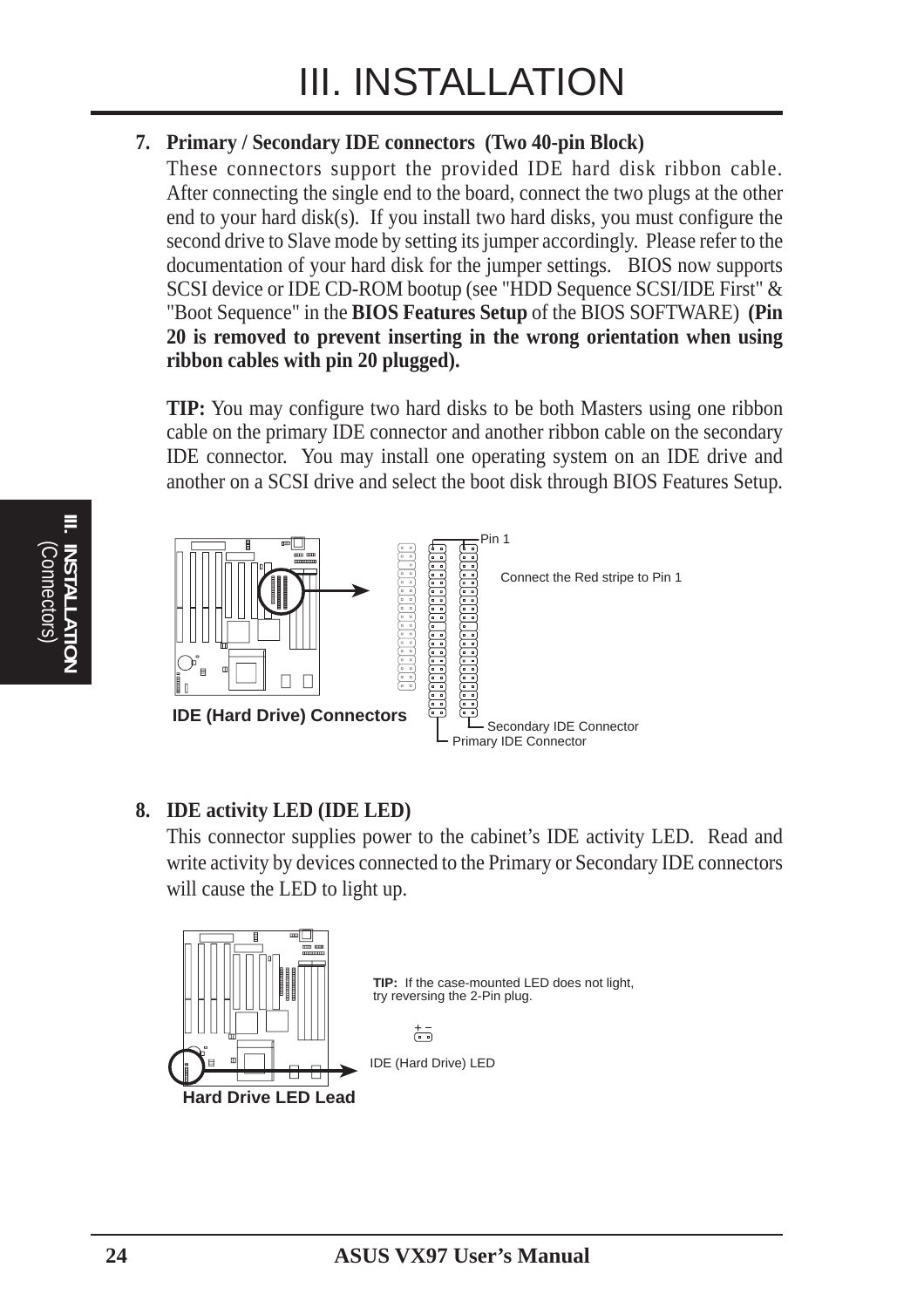#### **9. Turbo LED Lead (PANEL)**

The motherboard's turbo function is always on. The turbo LED connection is labeled here but the LED will remain constantly lit while the system power is on. You may wish to connect the Power LED from the system case to this lead. See the figure below.

#### **10. SMI Suspend Switch Lead (PANEL)**

This allows the user to manually place the system into a suspend mode or "Green" mode where system activity will be instantly decreased to save electricity and expand the life of certain components when the system is not in use. This 2-pin connector (see the figure below) connects to the case-mounted suspend switch. If you do not have a switch for the connector, you may use the "Turbo Switch" since it does not have a function. SMI is activated when it detects a *short to open* moment and therefore leaving it shorted will not cause any problems. May require one or two pushes depending on the position of the switch. Wake-up can be controlled by settings in the BIOS but the keyboard will always allow wakeup (the SMI lead cannot wake-up the system). If you want to use this connector, "Suspend Switch" in the **Power Management Setup** of the BIOS SOFTWARE section should be on the default setting of *Enable.*

#### **11. Reset Switch Lead (PANEL)**

This 2-pin connector connects to the case-mounted reset switch for rebooting your computer without having to turn off your power switch This is a preferred method of rebooting in order to prolong the life of the system's power supply. See the figure below.

#### **12. Keyboard Lock Switch Lead & System Power LED (PANEL)**

This 5-pin connector connects to the case-mounted keyboard lock switch for locking the keyboard and also to connect the system power LED. The system power LED lights when the system is powered on. See the figure below.

#### **13. Speaker Connector (PANEL)**

This 4-pin connector connects to the case-mounted speaker.





**System Panel Connectors**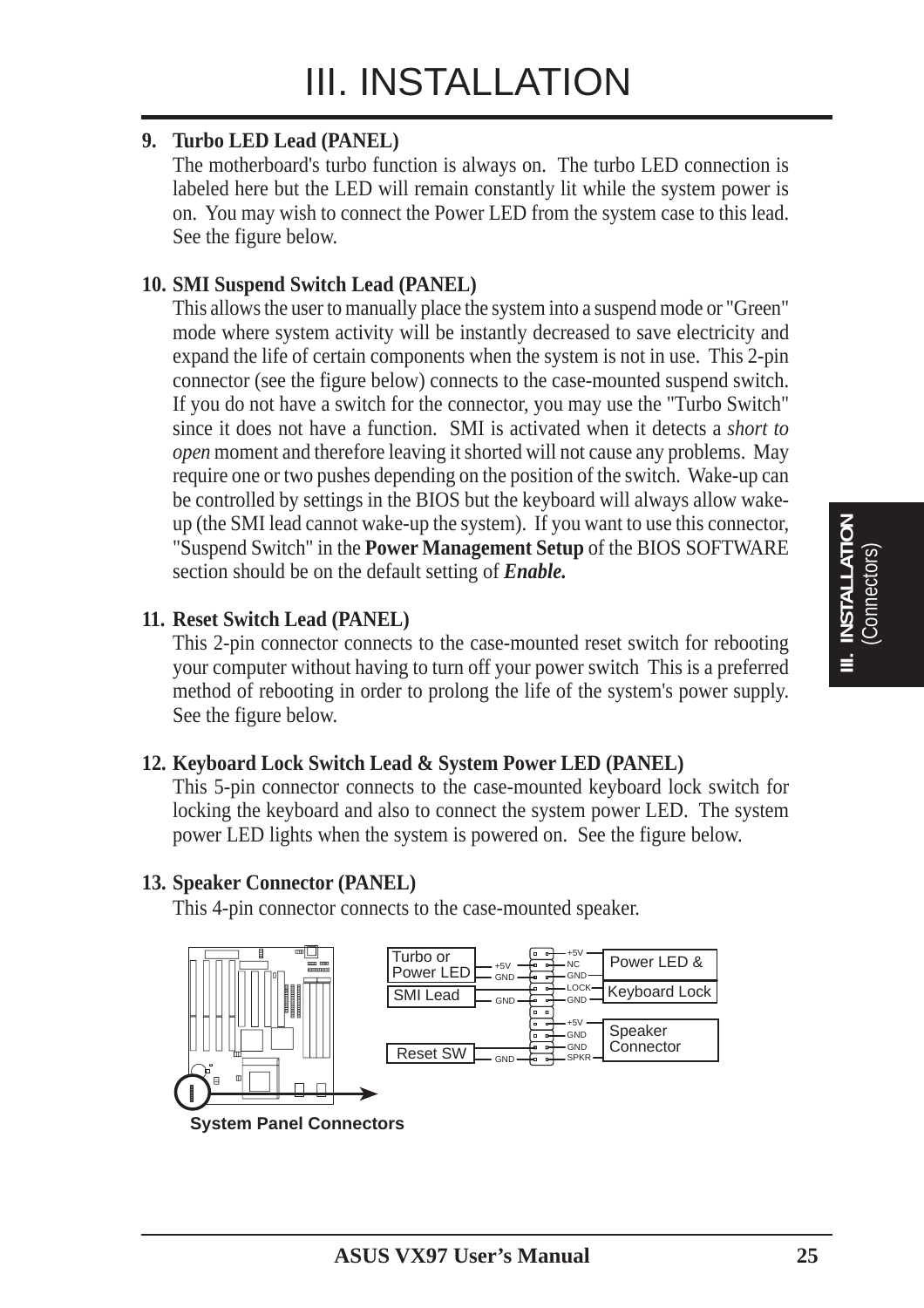#### **14. IrDA-compliant infrared module connector (IR)**

This connector supports the optional wireless transmitting and receiving infrared module. This module mounts to a small opening on system cases that support this feature. You must also configure the setting through "UART2 Use Infrared" in **Chipset Features Setup** to select whether UART2 is directed for use with COM2 or IrDA. Use the five pins as shown on the Back View and connect a ribbon cable from the module to the motherboard according to the pin definitions.



**Infrared Module Connector**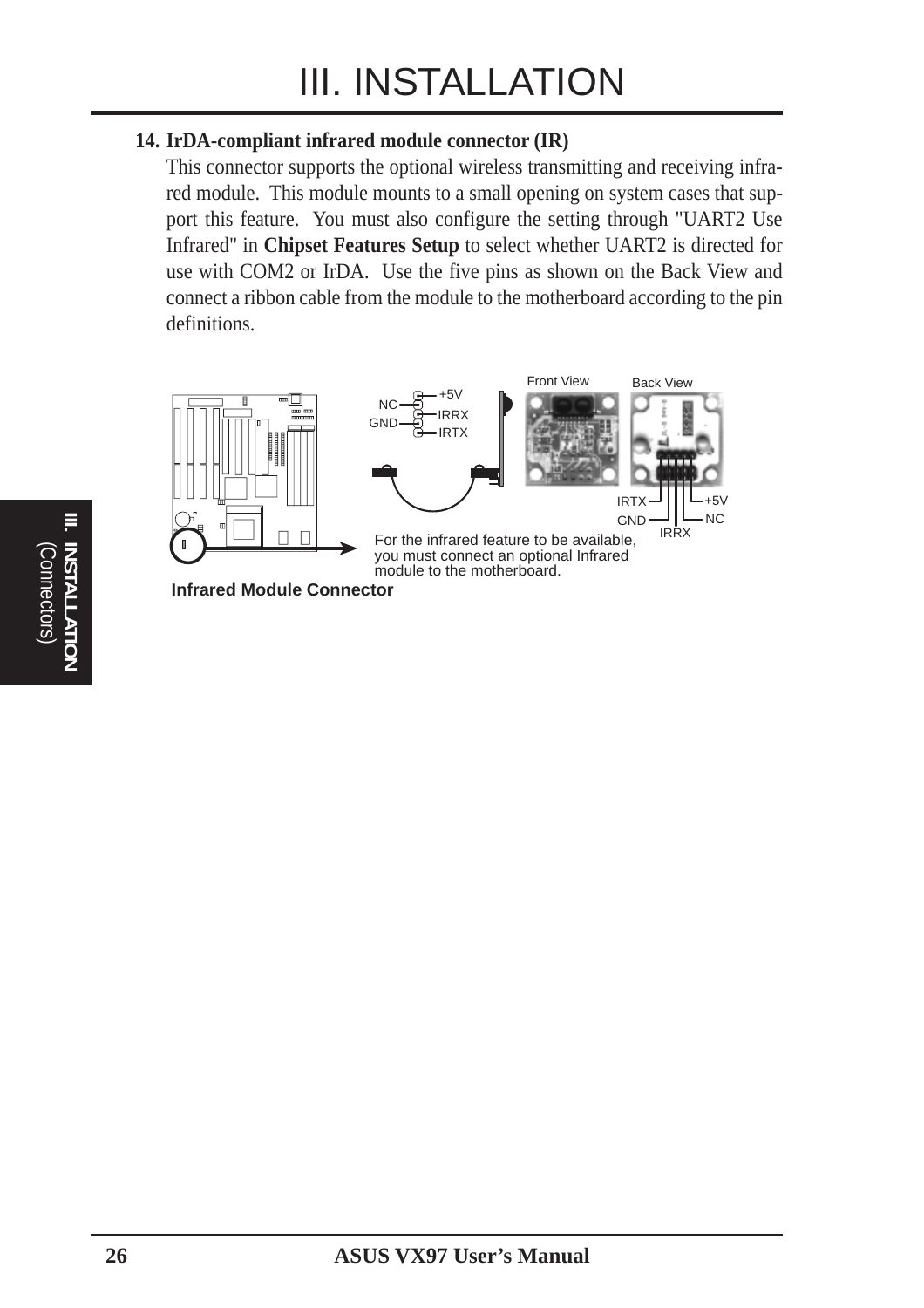### Power Connection Procedures

- 1. After all jumpers and connections are made, close the system case cover.
- 2. Make sure that all switches are in the off position as marked by  $\bigcirc$ .
- 3. Connect the power supply cord into the power supply located on the back of your system case as instructed by your system user's manual.
- 4. Connect all power cords into a power strip that is equipped by a surge protector.
- 5. You may then turn on your devices in the following order:
	- a. Your monitor
	- b. External SCSI devices (starting with the last device on the chain)
	- c. Your system power
- 6. The power LED on the front panel of the system case will light and the monitor LED as well. The system will then run power-on tests. While the tests are running, additional messages will appear on the screen. If you do not see anything within 30 seconds from the time you turn on the power, the system may have failed a power-on test. Recheck your jumper settings and connections or call your authorized dealer for assistance.
- 7. During power-on, hold down the <Delete> key to enter BIOS setup. Follow the next section "BIOS SOFTWARE" for instructions.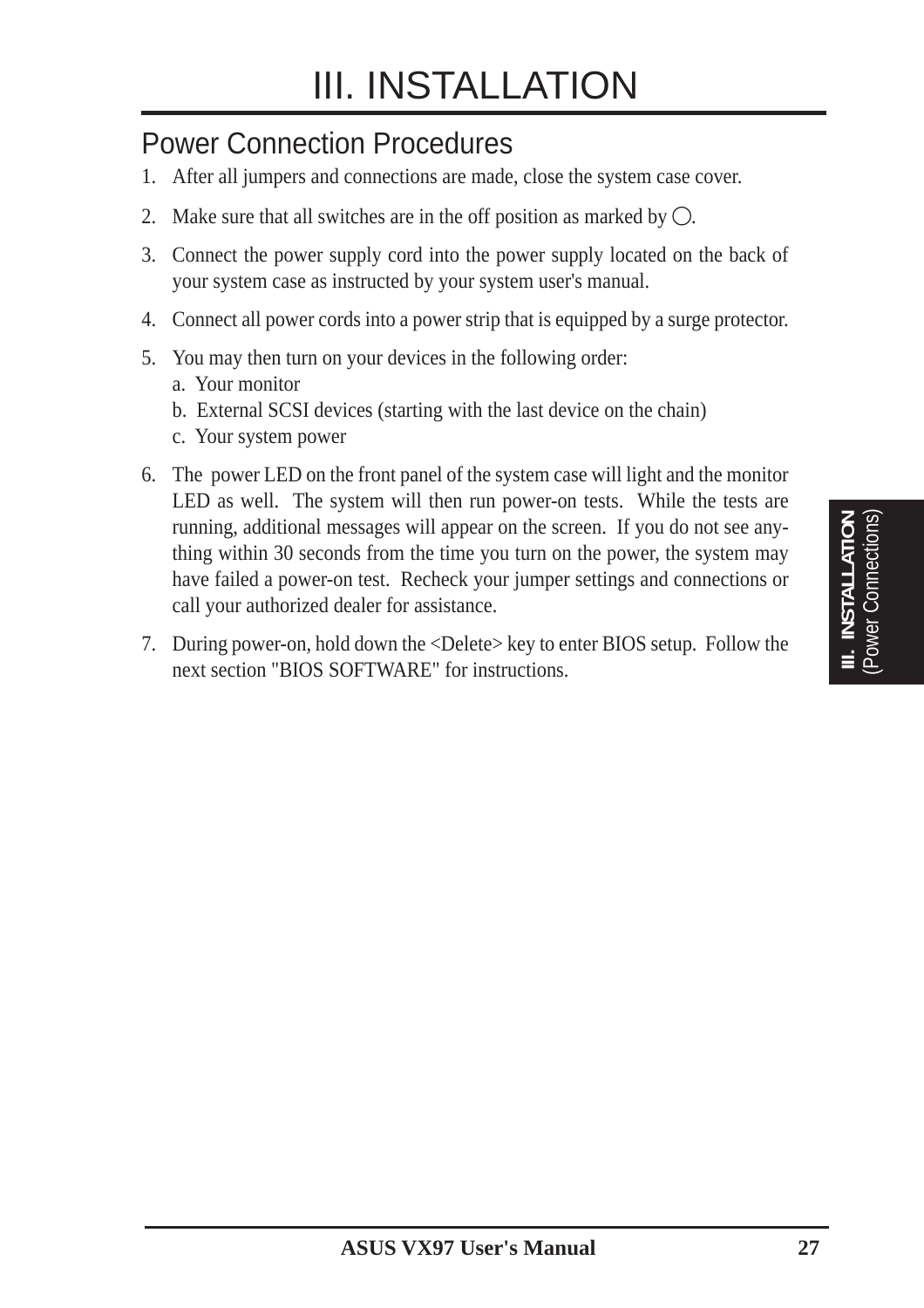## IV. BIOS SOFTWARE

## Support Software

**FILELIST.TXT -** View this file to see the files included in the support software.

**PFLASH.EXE -** This is the Flash Memory Writer utility that updates the BIOS by uploading a new BIOS file to the programmable flash ROM chip on the motherboard. To determine the BIOS version, check the last four numbers of the code displayed on the upper left-hand corner of your screen during bootup. Larger numbers represent a newer BIOS file.

**NOTE:** A binary BIOS file is no longer included with the support software. Save the motherboard's BIOS file to a floppy diskette as soon as your system is operational. See "Flash Memory Writer Utility" in this section to "Save Current BIOS to File."

## Flash Memory Writer Utility

| <b>ASUSTeK PNP BIOS</b><br>FLASH MEMORY WRITER V1.5<br>Copyright (C) 1995, ASUSTeK COMPUTER Inc. |
|--------------------------------------------------------------------------------------------------|
| Flash Type -- SST 29EE010                                                                        |
| Current BIOS Revision: #401A0-xxxx                                                               |
| Choose one of the following:                                                                     |
| 1. Save Current BIOS To File                                                                     |
| 2. Update BIOS Main Block From File                                                              |
| 3. Advanced Features                                                                             |
| Enter Choice: [1]                                                                                |
| Press ESC To Exit                                                                                |

xxxx denotes the current BIOS version stored in the Flash EPROM

**IMPORTANT: Flash Type may also be "INTEL 28F001BXT." If "unknown" is shown after "Flash type --," then this ROM chip is not programmable or not supported with the PnP BIOS and therefore cannot be programmed by the Flash Memory Writer.**

#### Main Menu

**1. Save Current BIOS to File (Perform as soon as system is operational)** This option allows you to copy the contents of the Flash memory chip onto a diskette. This gives you a backup copy of the original motherboard BIOS in case you need to reinstall it.

**Create a bootable system floppy diskette by typing [FORMAT A:/S] from the DOS environment without creating "AUTOEXEC.BAT" and "CONFIG.SYS" files, then save the PFLASH.EXE and the BIOS to the floppy diskette.**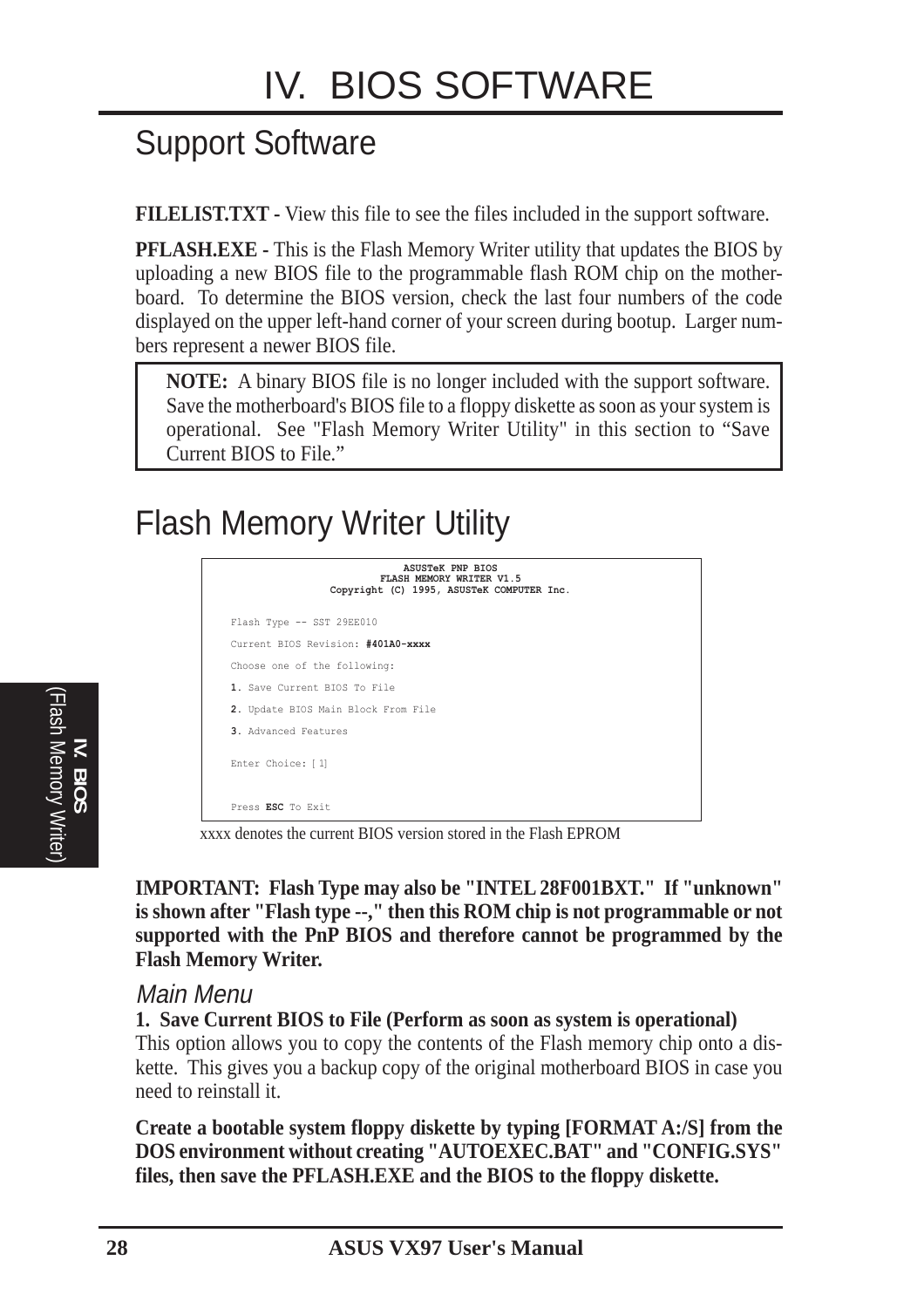#### **2. Update BIOS Main Block from File**

This option updates the BIOS from a file on the disk. This can either be a new file or a backup file created by the "Save Current BIOS to File" option. This will not update the Boot Block if the Boot Block is different. You will be prompted with the following if advanced features if necessary.

```
Boot Block of New BIOS is different from old one !!!
Please Use 'Advanced Feature' to flash whole bios !!!
```
#### **3. Advanced Features**

Selecting this option brings up the Advanced Features screen for clearing the PnP configuration record and updating the motherboard BIOS.

#### Advanced Features Menu

| Advanced Features                            |
|----------------------------------------------|
|                                              |
| Flash Type -- SST 29EE010                    |
| Current BIOS Revision: #401A0-xxxx           |
| Choose one of the following:                 |
| 1. Clear PNP ESCD Parameter Block            |
| 2. Update BIOS Including Boot Block and ESCD |
|                                              |
| Enter Choice: [2]                            |
|                                              |
|                                              |
| Press ESC To Exit                            |

xxxx denotes the current BIOS version stored in the Flash EPROM

#### **1. Clear PNP ESCD Parameter Block**

This option erases the Plug-and-Play (PnP) configuration record.

#### **2. Update BIOS Including Boot Block and ESCD**

This option updates the Boot Block, the motherboard BIOS and the PnP ESCD Parameter Block from a new BIOS file.

**NOTE:** "Update BIOS Main Block from File" and "Update BIOS Including Boot Block and ESCD" requires that the system is running in real mode. This utility will not operate if the system is under protected mode or virtual mode. You should boot from a system floppy diskette without "AUTOEXEC.BAT" and "CONFIG.SYS" files.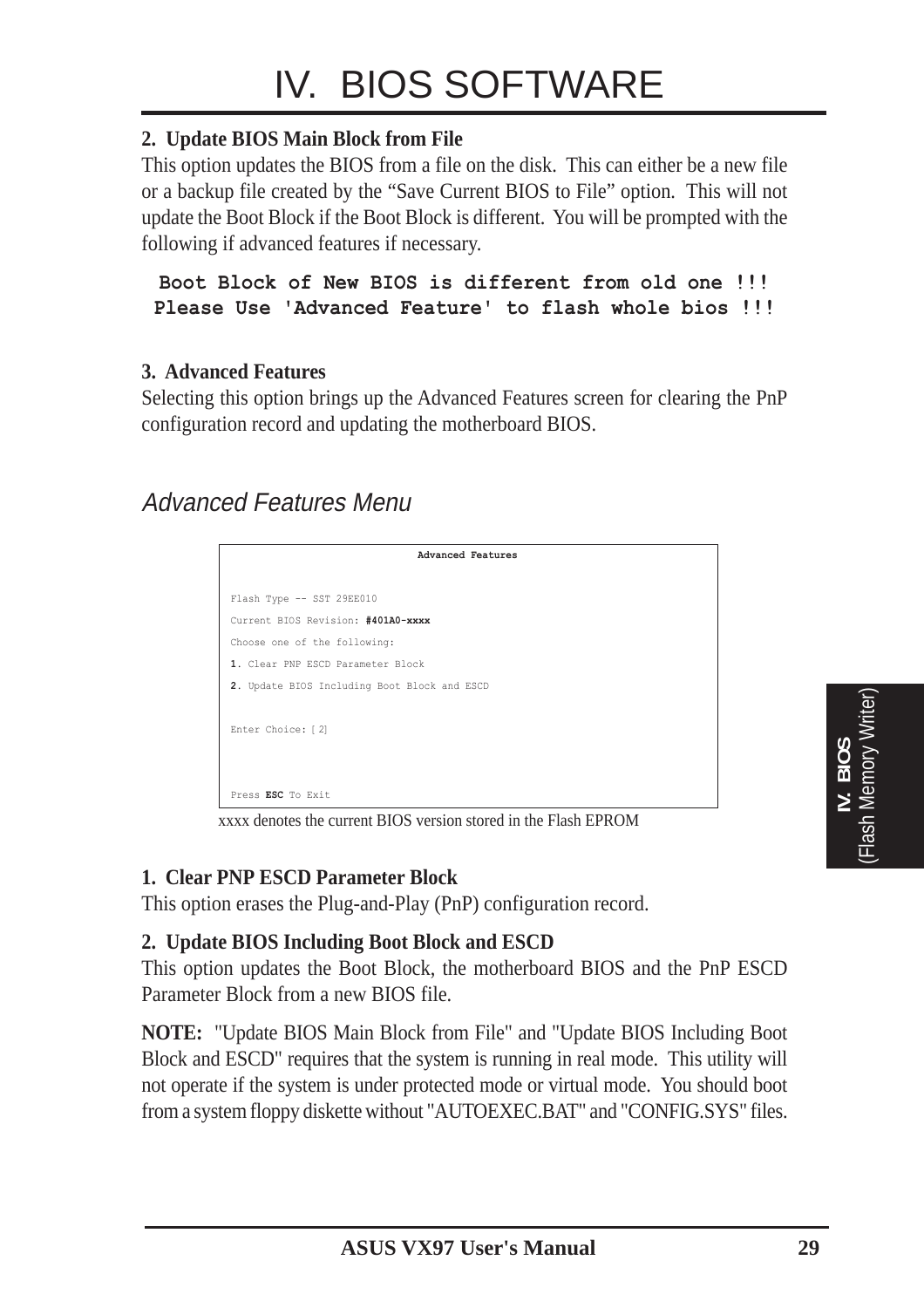## Updating your Motherboard's BIOS

- 1. Download an updated BIOS file from Bulletin Board Services (BBS) or the internet (WWW) and save to the diskette you created in step 1 of the Main Menu. See **ASUS CONTACT INFORMATION** on page II.
- 2. Turn off your computer and open the system cabinet to *Enable* "Boot Block Programming" jumper as shown in section III.
- 2. Boot from the floppy diskette you created in step 1 of the main menu.
- 3. At the "A:\" prompt, type: **PFLASH <Enter>**
- 4. Enter "2" from the Main Menu or "2" from the Advanced Features Menu.
- 5. The program displays a second screen prompting you for the name of the BIOS file. Type in the complete name of the file, including the file name extension, and then press the <Enter> key. The utility then uploads the BIOS file from disk. The following message will appear:

#### **DO NOT TURN OFF THE SYSTEM IF THERE IS A PROBLEM!**

If you encounter problems while downloading the new BIOS, DO NOT turn off your system since this might prevent your system from booting up. Just repeat the process, and if the problem still persists, upload the original BIOS file you saved to disk in step 1 of the Main Menu.

**WARNING:** If the Flash Memory Writer utility was not able to successfully download a complete BIOS file, your system may not be able to boot up. If this happens, your system will require service from your vendor.

- 6. After successfully downloading the new BIOS file, exit the Flash Memory Writer utility and **then turn off your system**. Set the jumper back to its default setting of Programming "*Disabled*."
- 7. Turn on your computer and hold down <delete> to enter BIOS setup. **You must select "Setup Default" to affect the new BIOS, then you may set other items from the Main Menu.**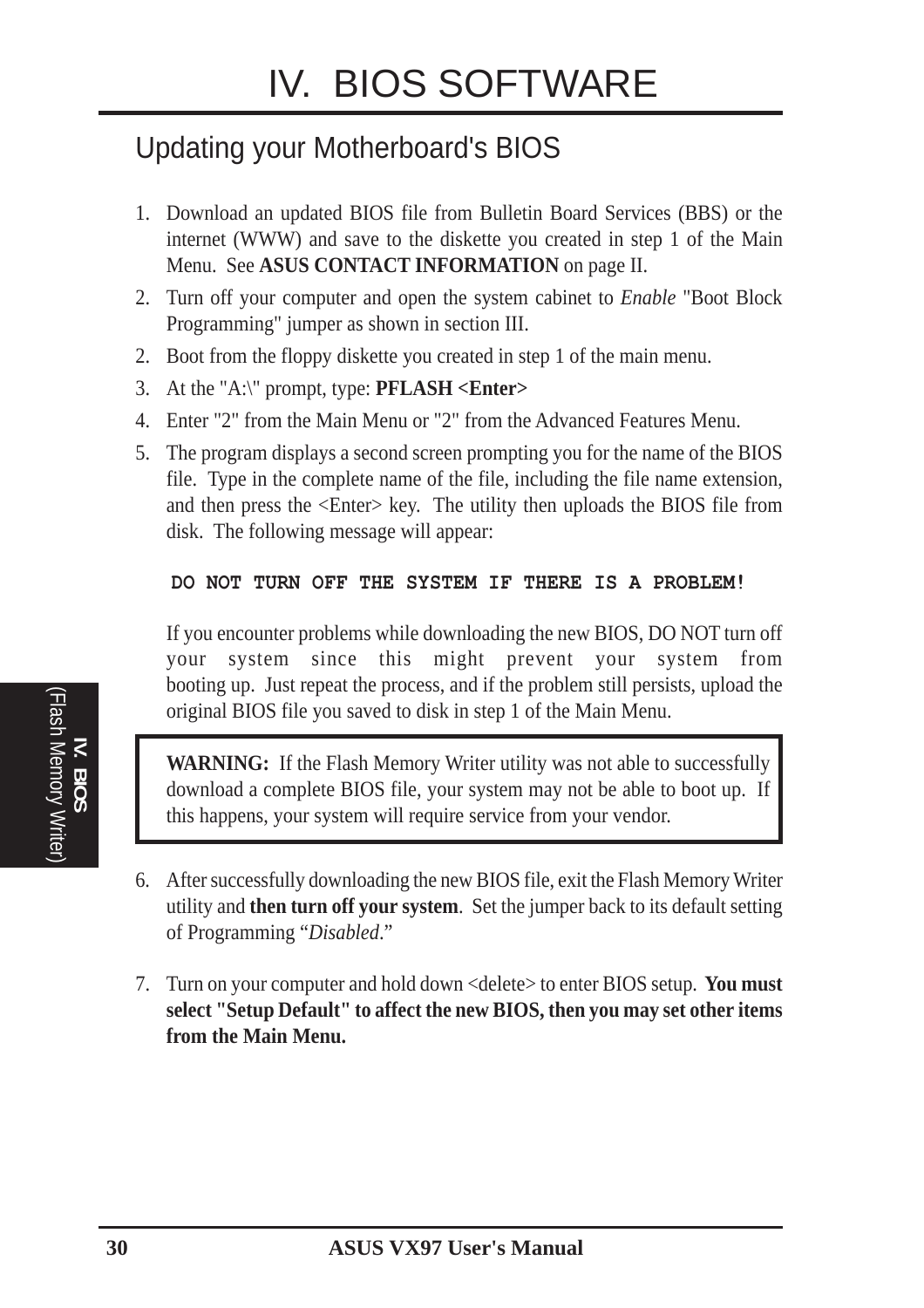## 6. BIOS Setup

The motherboard supports two programmable Flash ROM chips: 5 Volt and 12 Volt. Either of these memory chips can be updated when BIOS upgrades are released. Use the Flash Memory Writer utility to download the new BIOS file into the ROM chip as described in detail in this section.

All computer motherboards provide a Setup utility program for specifying the system configuration and settings. If your motherboard came in a computer system, the proper configuration entries may have already been made. If so, invoke the Setup utility, as described later, and take note of the configuration settings for future reference; in particular, the hard disk specifications.

If you are installing the motherboard, reconfiguring your system or you receive a Run Setup message, you will need to enter new setup information. This section describes how to configure your system using this utility.

The BIOS ROM of the system stores the Setup utility. When you turn on the computer, the system provides you with the opportunity to run this program. This appears during the Power-On Self Test (POST). Press the <Delete> key to call up the Setup utility. If you are a little bit late pressing the mentioned key(s), POST will continue with its test routines, thus preventing you from calling up Setup. If you still need to call Setup, reset the system by simultaneously pressing the  $\langle \text{Ctrl} \rangle$ ,  $\langle \text{Alt} \rangle$ and <Delete> keys, or by pushing the Reset button on the system case. You can also restart by turning the system off and then back on again. But do so only if the first two methods fail.

When you invoke Setup, the CMOS SETUP UTILITY main program screen will appear with the following options:

| <b>810S FEATURES SETUP</b><br>CHIPSET FEATURES SETUP<br><b>POWER NRNAGENENT SETUP</b><br>FMP TIMO PCT SETUP<br>LOAD 810S DEFAULTS | <b>USER PRSSHORD</b><br>THE HOD AUTO DETECTION<br>SAVE & EXIT SETUP<br>EXTT VITHOUT SAVING |
|-----------------------------------------------------------------------------------------------------------------------------------|--------------------------------------------------------------------------------------------|
| LOOD SETUP DEFIULTS<br><b>Ouit</b><br>Save & Exit Setup                                                                           | <b>Select Item</b><br>(Shift)F2 : Change Color                                             |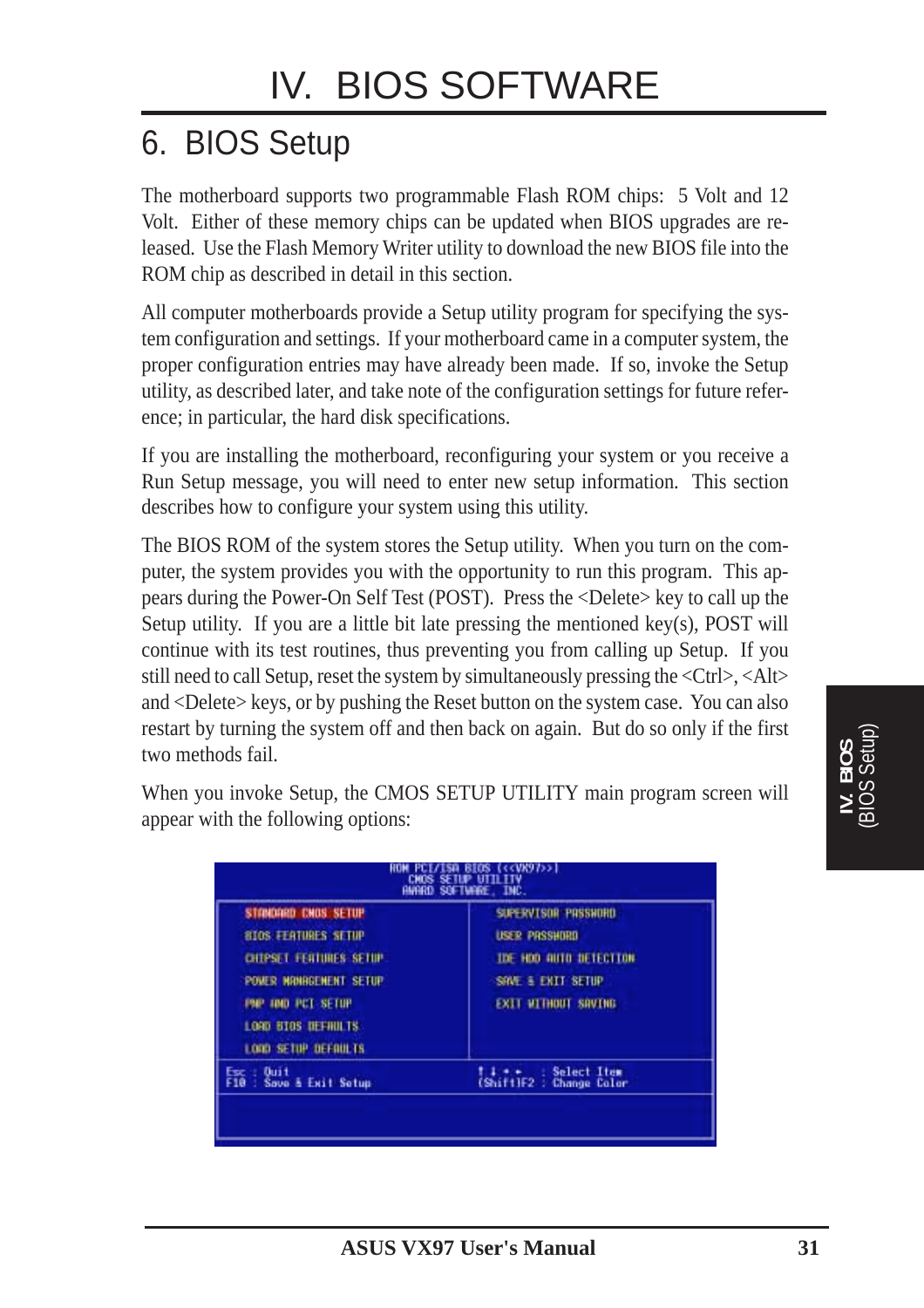#### Load Defaults

The LOAD BIOS DEFAULTS option loads the minimized settings for troubleshooting. Choose **LOAD SETUP DEFAULTS** in order to load optimized defaults for regular use, then continue with other custom settings that you would like. Choose **SAVE & EXIT SETUP** when you are done.

A section at the bottom of the above screen displays the control keys for this screen. Take note of these keys and their respective uses. Another section just below the control keys section displays information on the currently highlighted item in the list.

### Standard CMOS Setup

This "Standard CMOS Setup" option allows you to record some basic system hardware configuration and set the system clock and error handling. If the motherboard is already installed in a working system, you will not need to select this option anymore. However, if the configuration stored in the CMOS memory on the board gets lost or damaged, or if you change your system hardware configuration, you will need to respecify the configuration values. The configuration values usually get lost or corrupted when the power of the onboard CMOS battery weakens.

|                                                                                                                                           | STANDARD CHOS SETUP<br>AWARD SOFTWARE, INC. |                             | <b>BIOS (<cvk97>&gt;)</cvk97></b>        |                     |                       |
|-------------------------------------------------------------------------------------------------------------------------------------------|---------------------------------------------|-----------------------------|------------------------------------------|---------------------|-----------------------|
| Date (mm:dd:yy) : Mon. Jul 7 1997<br>Time (hh:mm:ss) : 14 : 41 : 42<br>$\bullet$<br><b>HERD DISKS</b><br><b>TYPE</b><br><b>SIZE</b>       |                                             |                             | CYLS HEAD PRECOMP LANDZ SECTOR           |                     | <b>MDDE</b>           |
| 888<br><b>Primary Master</b><br>None<br><b>Primury Slave</b><br><b>Nonu</b><br>Secondary Master<br><b>None</b><br>Secondary Slave<br>None | ,,,,                                        | 0000                        | 电影射曲                                     | 机电导机                |                       |
| Drive A : None<br>Drive B. : None<br><b>Disabled</b><br>Floppy 3 Mode Support                                                             |                                             |                             | <b>Extended Newary:</b><br>Other Memory: | <b>Base Newprus</b> | 談<br>512K             |
| Video<br><b>EGA/VGA</b><br><b>All Frrars</b><br>Halt On                                                                                   |                                             |                             |                                          | Total Memory:       | 512K                  |
| Ouit<br>ES0<br>Shift)F2<br>Help<br>F1                                                                                                     |                                             | Select Item<br>Change Color |                                          |                     | PU/PD/+/- :<br>Modify |

The above screen provides you with a list of options. At the bottom of this screen are the control keys for use on this screen. Take note of these keys and their respective uses.

User-configurable fields appear in a different color. If you need information on the selected field, press the  $\langle F1 \rangle$  key. The help menu will then appear to provide you with the information you need. The memory display at the lower right-hand side of the screen is read-only and automatically adjusts accordingly.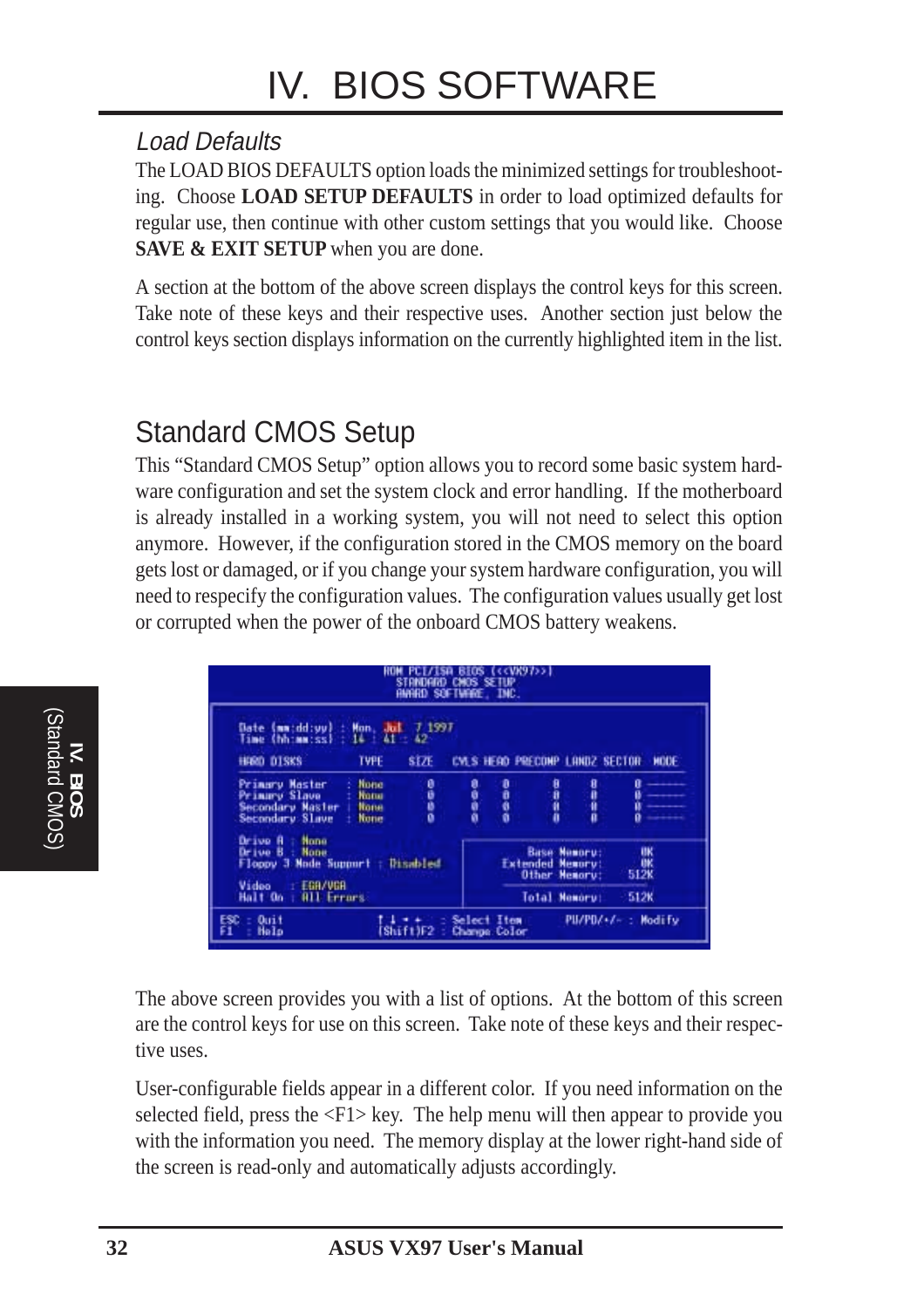#### Details of Standard CMOS Setup:

#### **Date**

To set the date, highlight the "Date" field and then press the page up/page down or +/- keys to set the current date. Follow the month, day and year format. Valid values for month, day and year are:

| <b>Month:</b> | 1 to 12    |
|---------------|------------|
| Day:          | 1 to 31    |
| Year:         | up to 2099 |

#### **Time**

To set the time, highlight the "Time" field and then press the page up/page down or +/- keys to set the current time. Follow the hour, minute and second format. Valid values for hour, minute and second are:

| Hour:          | 00 to 23 |
|----------------|----------|
| <b>Minute:</b> | 00 to 59 |
| Second:        | 00 to 59 |

You can bypass the date and time prompts by creating an AUTOEXEC.BAT file. For information on how to create this file, please refer to the MS-DOS manual.

#### **Hard Disk Drives**

This field records the specifications for all non-SCSI hard disk drives installed in your system. The onboard PCI IDE connectors provide Primary and Secondary channels for connecting up to four IDE hard disks or other IDE devices. Each channel can support up to two hard disks; the first of which is the "master" and the second is the "slave".

Specifications for SCSI hard disks need not to be entered here since they operate using device drivers and are not supported by any the BIOS. If you install the optional PCI-SC200 SCSI controller card into the motherboard (see section VI for instructions). If you install other vendor's SCSI controller card, please refer to their respective documentations on how to install the required SCSI drivers.

To enter specifications for a hard disk drive, you must select first a "type". You can select "User" and specify the specifications yourself manually, or you can select from the provided predefined drive specifications. To select, simply press the <Page Up is or  $\langle$  Page Down  $>$  key to change the option listed after the drive letter.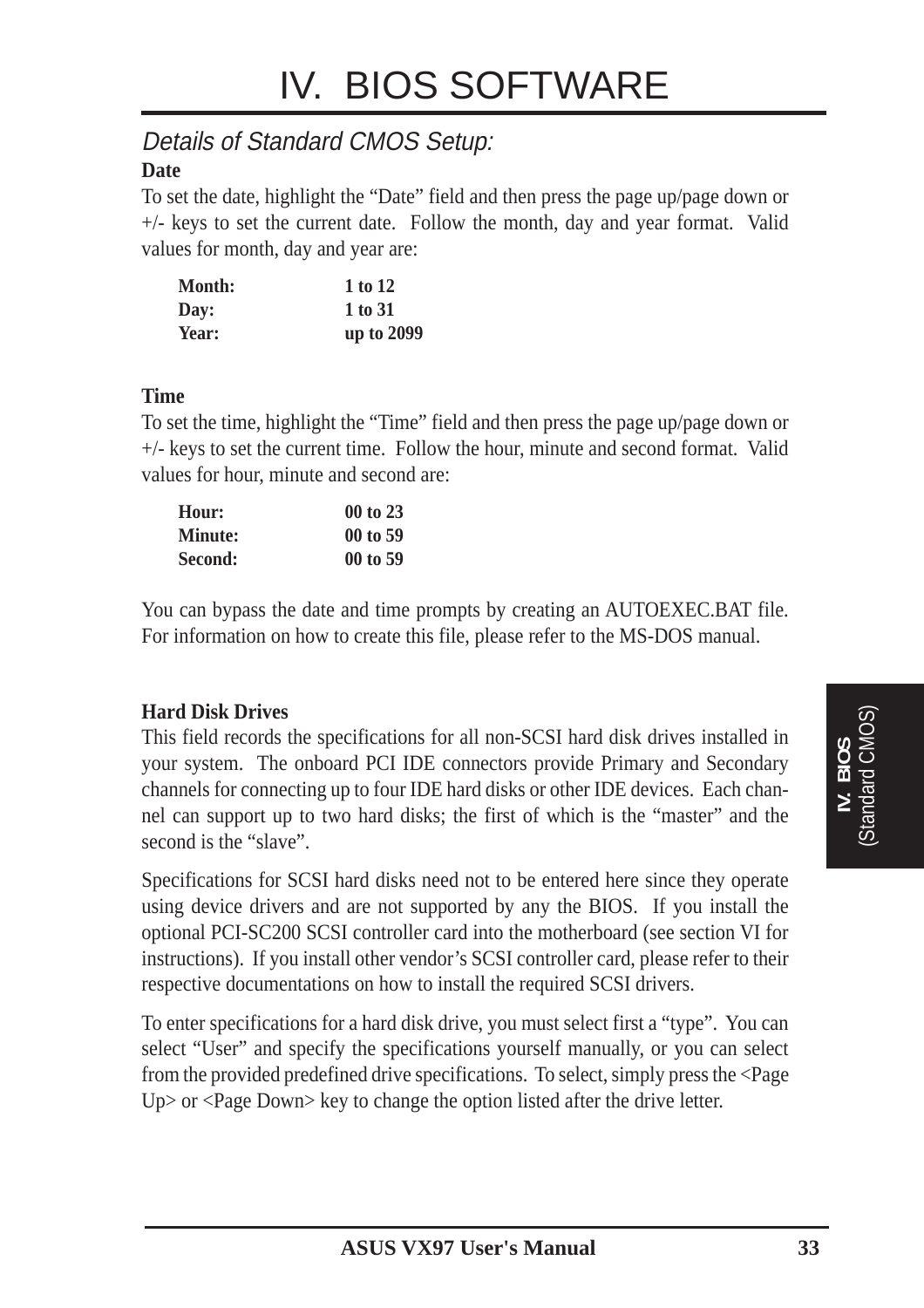#### **For IDE hard disk drive setup, you can:**

- Use the *Auto* setting for detection during bootup.
- Use the IDE HDD AUTO DETECTION in the main menu to automatically enter the drive specifications.
- Enter the specifications yourself manually by using the "User" option.

The entries for specifying the hard disk type include **CYLS** (number of cylinders), **HEAD** (number of read/write heads), **PRECOMP** (write precompensation), **LANDZ** (landing zone), **SECTOR** (number of sectors) and **MODE**. The **SIZE** field automatically adjusts according to the configuration you specify. The documentation that comes with your hard disk should provide you with the information regarding the drive specifications.

The **MODE** entry is for IDE hard disks only, and can be ignored for MFM and ESDI drives. This entry provides three options: *Normal, Large, LBA*, or *Auto* (see below). Set **MODE** to the *Normal* for IDE hard disk drives smaller than 528MB; set it to *LBA* for drives over 528MB that support Logical Block Addressing (LBA) to allow larger IDE hard disks; set it to *Large* for drives over 528MB that do not support LBA. *Large* type of drive can only be used with MS-DOS and is very uncommon. Most IDE drives over 528MB support the *LBA* mode.

#### **Auto detection of hard disks on bootup**

For each field: Primary Master, Primary Slave, Secondary Master, and Secondary Slave, you can select *Auto* under the TYPE and MODE fields. This will enable auto detection of your IDE drives during bootup. This will allow you to change your hard drives (with the power off) and then power on without having to reconfigure your hard drive type. If you use older hard drives which do not support this feature, then you must configure the hard drive in the standard method as described above by the "User" option.

**NOTE:** After the IDE hard disk drive information has been entered into BIOS, new IDE hard disk drives must be partitioned (such as with FDISK) and then formatted before data can be read from and write on. Primary IDE hard disk drives must have its partition set to *active* (also possible with FDISK).

**NOTE:** SETUP Defaults are noted in parenthesis next to each function heading.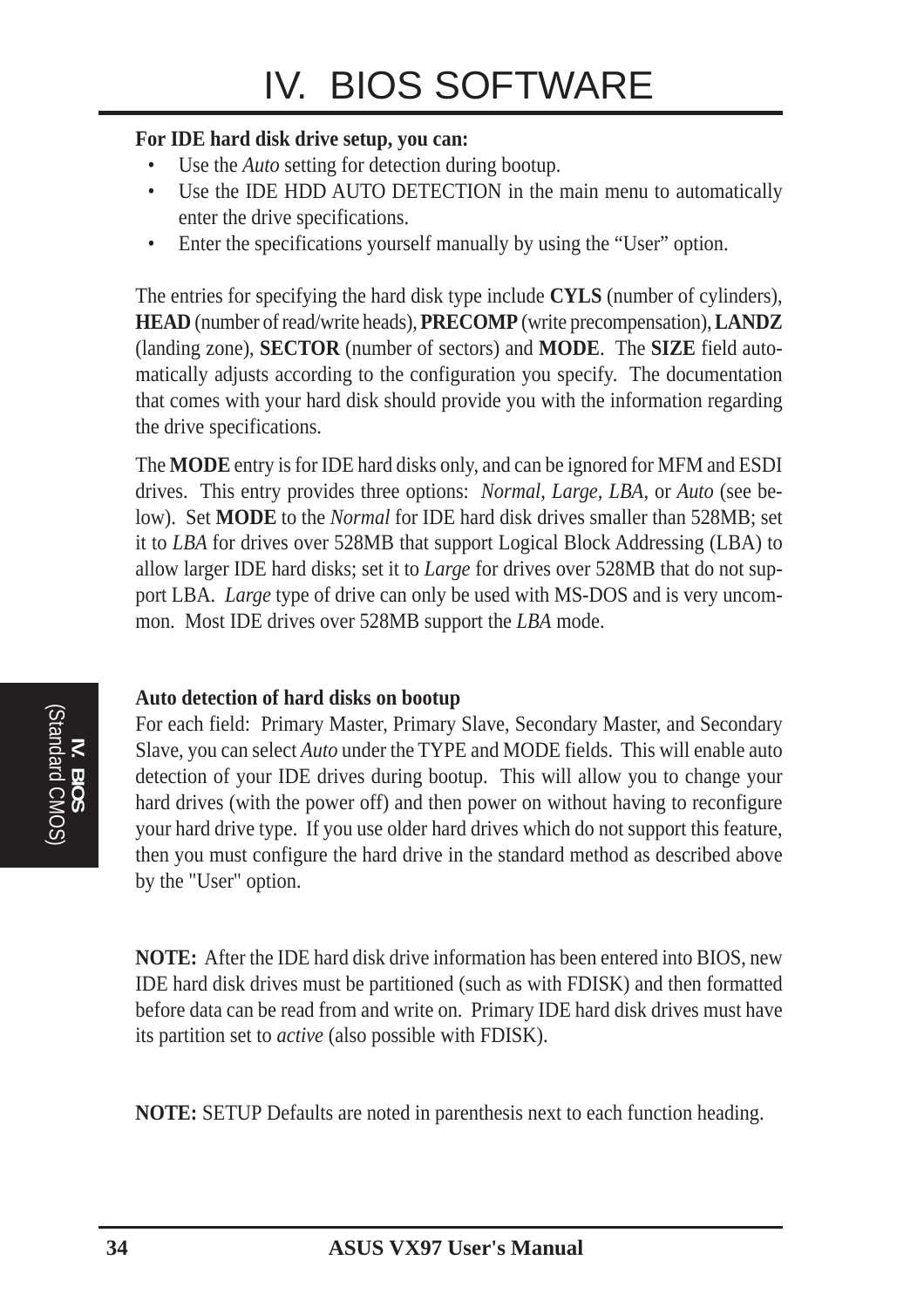## IV. BIOS SOFTWARE

#### **Drive A / Drive B (None)**

These fields record the types of floppy disk drives installed in your system. The available options for drives A and B are: *360KB, 5.25 in.; 1.2MB, 5.25 in.; 720KB, 3.5 in.; 1.44MB, 3.5 in.; 2.88MB, 3.5 in.; None*

To enter the configuration value for a particular drive, highlight its corresponding field and then select the drive type using the left- or right-arrow key.

#### **Floppy 3 Mode Support (Disabled)**

This is the Japanese standard floppy drive. The standard stores 1.2MB in a 3.5" diskette. This is normally disabled but you may choose from either: *Drive A, Drive B, Both, and Disabled*

#### **Video (EGA/VGA)**

Set this field to the type of video display card installed in your system. The options are: *EGA/VGA, Mono (for Hercules or MDA), CGA 40, and CGA 80*

If you are using a VGA or any higher resolution card, choose the "EGA/VGA" option.

#### **Halt On (All Errors)**

This field determines which types of errors will cause the system to halt. Choose from : *All Errors, No Errors, All, But Keyboard, All, But Diskette, and All, But Disk/ Key*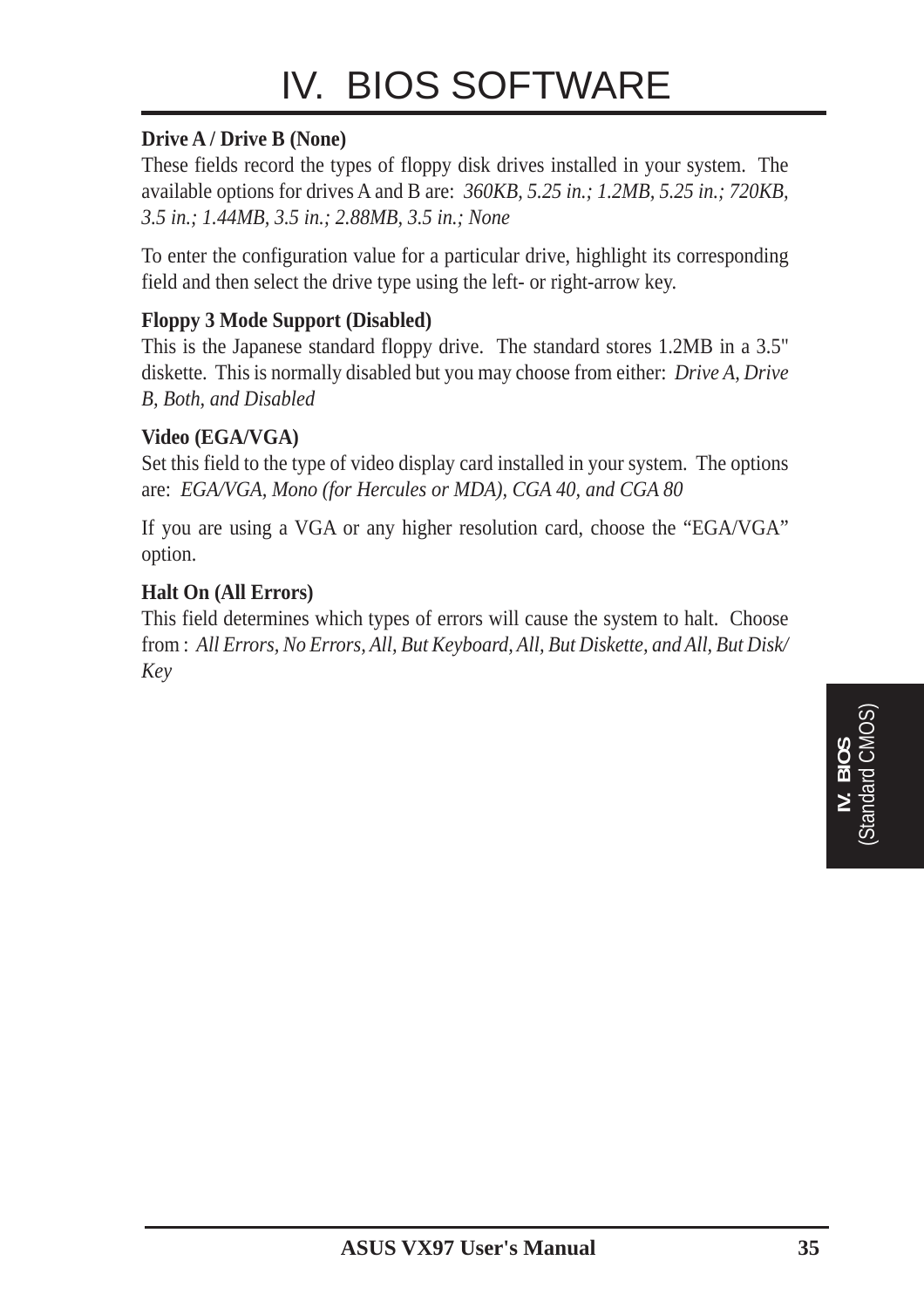## BIOS Features Setup

This "BIOS Features Setup" option consists of configuration entries that allow you to improve your system performance, or let you set up some system features according to your preference. Some entries here are required by the motherboard's design to remain in their default settings.

|                                                                                                                                                                                                                                                                                                                                                                                   | BIOS FEATURES SETUP                                                                                                                            | HOM PCI/ISA BIOS (< <vk97>&gt;)<br/>AWARD SOFTWARE, INC.</vk97>                                                                                                                                                                                                                                                                                                                                                                                                                                                                                                                                                                                                                                                                                          |
|-----------------------------------------------------------------------------------------------------------------------------------------------------------------------------------------------------------------------------------------------------------------------------------------------------------------------------------------------------------------------------------|------------------------------------------------------------------------------------------------------------------------------------------------|----------------------------------------------------------------------------------------------------------------------------------------------------------------------------------------------------------------------------------------------------------------------------------------------------------------------------------------------------------------------------------------------------------------------------------------------------------------------------------------------------------------------------------------------------------------------------------------------------------------------------------------------------------------------------------------------------------------------------------------------------------|
| Virus Warning<br>CPU Internal Cache<br>ı<br><b>External Cache</b><br>ı<br><b>Suick Power On Salf Test</b><br>HDD Sequence SCSI/IDE First<br><b>Boot Sequence</b><br>Boot to Floppy Seek<br>Floppy Disk Recess Control<br><b>IDE HOD Block Mode Sectors</b><br>Security Option<br><b>PS/2 Mouse Function Control:</b><br><b>PCI/VGR Palette Snoop</b><br>05/2 Onboard Namory 2 64M | Disabled<br>Enabled<br>Enabled<br>mabled<br>ПÆ<br>C.R.<br>Disabled<br><b>R/M</b><br>HDD MEDE<br>Sustem:<br><b>Huto</b><br>Disabled<br>Disabled | <b>RON BIOS</b><br>Video<br>Shadow<br>Enabled<br>C8008<br>CBLEE<br><b>Shadow</b><br>Disabled<br><b>CFFFF</b><br>00000<br><b>Shadow</b><br>Disabled<br>۰<br>D3FFF<br>созаа<br>Shadow<br>Disabled<br>$\rightarrow$<br><b>DARNIE</b><br>DATE<br>Shadow<br><b>Disabled</b><br>÷<br>08000<br>DBITT<br><b>Shadow</b><br>Disabled<br>DC880<br>DEEFE<br>Disabled<br>Shadow<br><b>Boot Up NumLock Status</b><br>Un.<br><b>High</b><br><b>Boot Up System Speed</b><br>Typematic Rate Setting<br>Disabled<br>Typematic Rate (Chars/Sec)<br>250<br>Ivoematic Delay (Msec)<br>ESC<br>Time : Select Item<br>Ouit.<br>Fl<br>PU/PD/+/+  <br>Help<br>Modify<br>F5<br>(ShitE)E2<br><b>Old Values</b><br>Color<br>56<br>Lond BIOS<br>Defaults.<br>F7<br>Load Setup Defaults |

A section at the lower right of the screen displays the control keys you can use. Take note of these keys and their respective uses. If you need information on a particular entry, highlight it and then press the <F1> key. A pop-up help menu will appear to provide you with the information you need. To load the last set values, press the <F5> key. <F6> and <F7> load the BIOS default values and Setup default values, respectively.

**NOTE:** SETUP Defaults are noted in parenthesis next to each function heading.

### Details of BIOS Features Setup

#### **Virus Warning (Disabled)**

This field protects the boot sector and partition table of your hard disk against accidental modifications. Any attempt to write to them will cause the system to halt and display a warning message. If this occurs, you can either allow the operation to continue or use a bootable virus-free floppy disk to reboot and investigate your system. This setting is recommended because conflicts with new operating systems. Installation of new operating systems require that you disable this to prevent write errors.

#### **CPU Internal Cache (Enabled)**

These fields allow you to *Enable* or *Disable* the CPU's "Level 1" primary cache. Caching allows better performance.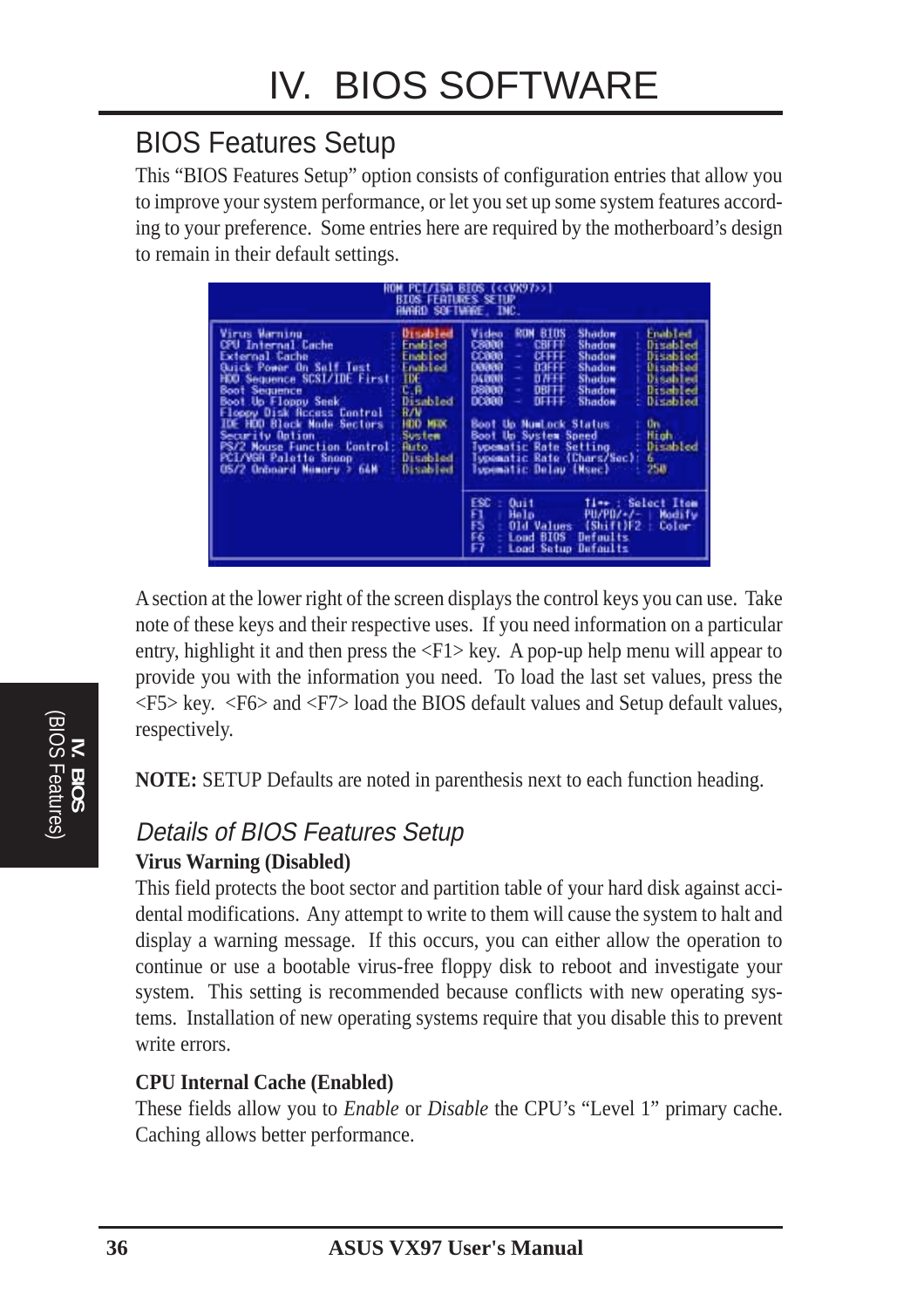#### **External Cache (Enabled)**

These fields allow you to *Enable* or *Disable* the CPU's "Level 2" secondary cache. Caching allows better performance.

#### **Quick Power On Self Test (Enabled)**

This field speeds up the Power-On Self Test (POST) routine by skipping retesting a second, third, and forth time. Setup default setting for this field is *Enabled*. A complete test of the system is done on each test.

#### **HDD Sequence SCSI/IDE First (New Feature!)**

When using both SCSI and IDE hard disk drives, IDE is always the boot disk using drive letter C (default setting of *IDE*). This new feature allows a SCSI hard disk drive to be the boot disk when set to *SCSI*. This allows multiple operating systems to be used on both IDE and SCSI drives or the primary operating system to boot using a SCSI hard disk drive.

#### **Boot Sequence (C,A)**

This field determines where the system looks first for an operating system. Options are *C,CDROM,A*; *CDROM,C,A*; *A,C*; *C,A* The setup default setting is to check first the hard disk and then the floppy drive; that is, *C, A*.

#### **Swap Floppy Drive (Disabled)**

When enabled, the BIOS swaps floppy drive assignments so that Drive A becomes Drive B, and Drive B becomes Drive A under DOS.

#### **Boot Up Floppy Seek (Disabled)**

When enabled, the BIOS will seek the floppy "A" drive one time.

#### **Floppy Disk Access Control (R/W)**

This allows protection of files from the computer system to be copied to floppy drives by allowing the setting of *Read Only* to only allow reads from the floppy but not writes. The setup default *R/W* allows both reads and writes.

#### **Boot Up NumLock Status (On)**

This field enables users to activate the Number Lock function upon system boot.

#### **Boot Up System Speed (High)**

This has no function and should be left on the setup default.

#### **IDE HDD Block Mode Sectors (HDD MAX)**

This field enhances hard disk performance by making multi-sector transfers instead of one sector per transfer. Most IDE drives, except older versions, can utilize this feature. Selections are *HDD MAX, Disabled 2, 4, 8, 16,* and *32*.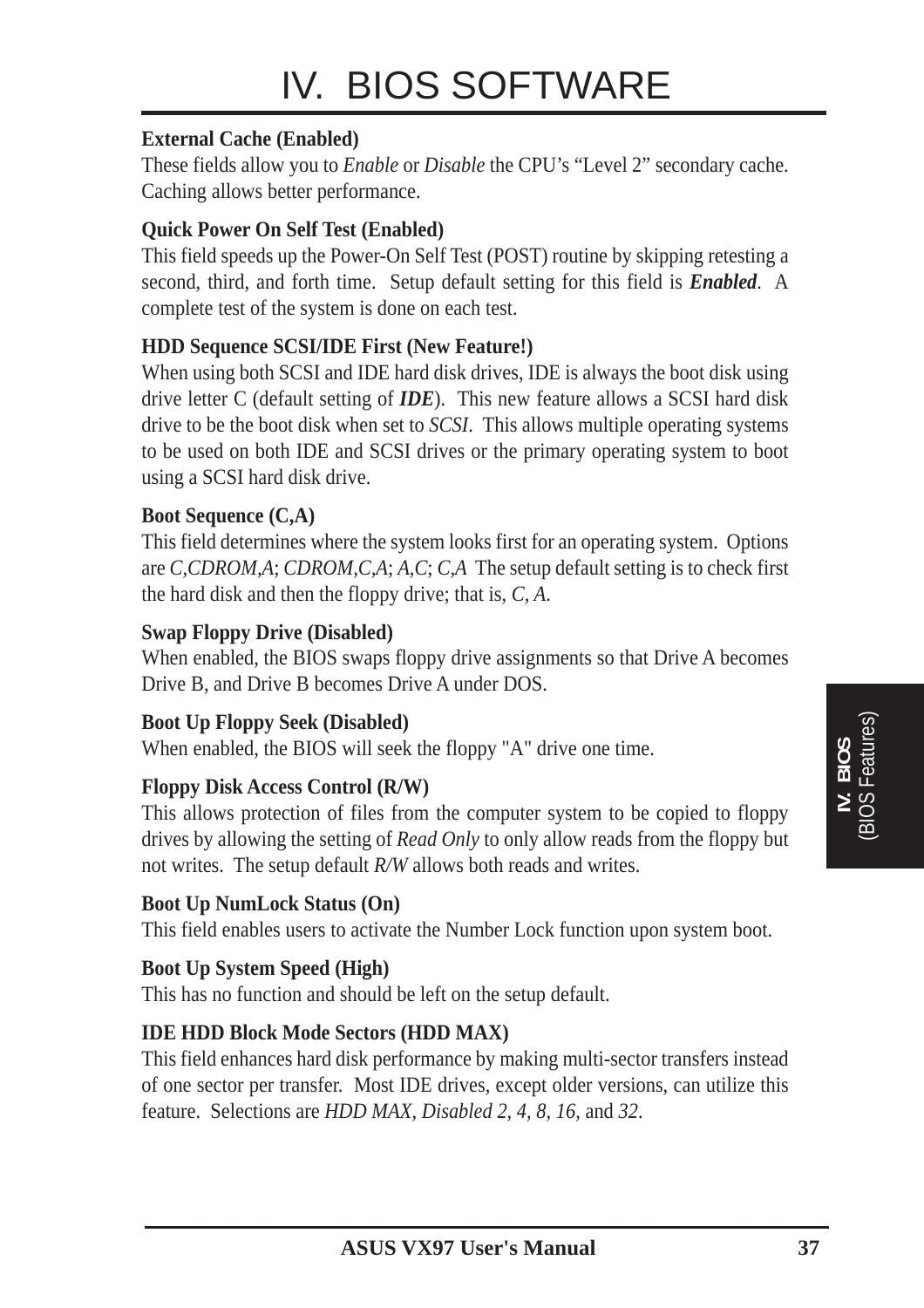#### **Typematic Rate Setting (Disabled)**

When enabled, you can set the two typematic controls listed next. Setup default setting is *Disabled*.

#### **Typematic Rate (Chars/Sec)**

This field controls the speed at which the system registers repeated keystrokes. Options range from 6 to 30 characters per second. Setup default setting is *6;* other settings are *8, 10, 12, 15, 20, 24,* and *30*.

#### **Typematic Delay (Msec) (250ms)**

This field sets the time interval for displaying the first and second characters. Four delay rate options are available: 250ms, 500ms, 750ms and 1000ms.

#### **Security Option (System)**

This field determines when the system prompts for the password. The default setting is *System*, where the system prompts for the User Password every time you boot up. The other option is *Setup*, where the system always boots up, and prompts for the Supervisor Password only when the Setup utility is called up. You can specify a password by using the *Supervisor Password* or *User Password* option from the main screen as explained later in this section.

#### **PS/2 Mouse Function Control (Auto)**

The default of *Auto* allows the system to detect a PS/2 Mouse on bootup. If detected, IRQ12 will be used for the PS/2 Mouse. IRQ12 will be reserved for expansion cards if a PS/2 Mouse is not detected. *Disabled* will reserve IRQ12 for expansion cards and therefore the PS/2 Mouse will not function.

#### **PCI/VGA Palette Snoop (Disabled)**

Some display cards that are nonstandard VGA such as graphics accelerators or MPEG Video Cards may not show colors properly. The setting *Enabled* should correct this problem. Otherwise leave this on the setup default setting of *Disabled*.

#### **OS/2 Onboard Memory > 64M (Disabled)**

When using OS/2 operating systems with installed DRAM of greater than 64MB, you need to *Enable* this option otherwise leave this on the setup default of *Disabled*. ......................................................................................................................................

#### **Video BIOS Shadow (Enabled)**

This field allows you to change the video BIOS location from ROM to RAM. Relocating to RAM enhances system performance, as information access is faster than the ROM.

#### **C8000-CBFFF to DC000-DFFFF (Disabled)**

These fields are used for shadowing other expansion card ROMs. If you install other expansion cards with ROMs on them, you will need to know which addresses the ROMs use to shadow them specifically. Shadowing a ROM reduces the memory available between 640KB and 1024KB by the amount used for this purpose.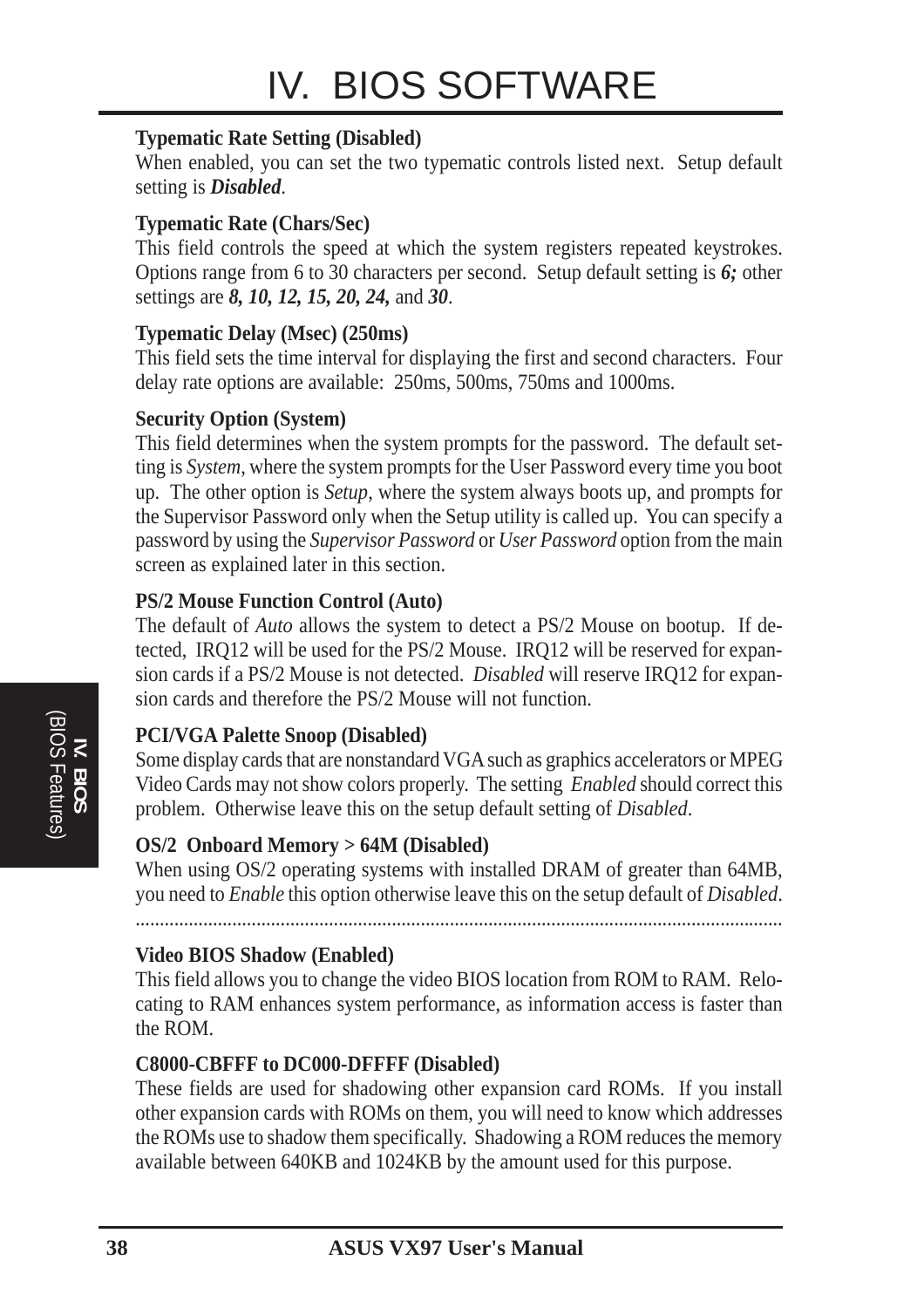## Chipset Features Setup

This "Chipset Features Setup" option controls the configuration of the board's chipset. Control keys for this screen are the same as for the previous screen.

|                                                                                                                                                                                                                                                                                                                                                                                                                                                                                                                                                                       | <b>RIGS (CCARTING)</b><br>CHIPSET FEATURES SETUP<br>AWARD SOFTWARE, INC.                                                                                                                                                                                                                                                                                                                                                                                                                                                                                        |
|-----------------------------------------------------------------------------------------------------------------------------------------------------------------------------------------------------------------------------------------------------------------------------------------------------------------------------------------------------------------------------------------------------------------------------------------------------------------------------------------------------------------------------------------------------------------------|-----------------------------------------------------------------------------------------------------------------------------------------------------------------------------------------------------------------------------------------------------------------------------------------------------------------------------------------------------------------------------------------------------------------------------------------------------------------------------------------------------------------------------------------------------------------|
| <b>68ns DRIM</b><br><b>Buto Configuration</b><br>DRAM Read Burst Timing<br>udda<br>maa<br><b>DREM Write Burst Timing</b><br>31.<br>ROS to CAS Delay<br>шл<br>DREW R/W Leadoff Timing<br>31<br>DRSM RASH Precharge Time<br>21<br><b>MA to RASK Delay</b><br>Refresh RASA Assertion<br><b>Fast EDD Path Select</b><br>Disabled<br><b>SDRAW CASK Latency</b><br>SDRAM RRS-to-CRS Dverride:<br>Disabled<br>PCI 2.1 Passive Release<br>Disabled<br>16-bit I/O Recovery lime<br><b>T BUSELK</b><br>8-bit I/O Recovery Time<br>+ 1 BISCLK<br>Video BIOS Cacheable<br>Enabled | <b>Onboard FDC Controller</b><br>Enabled<br><b>Onboard FDC Swap R B B</b><br>No. Sarep<br><b>FRH/TROA</b><br><b>Onboard Serial Port 1</b><br>Onboard Serial Part 2<br><b>JFBN/TRUC</b><br><b>378N/TROT</b><br>Onboard Parallel Port<br><b>ECP-EPP</b><br><b>Parallel Port Mode</b><br>ā<br>ECP DMR Select<br>UERT2 Use: Infrared<br><b>Bisabled</b><br><b>Onboard PCI IDE Enable</b><br>Both.<br><b>IDE 0 Master Mode</b><br><b>Buto</b><br><b>IDE O Slave Mode</b><br><b>Buto</b><br>÷<br>Master Mode<br>ID€<br><b>Huto</b><br>TDE 1 Slave Mode<br><b>Huto</b> |
| Momory Hole At Address<br>None:                                                                                                                                                                                                                                                                                                                                                                                                                                                                                                                                       | ESC<br>Time : Select Item<br>$0$ uit<br>Ð<br>PU/PO/+/- Modify<br>Help.<br>F5<br>$(ShitE)E2 +$<br>Old Values<br>Color<br>56<br>Lond BIOS<br>Defaults.<br>F7<br>Lond Setup Defaults                                                                                                                                                                                                                                                                                                                                                                               |

**NOTE:** SETUP Defaults are noted in parenthesis next to each function heading.

#### Details of Chipset Features Setup **Auto Configuration (60ns DRAM)**

The default setting of *60ns DRAM* sets the optimal timings for items 2 through 9 for 60ns DRAM modules. If you are using 70ns DRAM modules, you must change this item to *70ns DRAM*. See section III for DRAM installation information.

**SDRAM CAS# Latency (Leave on default setting of 3T)**

**SDRAM RAS-to-CAS Override (Leave on default setting of Disabled)**

**PCI 2.1 Passive Release (Leave on default setting of Disabled)**

**16-bit I/O Recovery Time (1 BUSCLK)** Timing for 16-bit ISA cards

**8-bit I/O Recovery Time (1 BUSCLK)** Timing for 8-bit ISA cards

#### **Video BIOS Cacheable (Enabled)**

Allows the Video BIOS to be cached to allow faster execution. Leave on default setting of *Enabled* for better performance. (Otherwise *Disabled*)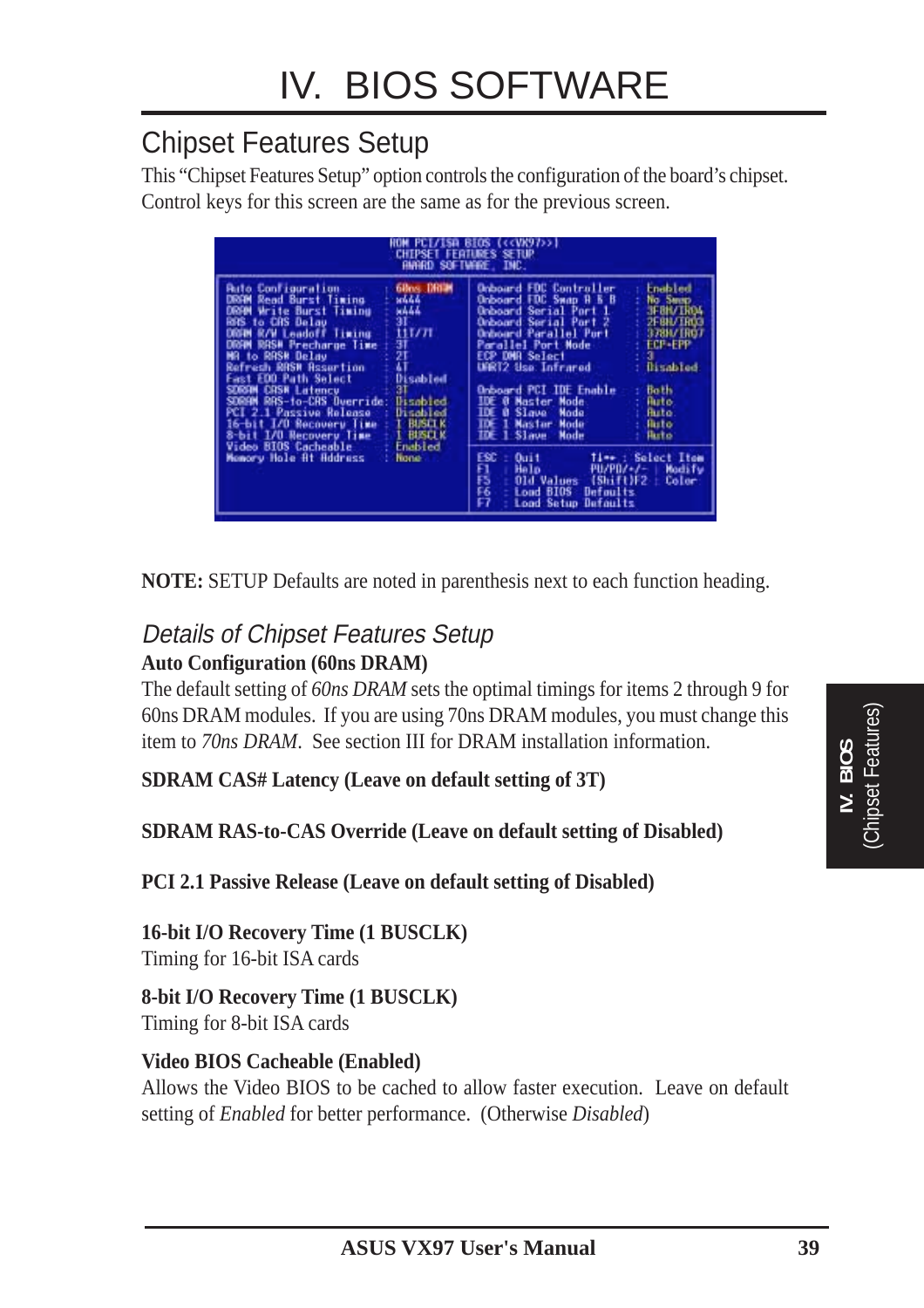## IV. BIOS SOFTWARE

#### **Memory Hole at Address (None)**

This features reserves either *14MB-16MB* or *15MB-16MB* memory address space to ISA expansion cards that specifically require this setting. Memory from 14MB and up or 15MB and up will be unavailable to the system because expansion cards can only access memory up to 16MB.

....................................................................................................................................

#### **Onboard FDC Controller (Enabled)**

When enabled, this field allows you to connect your floppy disk drives to the onboard floppy drive connector instead of a separate controller card. If you want to use a different controller card to connect the floppy drives, set this field to *Disabled*.

#### **Onboard FDC Swap A: B: (No Swap)**

This field reverses the drive letter assignments of your floppy disk drives. Two options are available: *No Swap* and *Swap AB*. If you want to switch drive letter assignments, set this field to *Swap AB*, and the swap will be controlled in hardware. This works separately from the BIOS Features floppy disk swap feature. It is functionally the same as physically interchanging the connectors of the floppy disk drives.

#### **Onboard Serial Port 1 (3F8H/IRQ4)**

Settings are *3F8H/IRQ4*, *2F8H/IRQ3, 3E8H/IRQ4, 2E8H/IRQ10,* and *Disabled* for the onboard serial connector.

#### **Onboard Serial Port 2 (2F8H/IRQ3)**

Settings are *3F8H/IRQ4, 2F8H/IRQ3*, *3E8H/IRQ4, 2E8H/IRQ10,* and *Disabled* for the onboard serial connector.

#### **Onboard Parallel Port (378H/IRQ7)**

This field sets the address of the onboard parallel port connector. You can select either: *3BCH / IRQ 7, 378H / IRQ 7, 278H / IRQ 5, Disabled.* If you install an I/O card with a parallel port, ensure that there is no conflict in the address assignments. The PC can support up to three parallel ports as long as there are no conflicts for each port.

#### **Parallel Port Mode (ECP+EPP)**

This field allows you to set the operation mode of the parallel port. The setting *Normal*, allows normal-speed operation but in one direction only; *EPP* allows bidirectional parallel port operation at maximum speed; *ECP* allows the parallel port to operate in bidirectional mode and at a speed faster than the maximum data transfer rate; *ECP+EPP* allows normal speed operation in a two-way mode.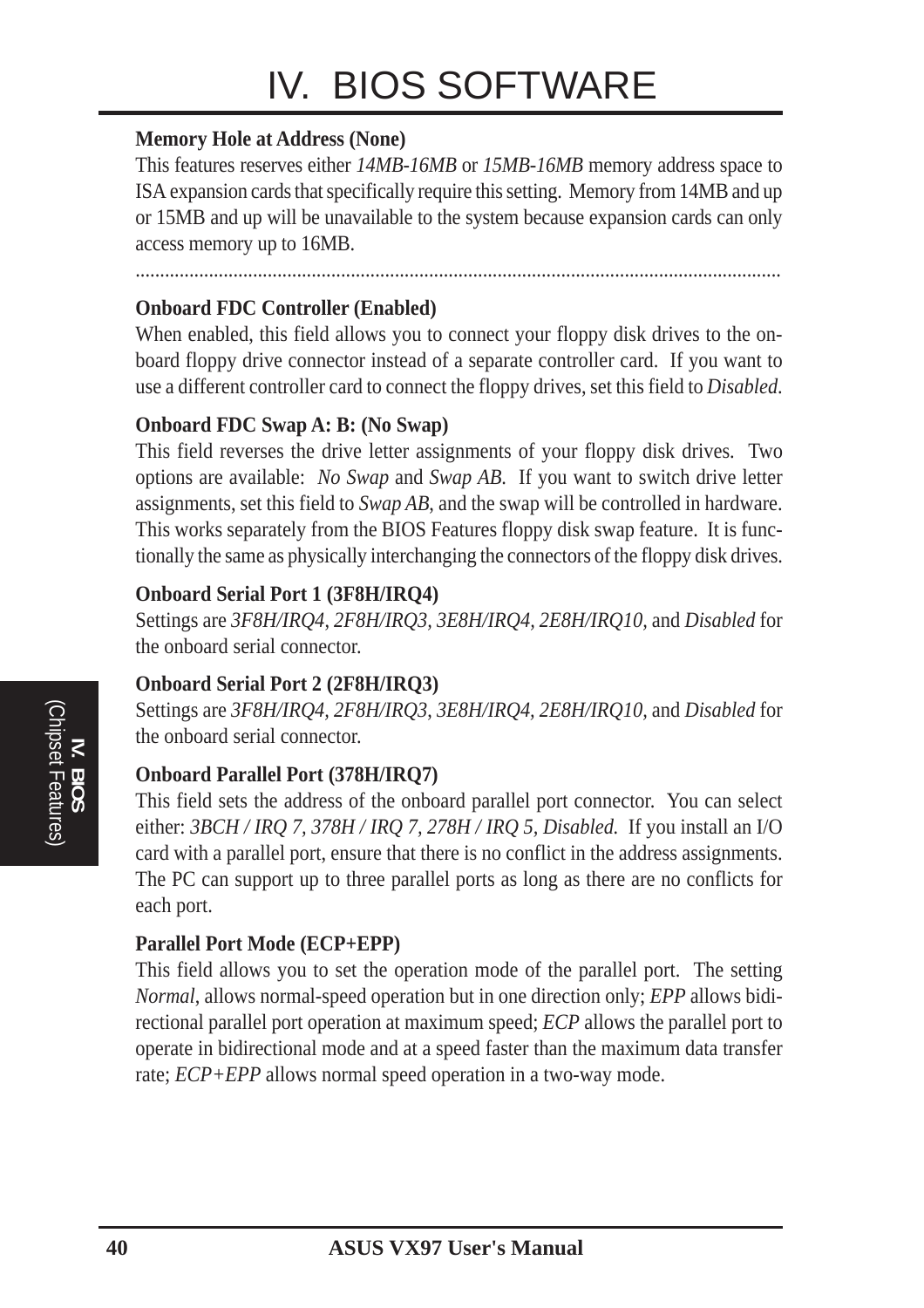#### **ECP DMA Select (3)**

This selection is available only if you select *ECP* or *ECP+EPP* in the **Parallel Port Mode**. Select either DMA Channel *1, 3*, or *Disable*.

#### **UART2 Use Infrared (Disabled)**

When enabled, this field activates the onboard infrared feature and sets the second serial UART to support the infrared module connector on the motherboard. If your system already has a second serial port connected to the onboard COM2 connector, it will no longer work if you enable the infrared feature. By default, this field is set to *Disabled*, which leaves the second serial port UART to support the COM2 serial port connector. See section III of the baseboard manual for the **IrDA-compliant infrared module connector.**

#### **Onboard PCI IDE Enable (Both)**

You can select to enable the *Primary* IDE channel, *Secondary* IDE channel, *Both*, or *Disable* both channels (for systems with only SCSI drives).

#### **IDE 0 Master/Slave Mode, IDE 1 Master/Slave Mode (Auto)**

Each channel (0 and 1) has both a master and a slave making four IDE devices possible. Because each IDE device may have a different Mode timing (*0, 1, 2, 3, 4*), it is necessary for these to be independent. The default setting of *Auto* will allow auto-detection to ensure optimal performance.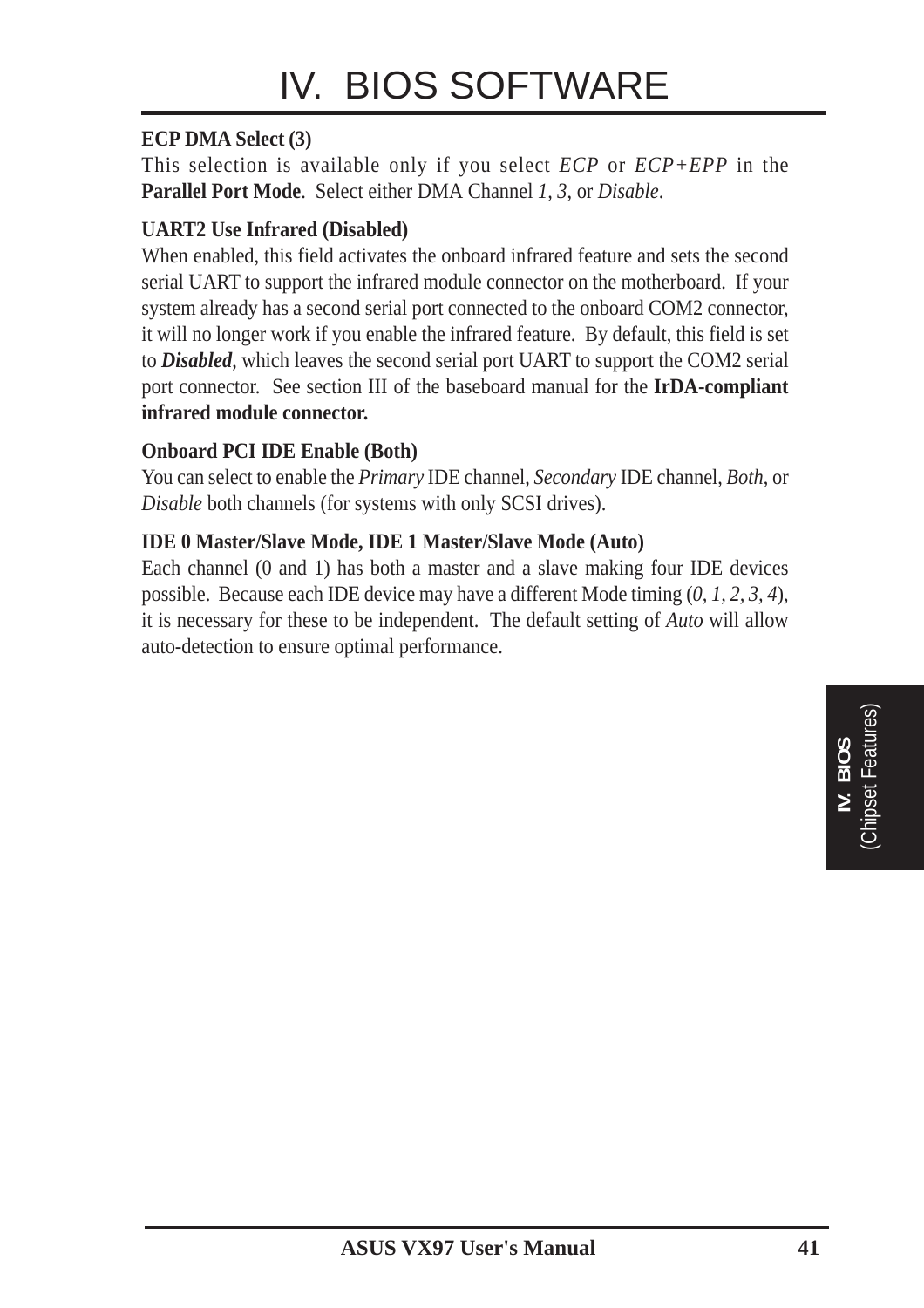### Power Management Setup

This "Power Management Setup" option allows you to reduce power consumption. This feature turns off the video display and shuts down the hard disk after a period of inactivity.

| <b>HUM</b><br>POWER HANAGENENT SETUP<br>ANARD SOFTWARE, INC.                                                                                                                                                                                                                                                                                                                                                                                                                                                                               | <b>LCCARTEEL</b><br><b>BHIS</b>                                                                                                                                                                                                                                                                                                                                                                                                                                                                                                                                                                                            |
|--------------------------------------------------------------------------------------------------------------------------------------------------------------------------------------------------------------------------------------------------------------------------------------------------------------------------------------------------------------------------------------------------------------------------------------------------------------------------------------------------------------------------------------------|----------------------------------------------------------------------------------------------------------------------------------------------------------------------------------------------------------------------------------------------------------------------------------------------------------------------------------------------------------------------------------------------------------------------------------------------------------------------------------------------------------------------------------------------------------------------------------------------------------------------------|
| User Define<br><b>Power Management</b><br>Susp. Sthe<br>Video Off Dation<br><b>DFF</b><br>Video Off Nethod<br><b>TIPMS OFF</b><br>Suspend Switch<br>Enable<br><b>Doze Speed (div hu):</b><br><b>A</b> Maria<br>Sidby Speedidiv bul:<br>92.<br>** PM Timers<br>HDD Power Down<br><b>Disable</b><br>Doze Node<br>Disable<br>Standby Node<br>Disable<br><b>Disable</b><br>Suspend Node<br>** FM Events<br><b>TROS</b><br>TROS<br>(Wake-Up)<br><b>Uisable</b><br>(Wake-Up)<br>: Enable<br>Disable<br>(Make-Up)<br>IM012<br>(Make-Up)<br>Enable | 1903<br>(COM 2)<br>(COM 1)<br>(LPT 2)<br><b>Uisable</b><br><b>TROACH TROACH TROPIC</b><br>Enable<br>Enable<br>(Floppy Disk):<br>Enable<br>(UPT 1)<br>Enable<br>(RTC Alarm)<br>Disable<br>IR09<br>(IRO2 Redir)<br>Enable<br>19010<br><b>Reserved</b><br>Enable<br>$\frac{18011}{18012}$<br>Enable<br><b>Reserved</b><br>$(PS/2$ Nouse)<br>Enable<br>IR013<br>Enable<br>(Coprocessor):<br>IR014<br>Enable<br>(Mard Disk)<br>IROIS (Reserved)<br>Enable<br>ESC<br>Time : Select Item<br>$0$ uit<br>昆<br>Help<br>PU/PD/+/+<br>Modify<br>Old Values (Shift)F2<br>Color<br>56<br>Lond BIOS Defaults<br>F7<br>Load Setup Defaults |

**NOTE:** SETUP Defaults are noted in parenthesis next to each function heading.

#### Details of Power Management Setup **Power Management (User Defined)**

This field acts as the master control for the power management modes. *Max Saving* puts the system into power saving mode after a brief period of system inactivity; *Min Saving* is almost the same as *Max Saving* except that this time the system inactivity period is longer; *Disabled* disables the power saving features; *User Defined* allows you to set power saving options according to your preference.

**IMPORTANT: Advanced Power Management (APM) should be installed to keep the system time updated when the computer enters suspend mode activated by the BIOS Power Management. For DOS environments, you need to add DEVICE=C:\DOS\POWER.EXE in you CONFIG.SYS. For Windows 3.x and Windows 95, you need to install Windows with the APM feature. A battery and power cord icon labeled "Power" will appear in the "Control Panel." Choose "Advanced" in the Power Management Field.**

#### **Video Off Option (Susp, Stby->Off )**

This field determines when to activate the video off feature for monitor power management. The settings are *Susp, Stby->Off, Suspend->Off, Always on,* and *All modes->off.*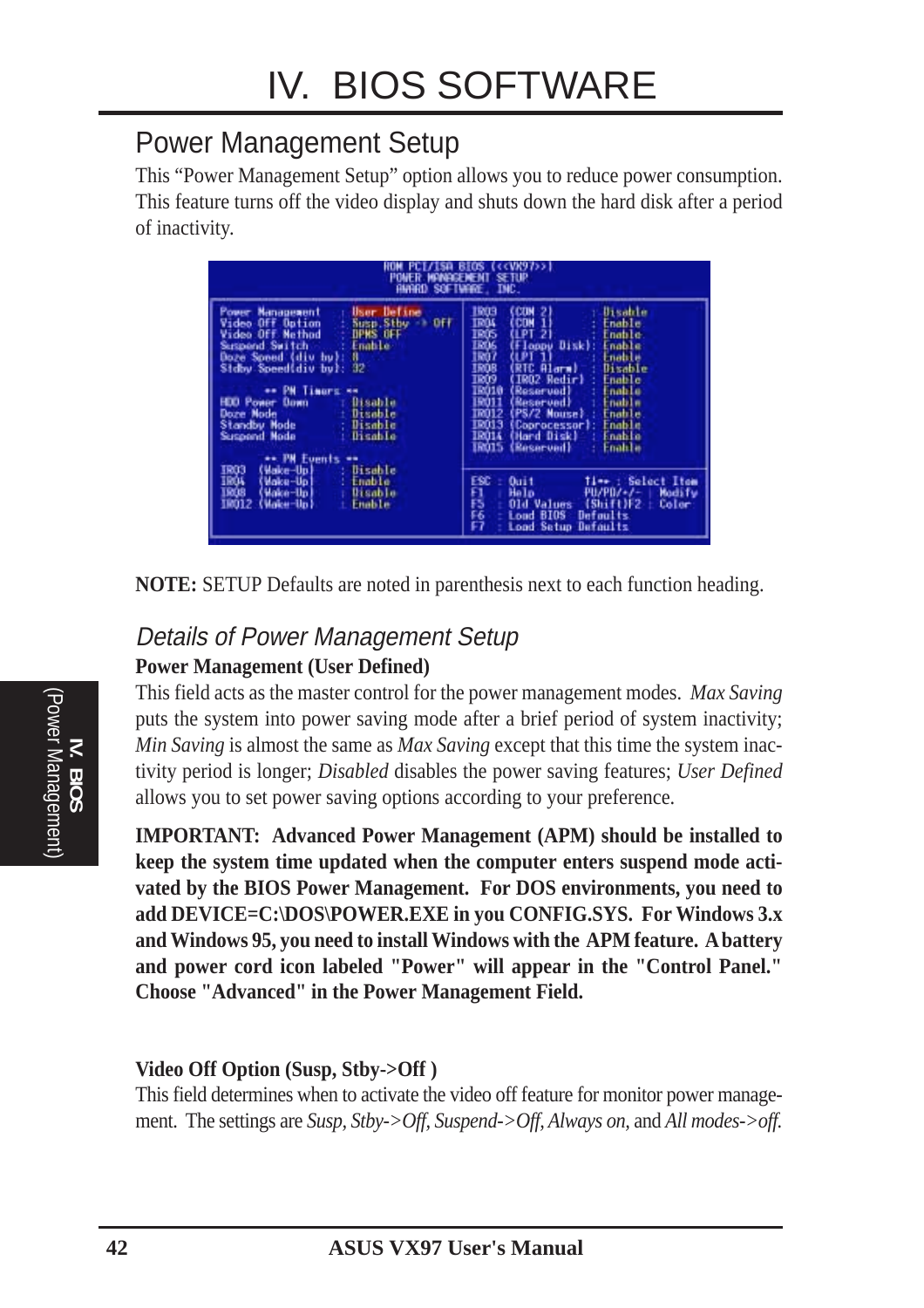#### **Video Off Method (V/H SYNC + Blank)**

This field defines the video off features. Three options are available: *V/H SYNC + Blank, DPMS,* and *Blank Only*. The first option, which is the default setting, blanks the screen and turns off vertical and horizontal scanning; *DPMS* (Display Power Management System) allows the BIOS to control the video display card if it supports the DPMS feature; *Blank Screen* only blanks the screen. Use the latter for monitors that do not support the "Green" (no power management) feature. NOTE: Screen saver software does not work with this feature. While the monitor is shut off, this software cannot display.

#### **Suspend Switch (Enabled)**

This field enables or disables the SMI connector on the motherboard. This connector connects to the lead from the Suspend switch mounted on the system case.

#### **Doze Speed, Stdby Speed**

These two fields set the CPU speed during each mode. The number indicates what the normal CPU speed is divided by.

#### **PM Timers**

This section controls the time-out settings for the Power Management scheme. The fields included in this section are "HDD Power Down", which places the hard disk into its lowest power consumption mode, and the Doze, Standby and Suspend system inactivation modes.

The system automatically "wakes up" from any power saving mode when there is system activity such as when a key is pressed from the keyboard, or when there is activity detected from the enabled IRQ channels.

**HDD Power Down** shuts down any IDE hard disk drives in the system after a period of inactivity. This time period is user-configurable to *1-15 Mins* or *Disable*. This feature does not affect SCSI hard drives.

The **Doze Mode, Standby Mode,** and **Suspend Mode** fields set the period of time after which each of these modes activate. At *Max Saving*, these modes activate sequentially (in the given order) after one minute; at *Min Saving* after one hour.

#### **PM Events**

This section sets the wake-up call of the system. If activity is detected from any enabled IRQ channels in the left-hand group, the system wakes up from suspended mode. You can enable power management for IRQs  $3 \sim 15$  individually in the list at the right of the screen. The power management feature will work on the enabled IRQ channels.

Take note that a Microsoft serial mouse or compatible will use either COM1 (IRQ4) or COM2 (IRQ3), and a PS/2 mouse will use IRQ12. If you know which IRQ your mouse is using, you can enable the Wake-up Event for that IRQ here and the system will wake up when you move the mouse or click its button.

.......................................................................................................................................

#### **Sleep Items (IRQ3-IRQ15)**

You can individually *Enable* or *Disable* each IRQ to include in the sleep function. IRQ8 (Real Time Alarm) is usually set to *Disable* so that any software alarm clock or event calendar can wake up the system.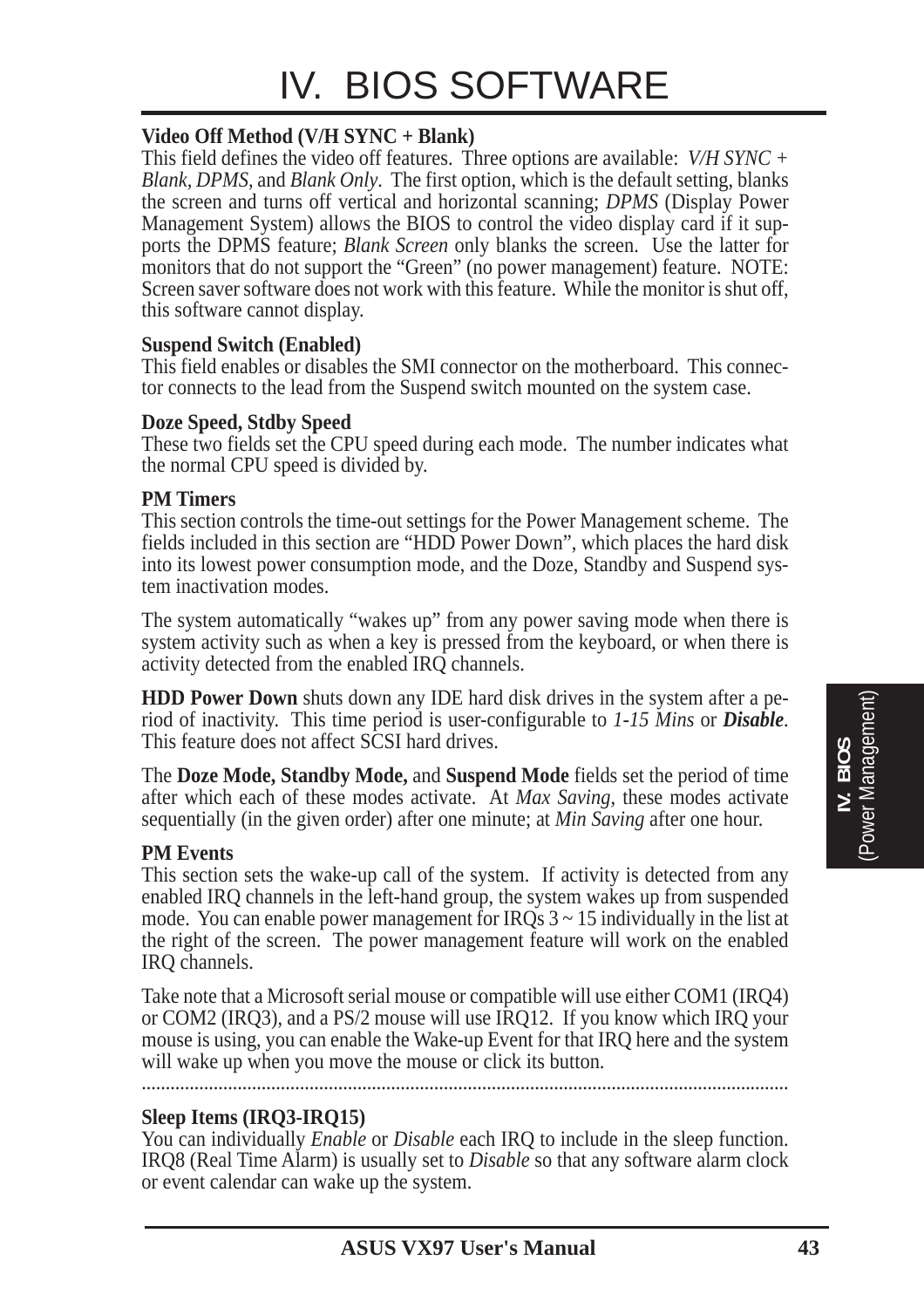### PNP and PCI Setup

This "PNP and PCI Setup" option configures the PCI bus slots. All PCI bus slots on the system use INTA#, thus all installed PCI cards must be set to this value.

|                                                                                                                                                                                                                                                                                                                                                                                                                                                                  | HOM PCE/ISA BIOS (< <wr97>&gt;)<br/>PNP AND PCI SETUP.<br/>ANARD SOFTWARE, INC.</wr97>                                                                                                                          |
|------------------------------------------------------------------------------------------------------------------------------------------------------------------------------------------------------------------------------------------------------------------------------------------------------------------------------------------------------------------------------------------------------------------------------------------------------------------|-----------------------------------------------------------------------------------------------------------------------------------------------------------------------------------------------------------------|
| FNP OS<br>Installed<br>No.<br>(RIGHTI IRD<br>Slot 1<br><b>Huto</b><br>Slot 2 IRD<br><b>Hutu</b><br>Slot 3 180<br>Huto<br>A (LEFT) TRO<br>Sint<br>Butm<br>PCI Latency Timer<br>32 PCI Clock<br>No/TED<br>190<br>3 Used By ISR<br>医鸡尾草<br>4 Used By ISB<br>No./ICII<br><b>ISA</b><br>5 Used Bo<br>No/TCU<br>7 Used By ISB<br>No/ICU<br><b>TSA</b><br>No/TCH<br>9 Ilsed By<br>İRO<br>IS <sub>R</sub><br>No. ICU<br>10 Used By<br>ISH<br>IRO<br>11 Used Bu<br>No/TCU | 1 Used By ISB<br>No/TED<br>明月<br>DMA<br>3 Used By ISR<br>No/TEU<br>No/IEU<br>DHA<br>5 Used By ISR<br><b>BoZECU</b><br><b>ISO MEN Block BRSE</b><br>SVMBIOS SCSI BIOS<br><b>Ruto</b><br>USB Function<br>Disabled |
| IBO.<br>12 Used By ISB<br>No/ICU<br>190) 14 Used By<br><b>ISB</b><br>No/TCU<br>INO 15 Used By ISA<br>No/ICU                                                                                                                                                                                                                                                                                                                                                      | ESC<br>Time : Select Item<br>$0$ ui 1<br>Fl<br>PU/PD/+/+  <br>Help<br>Modify<br>F5<br>(Shift)F2<br><b>Old Values</b><br>Color<br>56<br>Lond BIOS<br>Defaults.<br>F7<br>Load Setup Defaults                      |

**NOTE:** SETUP Defaults are noted in parenthesis next to each function heading.

### Details of PNP and PCI Setup

#### **[Slot Interrupts] (Auto)**

The first four fields on the screen set how IRQ use is determined for each PCI slot. Slot 1 (Right) is nearest the memory sockets. The default setting for each field is *Auto*, which uses auto-routing to determine IRQ use. The other options are manual settings of *NA, 9, 10, 11, 12, 14, or 15* for each slot.

#### **PCI Latency Timer (32 PCI Clock)**

"32 PCI Clock" enables maximum PCI performance for this motherboard.

#### **IRQ xx Used By ISA (No/ICU)**

These fields indicate whether or not the displayed IRQ for each field is being used by a Legacy (non-PnP) ISA card. Two options are available: *No/ICU* and *Yes*. The first option, the default value, indicates either that the displayed IRQ is not used or an ISA Configuration Utility (ICU) is being used to determine if an ISA card is using that IRQ. If you install a Legacy ISA card that requires a unique IRQ, and you are not using an ICU, you must set the field for that IRQ to *Yes*. For example: If you install a Legacy ISA card that requires IRQ 10, then set **IRQ10 Used By ISA** to *Yes*.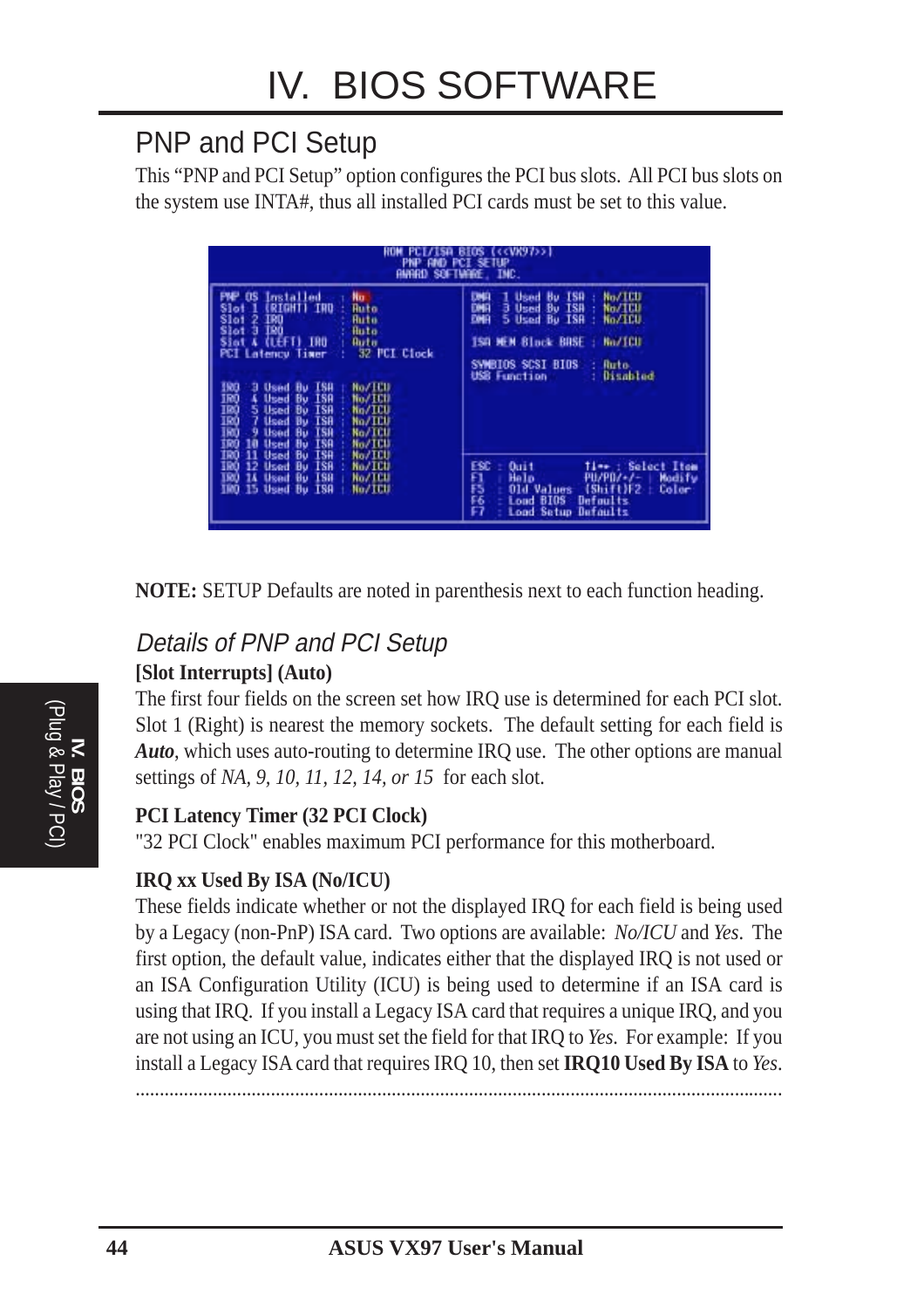#### **DMA x Used By ISA (No/ICU)**

These fields indicate whether or not the displayed DMA channel for each field is being used by a Legacy (non-PnP) ISA card. Available options include: *No/ICU* and *Yes*. The first option, the default setting, indicates either that the displayed DMA channel is not used or an ICU is being used to determine if an ISA card is using that channel. If you install a Legacy ISA card that requires a unique DMA channel, and you are not using an ICU, you must set the field for that channel to *Yes*.

#### **ISA MEM Block BASE (No/ICU)**

This field allows you to set the base address and block size of a Legacy ISA card that uses any memory segment within the C800H and DFFFH address range. If you have such a card, and you are not using an ICU to specify its address range, select a base address from the six available options; the **ISA MEM Block SIZE** field will then appear for selecting the block size. If you have more than one Legacy ISA card in your system that requires to use this address range, you can increase the block size to either 8K, 16K, 36K, or 64K. If you are using an ICU to accomplish this task, leave **ISA MEM Block BASE** to its default setting of *No/ICU*.

#### **NCR SCSI BIOS (Auto)**

The default uses *Auto* settings for the onboard NCR SCSI BIOS (see section VI). If you wish not to use the onboard NCR SCSI BIOS, choose *Disabled*

#### **USB Function (Disabled)**

This motherboard supports Universal Serial Bus (USB) devices but current operating systems do not. The default is set to *Disabled* until support disks and USB devices are available in which time you can set this function to *Enabled*.

(Plug & Play / PCI) Plug & Play / PCI **IV. BIOS**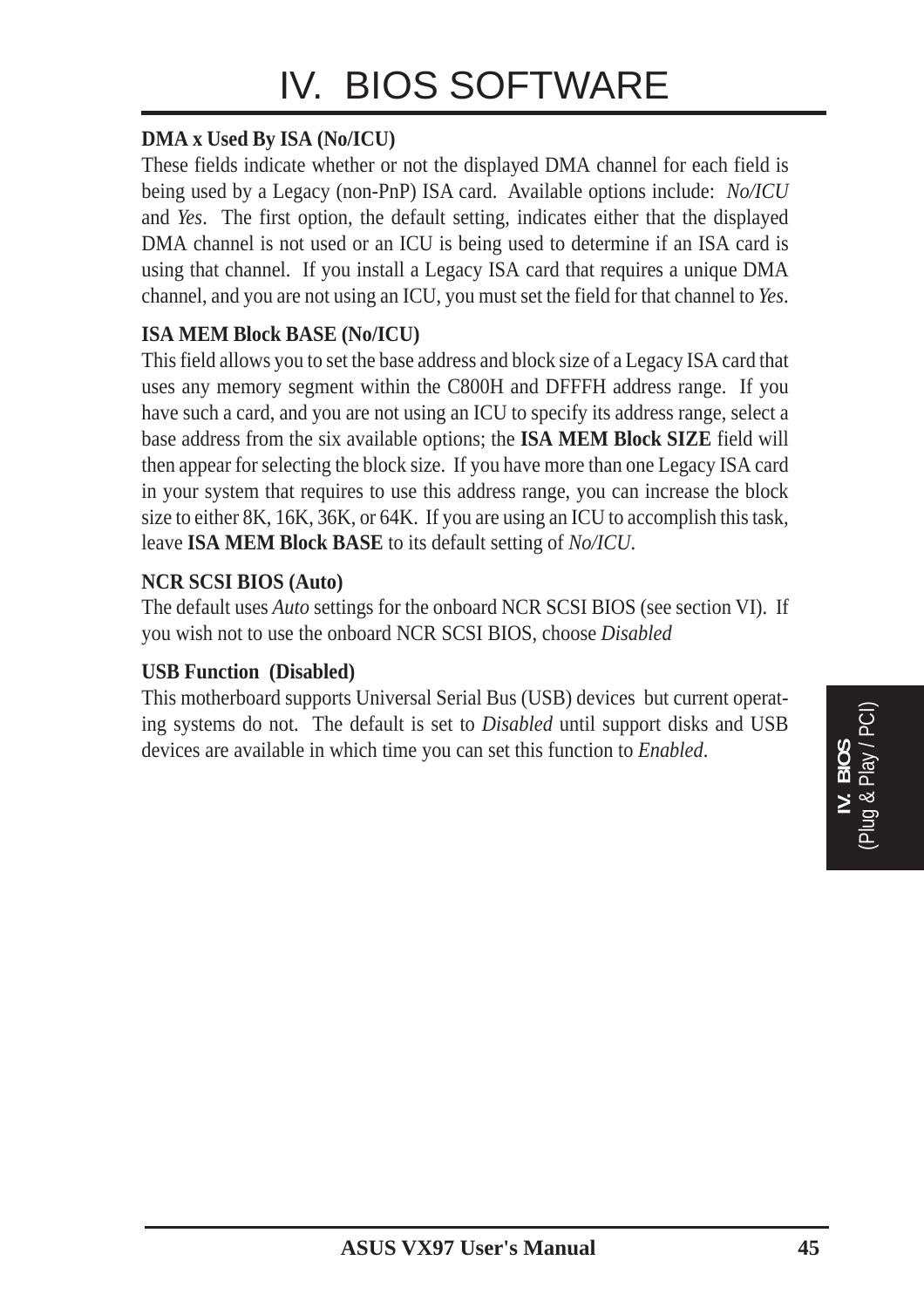## Load BIOS Defaults

This "Load BIOS Defaults" option allows you to load the troubleshooting default values permanently stored in the BIOS ROM. These default settings are non-optimal and disable all high performance features. To load these default settings, highlight "Load BIOS Defaults" on the main screen and then press the <Enter> key. The system displays a confirmation message on the screen. Press the  $\langle Y \rangle$  key and then the  $\leq$ Enter $\geq$  key to confirm. Press the  $\leq$ N $\geq$  key and then the  $\leq$ Enter $\geq$  key to abort. This feature does not affect the fields on the Standard CMOS Setup screen.

## Load Setup Defaults

This "Load Setup Defaults" option allows you to load the default values to the system configuration fields. These default values are the optimized configuration settings for the system. To load these default values, highlight "Load Setup Defaults" on the main screen and then press the <Enter> key. The system displays a confirmation message on the screen. Press the  $\langle Y \rangle$  key and then the  $\langle$ Enter $\rangle$  key to confirm. Press the <N> key and then the <Enter> key to abort. This feature does not affect the fields on the Standard CMOS Setup screen.

|                                                   | CHOS SETUP UTILITY<br>ANARD SOFTWARE, INC.     |
|---------------------------------------------------|------------------------------------------------|
| STONDARD CHOS SETUP                               | SUPERVISOR PRSSNORD                            |
| <b>BIOS FEATURES SETUP</b>                        | <b>USER PRSSHORD</b>                           |
| CHIPSET FEATURES SETUP                            | THE HOD AUTO DETECTION                         |
| <b><i>POWER MRNAGEMENT SETUP</i></b>              | SAVE & EXIT SETUP                              |
| FWP HWD PCT SETUP<br>LOAD 810S DEFAULT            | <b>SAVING</b><br>Load SETUP Defaults (V/N17 V  |
| <b>LOOD SETUP DEFAULTS</b>                        |                                                |
| <b>Ouit</b><br>Esc : :<br>F10 : Savo & Exit Setup | Ti + + Select Item<br>(Shift)F2 : Change Color |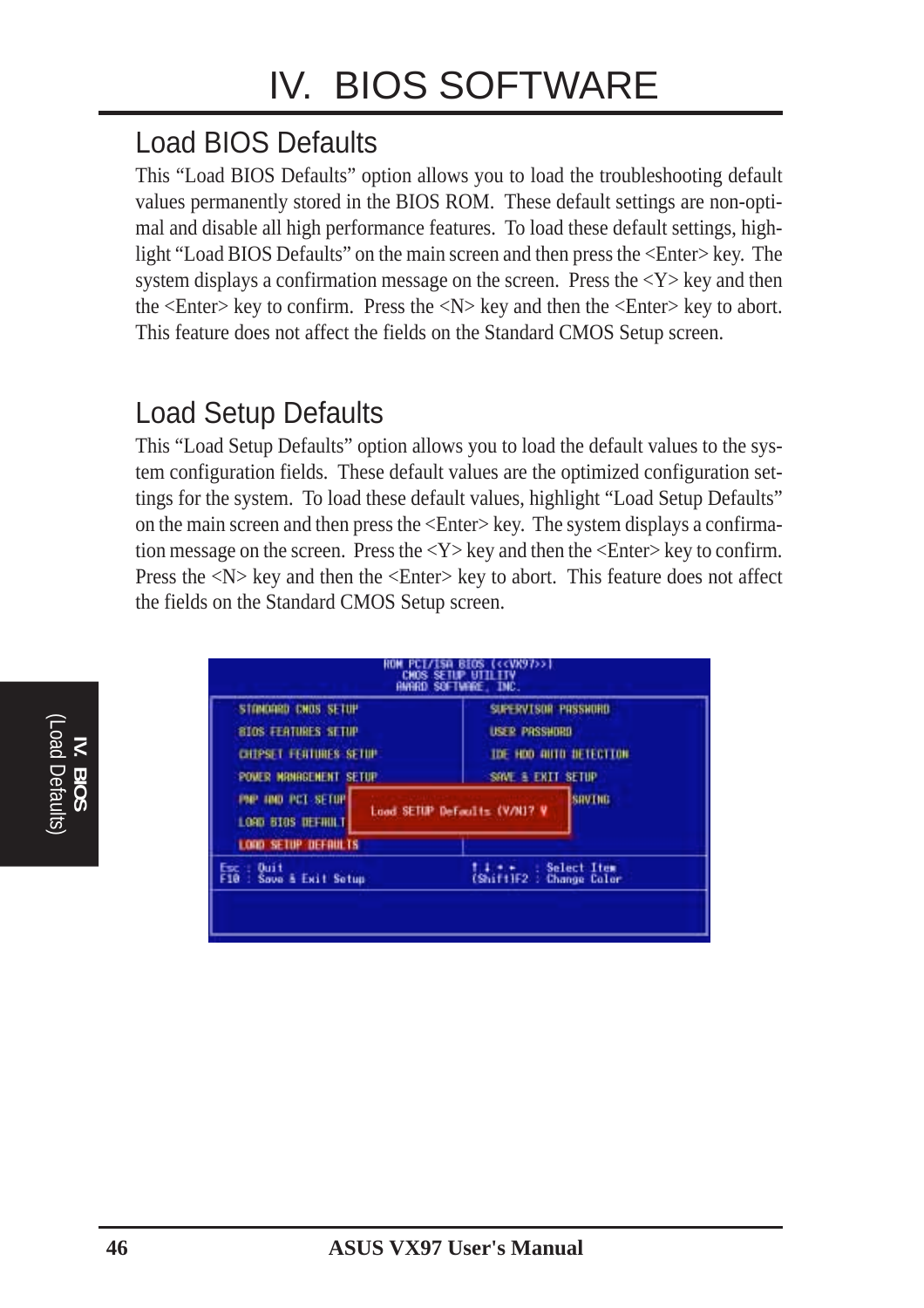### Supervisor Password and User Password

These two options set the system passwords. "Supervisor Password" sets a password that will be used to protect the system and the Setup utility; "User Password" sets a password that will be used exclusively on the system. By default, the system comes without any passwords. To specify a password, highlight the type you want and then press the <Enter> key. A password prompt appears on the screen. Taking note that the password is case sensitive, and can be up to 8 alphanumeric characters long, type in your password and then press the  $\leq$  Enter $\geq$  key. The system confirms your password by asking you to type it again. After setting a password, the screen automatically reverts to the main screen.

|                                                                                                                                    | CHOS<br><b>ANRAD SOFTWARE, INC.</b> | /ISA BIOS (< <wr97>&gt;)<br/><b>UTTLITY</b></wr97>                                                                       |
|------------------------------------------------------------------------------------------------------------------------------------|-------------------------------------|--------------------------------------------------------------------------------------------------------------------------|
| STONDARD CHOS SETUP<br><b>810S FEATURES SETUP</b><br>CHIPSET FEATURES SETUP<br><b>POWER NRNAGENENT SETUP</b><br>FWP TIMO PCT SETUP |                                     | SUPERVISOR PRSSNORD<br><b>USER PRSSHORD</b><br>THE HOD AUTO DETECTION<br>SAVE & EXIT SETUP<br><b>EXIT VITHOUT SAVING</b> |
| LOAD 810S DEFAULTS<br>LOOD SETUP DEFAULTS                                                                                          | Enter Password:                     |                                                                                                                          |
| <b>Ouit</b><br>Save & Exit Setup<br>F10.                                                                                           |                                     | <b>Select Item</b><br>(Shift)F2 : Change Color                                                                           |

To implement the password protection, specify in the "Security Option" field of the BIOS Features Setup screen when the system will prompt for the password. If you want to disable either password, press the <Enter> key instead of entering a new password when the "Enter Password" prompt appears. A message confirms the password has been disabled.

**NOTE:** If you forget the password, see CMOS RAM in section III for procedures on clearing the CMOS.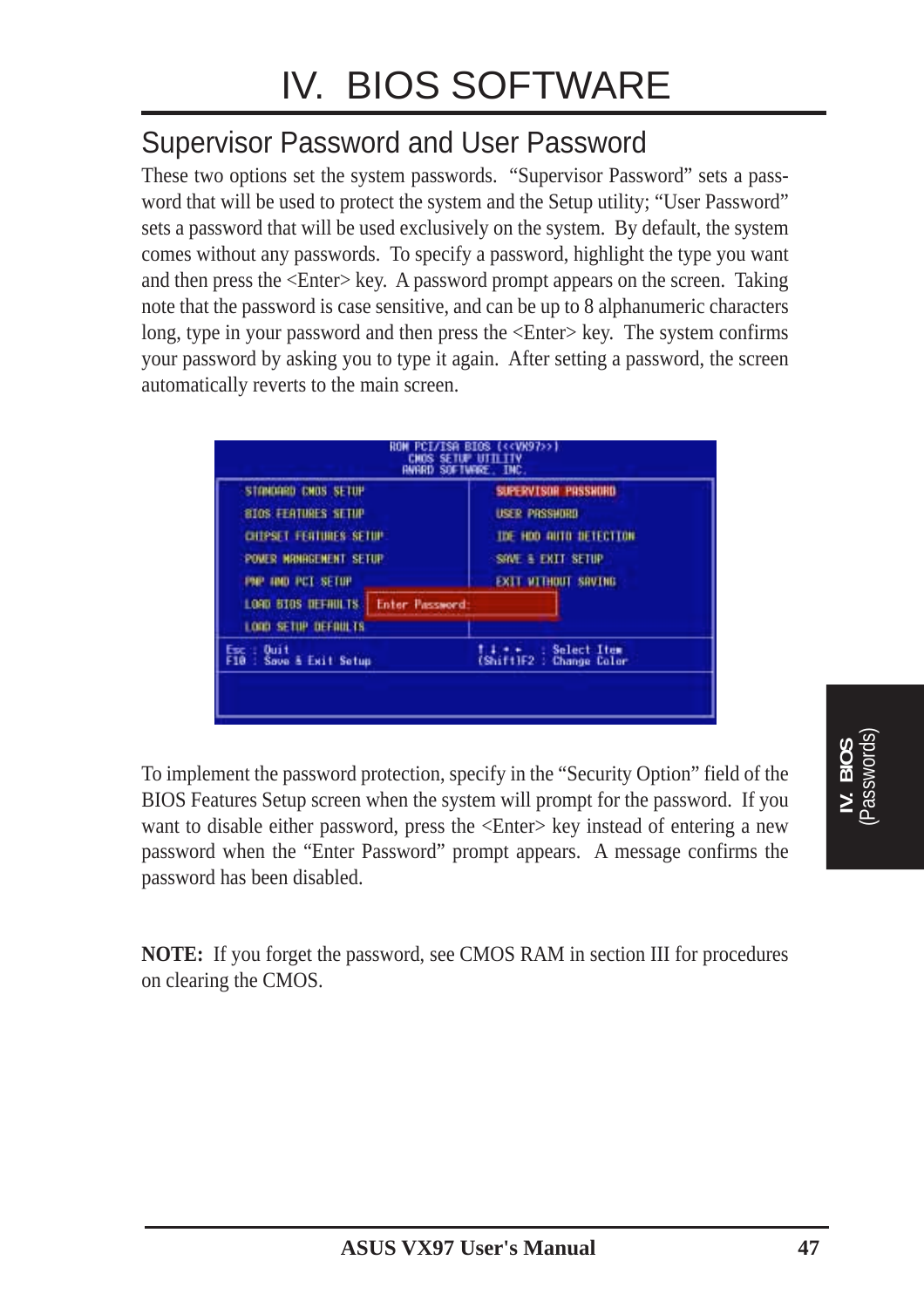### IDE HDD Auto Detection

This "IDE HDD Auto Detection" option detects the parameters of an IDE hard disk drive, and automatically enters them into the Standard CMOS Setup screen.



(This screen could not be run from inside active programs and therefore could not be captured.)

Up to four IDE drives can be detected, with parameters for each listed inside the box. To accept the optimal entries, press the  $\langle Y \rangle$  key or else select from the numbers displayed under the OPTIONS field (2, 1, 3 in this case); to skip to the next drive, press the <N> key. If you accept the values, the parameters will appear listed beside the drive letter on the screen. The process then proceeds to the next drive letter. Pressing the  $\langle N \rangle$  key to skip rather than to accept a set of parameters causes the program to enter zeros after that drive letter.

Remember that if you are using another IDE controller that does not feature Enhanced IDE support for four devices, you can only install two IDE hard disk drives. Your IDE controller must support the Enhanced IDE features in order to use Drive E and Drive F. The onboard PCI IDE controller supports Enhanced IDE, with two connectors for connecting up to four IDE devices. If you want to use another controller that supports four drives, you must disable the onboard IDE controller in the Chipset Features Setup screen.

When auto-detection is completed, the program automatically enters all entries you accepted on the field for that drive in the Standard CMOS Setup screen. Skipped entries are ignored and are not entered in the screen.

If you are auto-detecting a hard disk that supports the LBA mode, three lines will appear in the parameter box. Choose the line that lists LBA for an LBA drive. Do not select Large or Normal.

The auto-detection feature can only detect one set of parameters for a particular IDE hard drive. Some IDE drives can use more than one set. This is not a problem if the drive is new and there is nothing on it.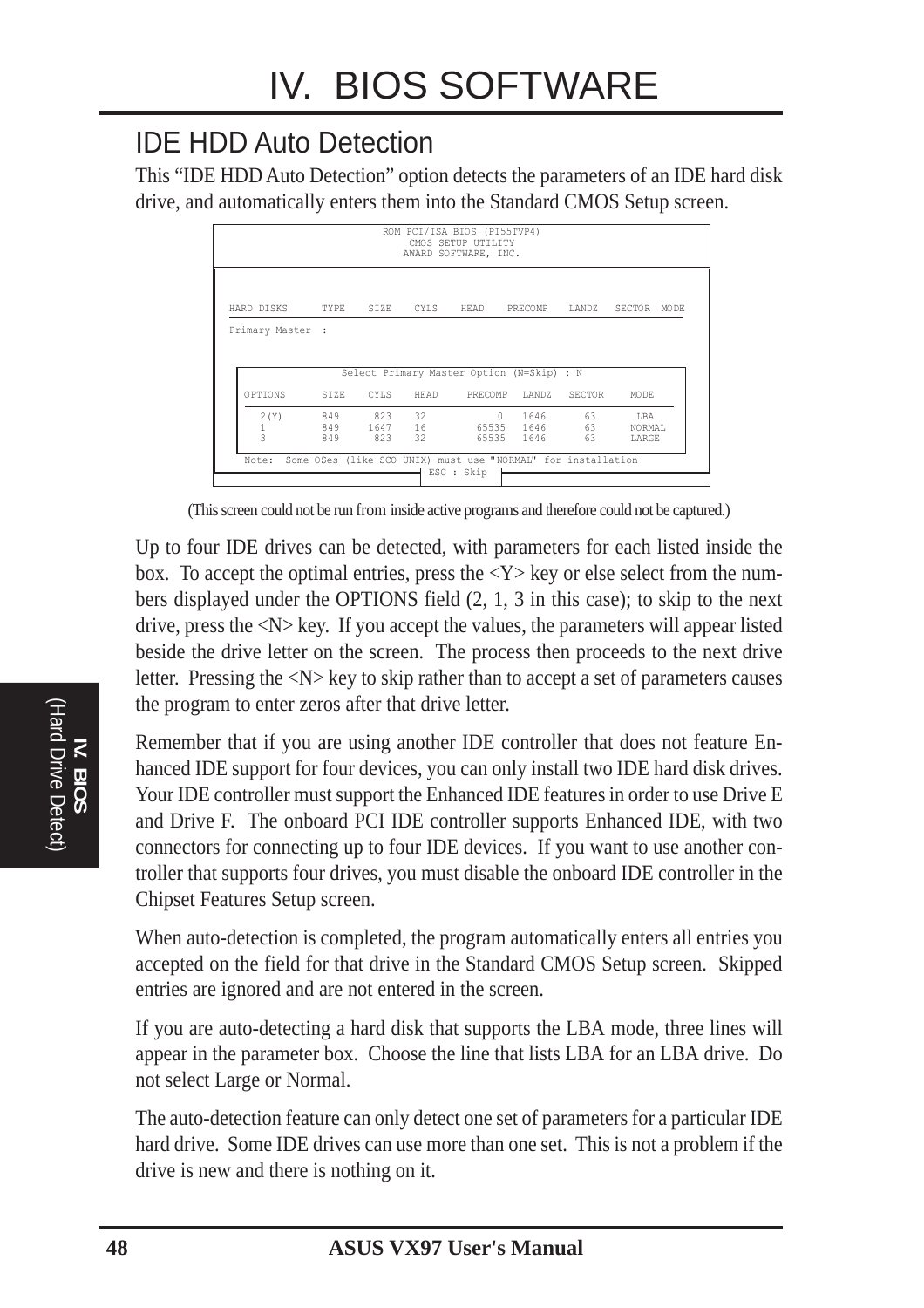**IMPORTANT: If your hard drive was already formatted on an older previous system, incorrect parameters may be detected. You will need to enter the correct parameters manually or use low-level format if you do not need the data stored on the hard drive.**

If the parameters listed differ from the ones used when the drive was formatted, the drive will not be readable. If the auto-detected parameters do not match the ones that should be used for your drive, do not accept them. Press the  $\langle N \rangle$  key to reject the presented settings and enter the correct ones manually from the Standard CMOS Setup screen.

### Save and Exit Setup

Select this option to save into the CMOS memory all modifications you specify during the current session. To save the configuration changes, highlight the "Save & Exit Setup" option on the main screen and then press the <Enter> key.

| STANDARD CHOS SETUP<br><b>BTOS FEATURES SETUP</b><br>CHIPSET FEATURES SETUP<br>POWER MANAGEMENT SETUP<br>PNP AND PCT SETUP | SUPERVISOR PASSHUAD<br>USER PASSHORD<br>TOE HOD RUTO DETECTION<br>SAVE & EXIT SETUP<br>SAVING<br>SRVE to CHOS and EXIT (V/M)? V |
|----------------------------------------------------------------------------------------------------------------------------|---------------------------------------------------------------------------------------------------------------------------------|
| LORD BIDS DEFAULT<br>LOAD SETUP DETAILTS                                                                                   |                                                                                                                                 |
| <b>Buit</b><br>Ese :<br><b>FID : Save &amp; Exil Setup</b>                                                                 | <b>Select Item</b><br>(Shift)F2<br><b>Change Color</b>                                                                          |

## **IV. BIOS** (Save & Exit)

## Exit Without Saving

Select this option to exit the Setup utility without saving the modifications you specify during the current session. To exit without saving, highlight the "Exit Without Saving" option on the main screen and then press the <Enter> key.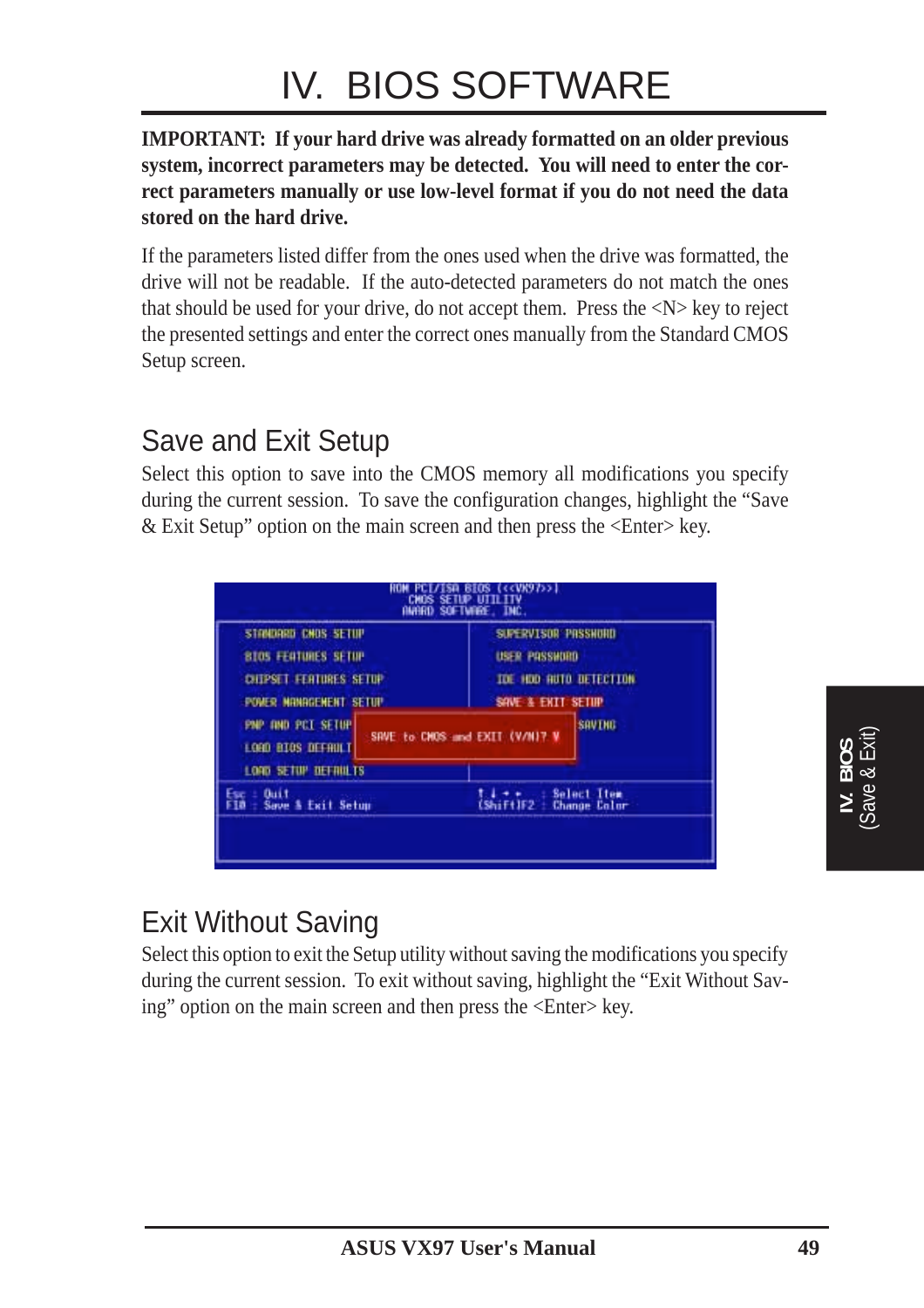(This page was intentionally left blank)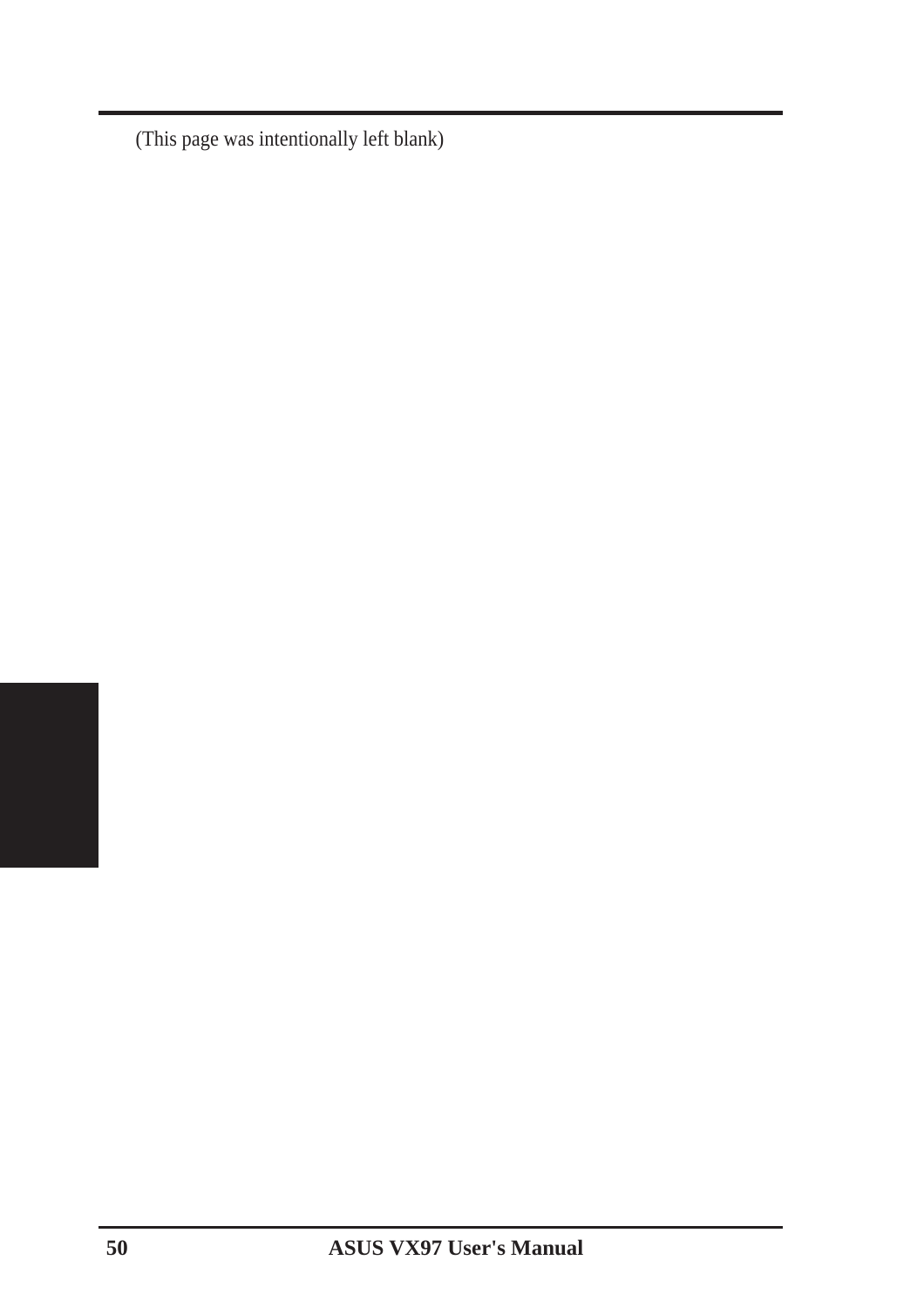## V. DESKTOP MANAGEMENT

## Desktop Management Interface (DMI)

#### Introducing the ASUS DMI Configuration Utility

This motherboard supports DMI within the BIOS level and provides a DMI Configuration Utility to maintain the Management Information Format Database (MIFD). DMI is able to auto-detect and record information pertinent to a computer's system such as the CPU type, CPU speed, and internal/external frequencies, and memory size. The onboard BIOS will detect as many system information as possible and store those collected information in a 4KB block in the motherboard's Flash EPROM and allow the DMI to retrieve data from this database. Unlike other BIOS software, the BIOS on this motherboard uses the same technology implemented for Plug and Play to allow dynamic real-time updating of DMI information versus creating a new BIOS image file and requiring the user to update the whole BIOS. This DMI Configuration Utility also allows the system integrator or end user to add additional information into the MIFD such as serial numbers, housing configurations, and vendor information. Those information not detected by the motherboard BIOS and has to be manually entered through the DMI Configuration Utility and updated into the MIFD. This DMI Configuration Utility provides the same reliability as PnP updating and will prevent the refreshing failures associated with updating the entire BIOS.

#### System Requirements

The DMI Configuration Utility (DMICFG.EXE) must be ran in real mode in order for the program to run, the base memory must be at least 180K. Memory managers like HIMEM.SYS (required by windows) must not be installed. You can boot up from a system diskette without AUTOEXEC.BAT and CONFIG.SYS files, "REM" HIMEM.SYS in the CONFIG.SYS, or press <F5> during bootup to bypass your AUTOEXEC.BAT and CONFIG.SYS files.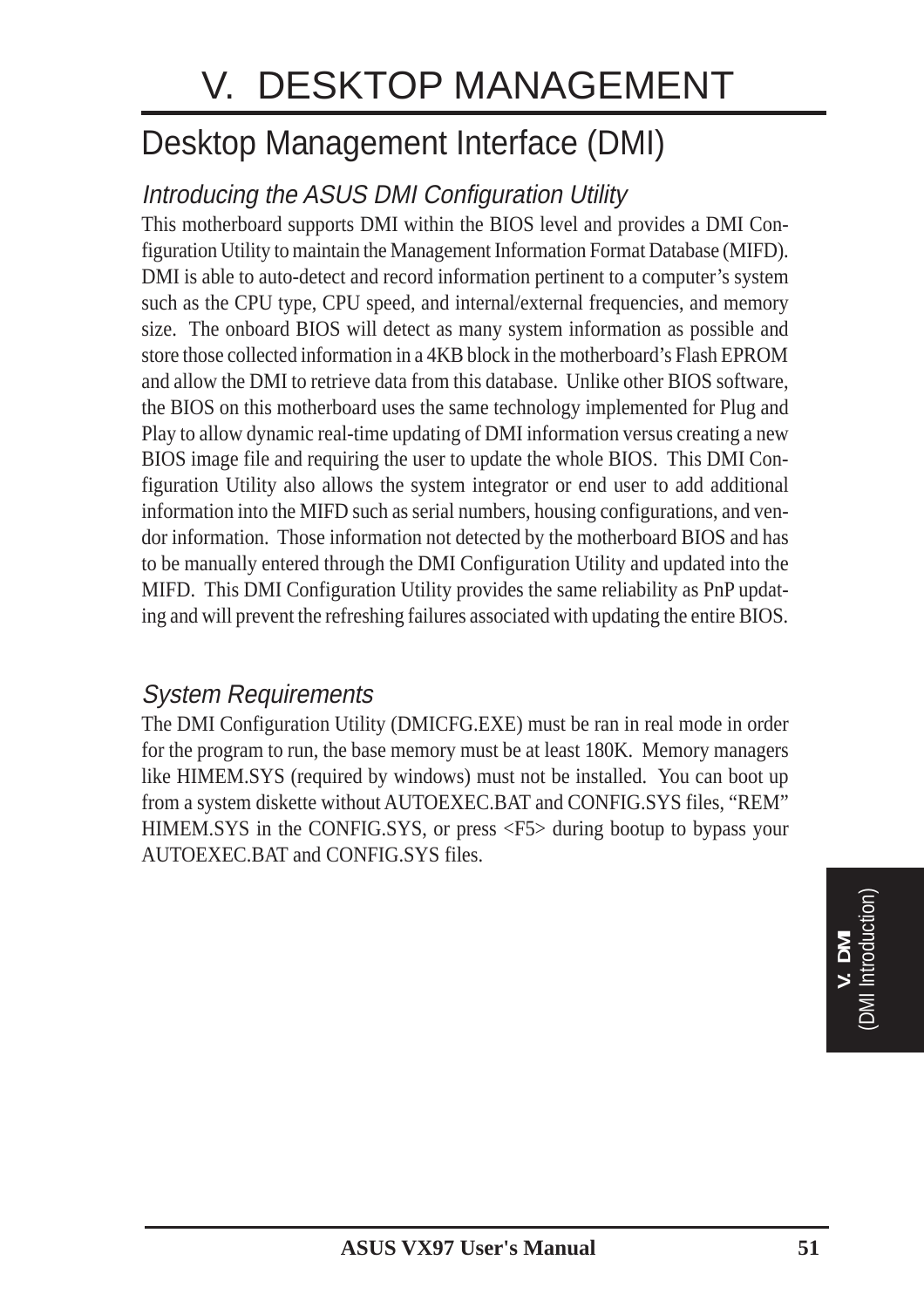Using the ASUS DMI Configuration Utility **Edit DMI (or delete)**



Use the  $\leftarrow \rightarrow$  (left-right) cursors to move the top menu items and the  $\uparrow \downarrow$  (up-down) cursor to move between the left hand menu items. The bottom of the screen will show the available keys for each screen. Press enter at the menu item to enter the right hand screen for editing. "Edit component" appears on top. The reversed color field is the current cursor position and the blue text are available for editing. The orange text shows auto-detected information and are not available for editing. The blue text "Press [ENTER] for detail" contains a second pop-up menu is available, use the + - (plus-minus) keys to change the settings. Enter to exit *and save*, ESC to exit *and not save*.

If the user has made changes, ESC will prompt you to answer Y or N. Enter Y to go back to the left-hand screen *and save*, enter N to go back to left-hand screen and *not save*. If editing has not been made, ESC will send you back to the left hand menu without any messages.

#### Notes:

A heading, \*\*\* BIOS Auto Detect \*\*\* appears on the right for each menu item on the left side that has been auto detected by the system BIOS.

A heading, \*\*\* User Modified \*\*\* will appear on the right for menu items that has been modified by the user.

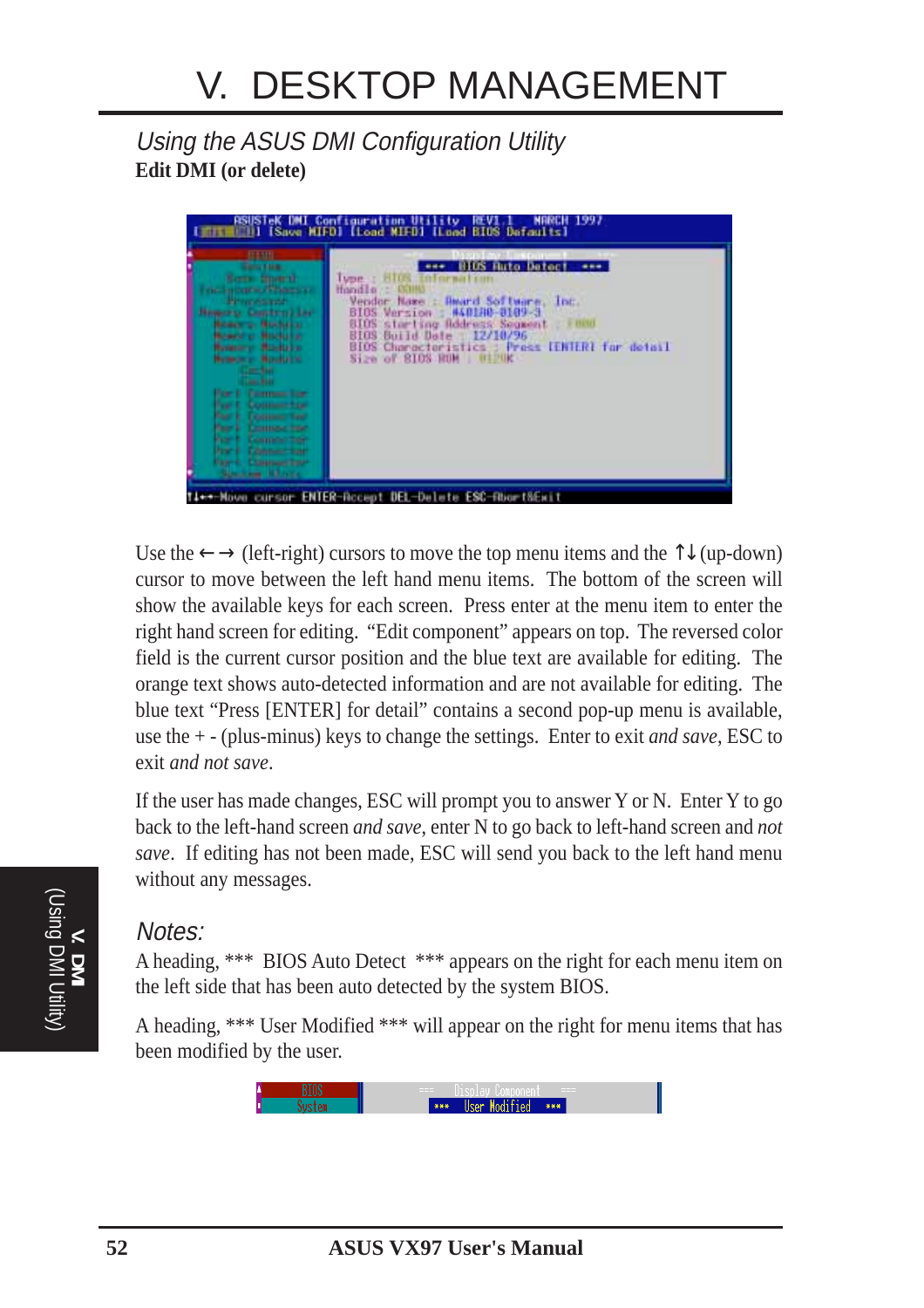## V. DESKTOP MANAGEMENT

#### **Save MIFD**



You can save the MIFD (normally only saved to flash ROM) to a file by entering the drive and path here. If you want to cancel save, you may press ESC and a message "Bad File Name" appears here to show it was not saved.

#### **Load MIFD**



You can load the disk file to memory by entering a drive and path and file name here.

#### **Load BIOS Defaults**



(Using DMI Utility)Using DMI Utility) **V. DMI**

You can load the BIOS defaults from a MIFD file and can clear all user modified and added data. You must reboot your computer in order for the defaults to be saved back into the Flash BIOS.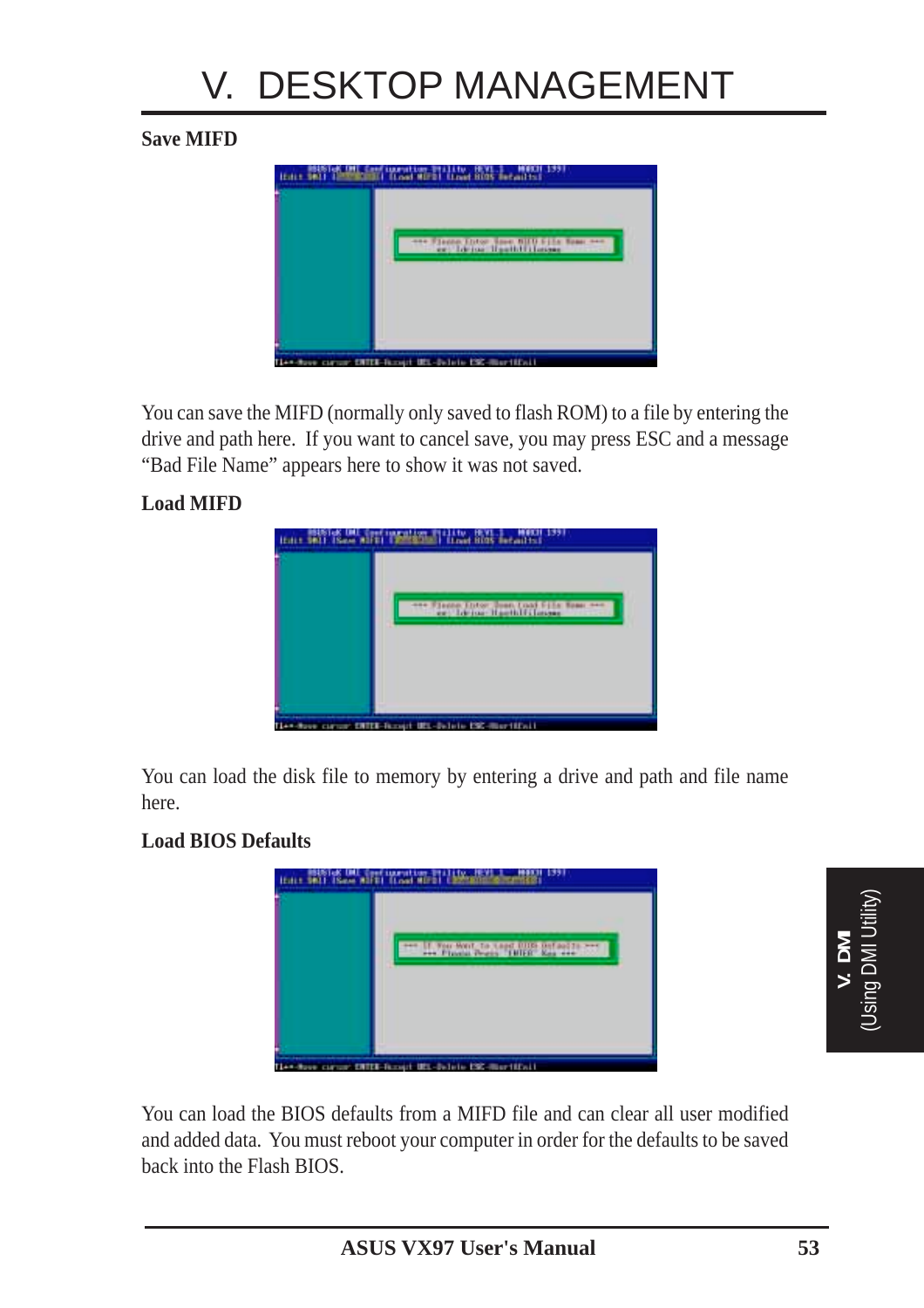(This page was intentionally left blank)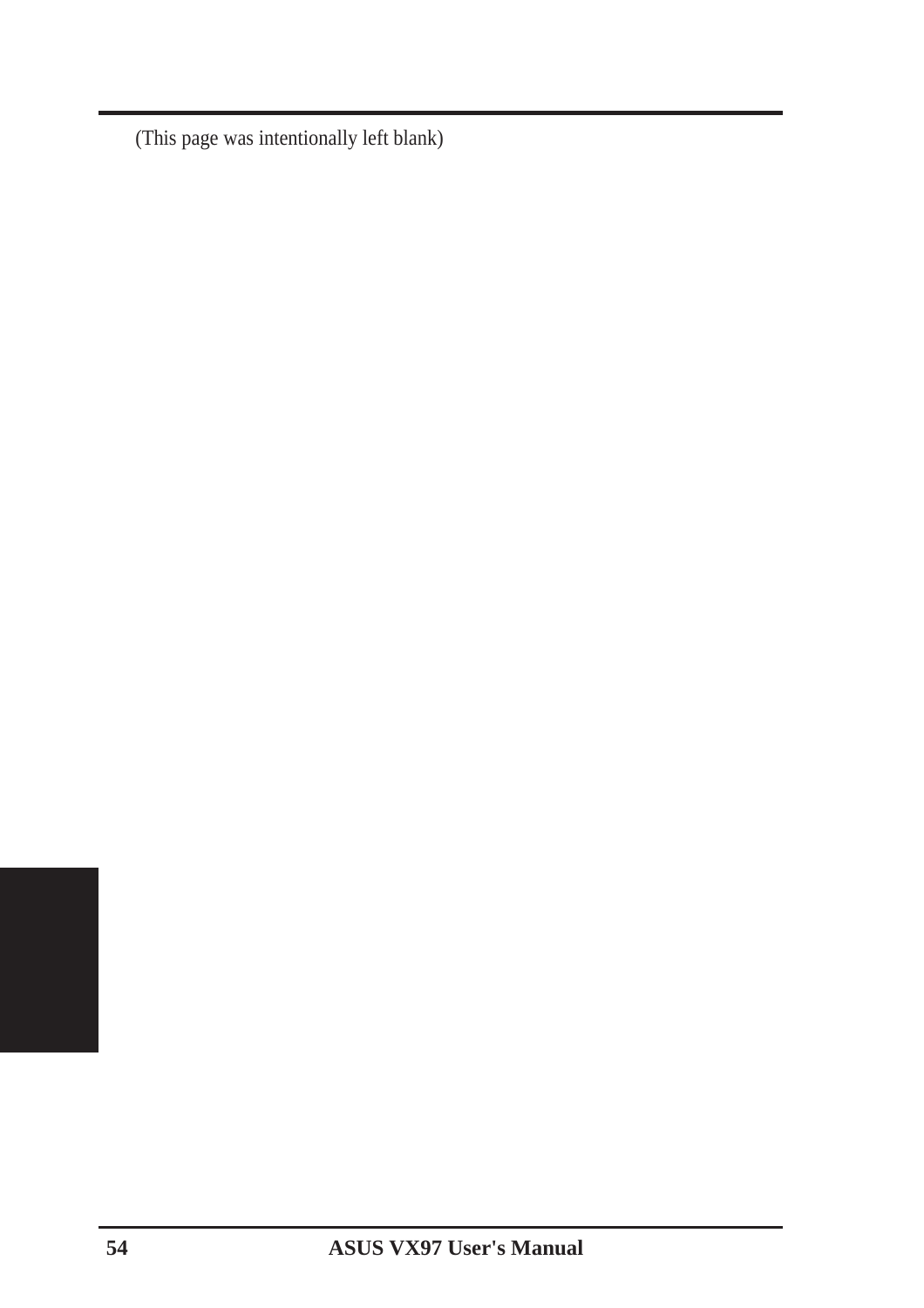## Symbios SCSI BIOS and Drivers

Aside from the system BIOS, the Flash memory chip on the motherboard also contains the Symbios SCSI BIOS. This Symbios SCSI BIOS works in conjunction with the optional ASUS PCI-SC200 controller card to provide Fast SCSI-2 interface when using compatible SCSI devices or the ASUS PCI-SC860 SCSI controller cards to provide Ultra-Fast SCSI-2 interface when using Ultra-Fast SCSI-2 devices.

All SCSI devices you install on your system require driver software to function. The Symbios SCSI BIOS directly supports SCSI hard disks under the DOS, Windows and OS/2 environments. It also uses device drivers from the DOS floppy disk included in the ASUS PCI-SC200 and ASUS PCI-SC860 controller card packages to support hard disks and other SCSI devices working under DOS, Microsoft Windows, Microsoft Windows NT, Novell NetWare and IBM OS/2. These drivers provide higher performance than the direct BIOS support. To use these drivers, you must install them into your system and add them to your system configuration files. Driver support for SCSI devices used with SCO UNIX is also provided. These drivers are included in the second SCO UNIX floppy disk. Windows 95 support is also available using the device drivers included within the Windows software. The ASUS PCI-SC200 and ASUS PCI-SC860 are Plug and Play adapters that are auto detected by BIOS and current operating systems that support Plug and Play features.

For information about these drivers and their usage, please view the Readme files included in the driver packages.

## ASUS PCI-SC200 & PCI-SC860 SCSI Cards

The ASUS PCI-SC200 or the ASUS PCI-SC860 may be bundled with your motherboard or purchased separately. Both cards provide the option of connecting internal or external SCSI devices for a total of 7 devices on each SCSI card.

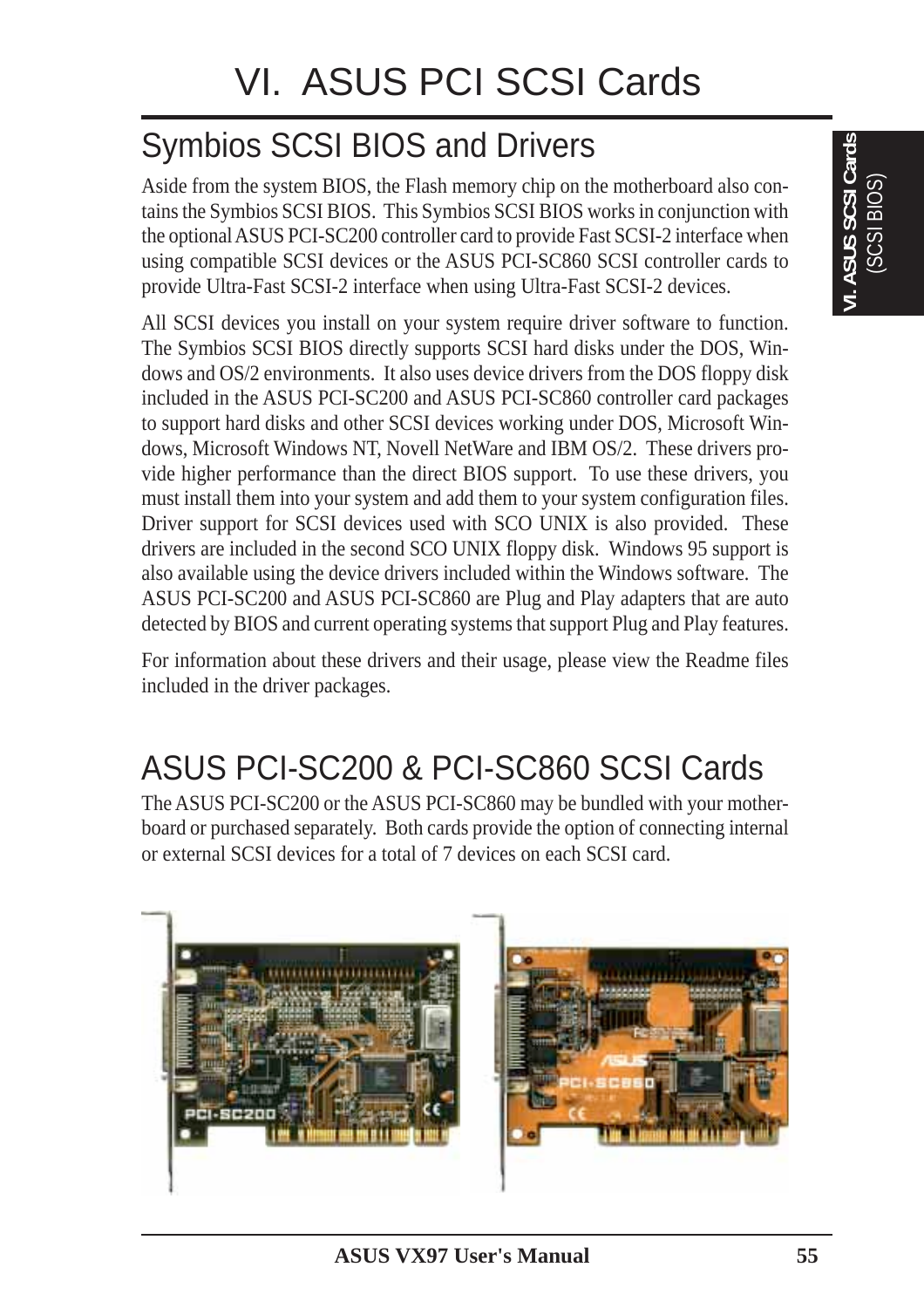# **VI. ASUS SCSI Cards** (Setup)

## Setting Up the ASUS PCI-SC200 & PCI-SC860

There are two jumper settings you may need to make on the ASUS PCI-SC200 to set it up. One setting assigns the PCI INT interrupt, the other sets the card's termination. The ASUS PCI-SC860 has no jumper settings but you should read the "Terminator Requirements."

## Setting the INT Assignment for the ASUS PCI-SC200

You must use PCI INT A setting in order to properly assign the ASUS PCI-SC200's interrupt. On the ASUS PCI-SC200, you assign the INT by setting jumper JP1 or JP2. The default setting for the card already is INT A, so you do not need to change the setting to use the ASUS PCI-SC200 with this motherboard.



## Terminator Requirements for SCSI Devices

SCSI devices are connected together in a "chain" by cables. Internal devices connect to the ASUS PCI-SC200 or ASUS PCI-SC860 with a fifty-pin flat ribbon cable. External devices connect to the external port with a SCSI-2 cable. If there are more than one internal or external devices, additional devices are connected with cables to form a "daisy chain." Terminating the devices on the ends of the SCSI Bus "chain" is necessary for SCSI devices to work properly. Termination of the devices between the ends must be *Disabled*.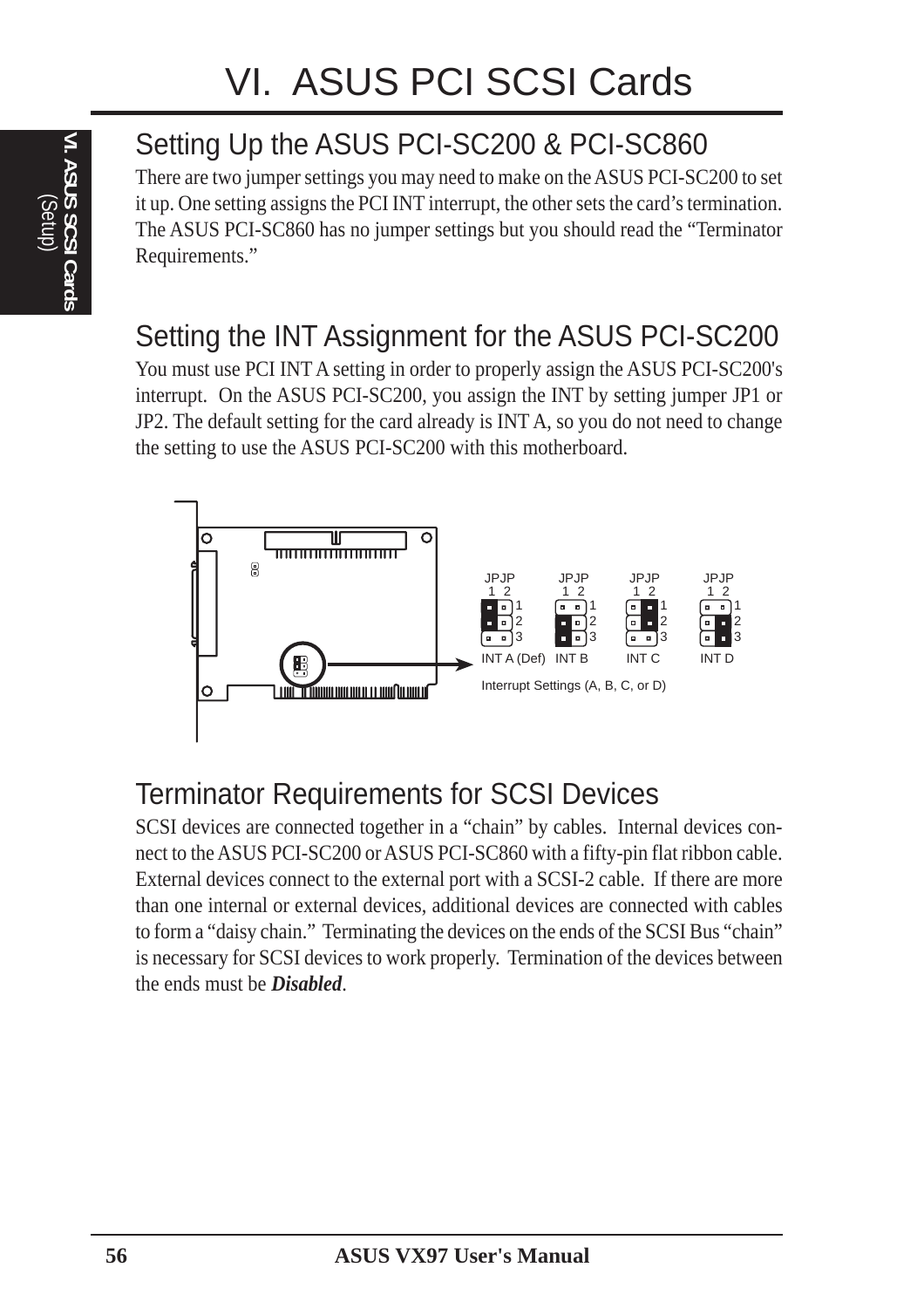## Terminator Settings for the ASUS PCI-SC860

Many SCSI devices including the ASUS PCI-SC860 use a set of onboard terminating resistors to terminate the devices at the ends automatically. Automatic termination requires that the SCSI devices be connected in a straight linear connection or "chain." Connect SCSI devices to one or two of the SCSI connectors in a linear "chain" for auto termination of the ASUS PCI-SC860 to be effective. Other formations will cause your SCSI devices to not mount properly. You must use the **end** of the ribbon cable when using the internal connector(s) to keep a linear path.

**Additional Note: The Symbios Logic SCSI Configuration Utility is a powerful tool. If, while using it, you somehow disable all your controllers or cannot enter the configuration utility, pressing "Ctrl-A" after memory count during reboot allows you to recover and reconfigure.**

## Terminator Settings for the ASUS PCI-SC200

The ASUS PCI-SC200, on the other hand, has "active" termination that you must set using jumper JP5. There are two settings, "terminated" and "not terminated," as shown below.

Decide whether or not you need to terminate the ASUS PCI-SC200 based on its position in the SCSI chain. Only the devices at each end of the chain need to be terminated. If you have **only** internal or **only** external devices connected to the ASUS PCI-SC200, then you **must** terminate the ASUS PCI-SC200. If you have **both** internal and external devices connected, you **must not** terminate the card. See the following example which illustrates this concept.



**VI. ASUS SCSI Cards** (Jumpers)

ASUS SCSI Cards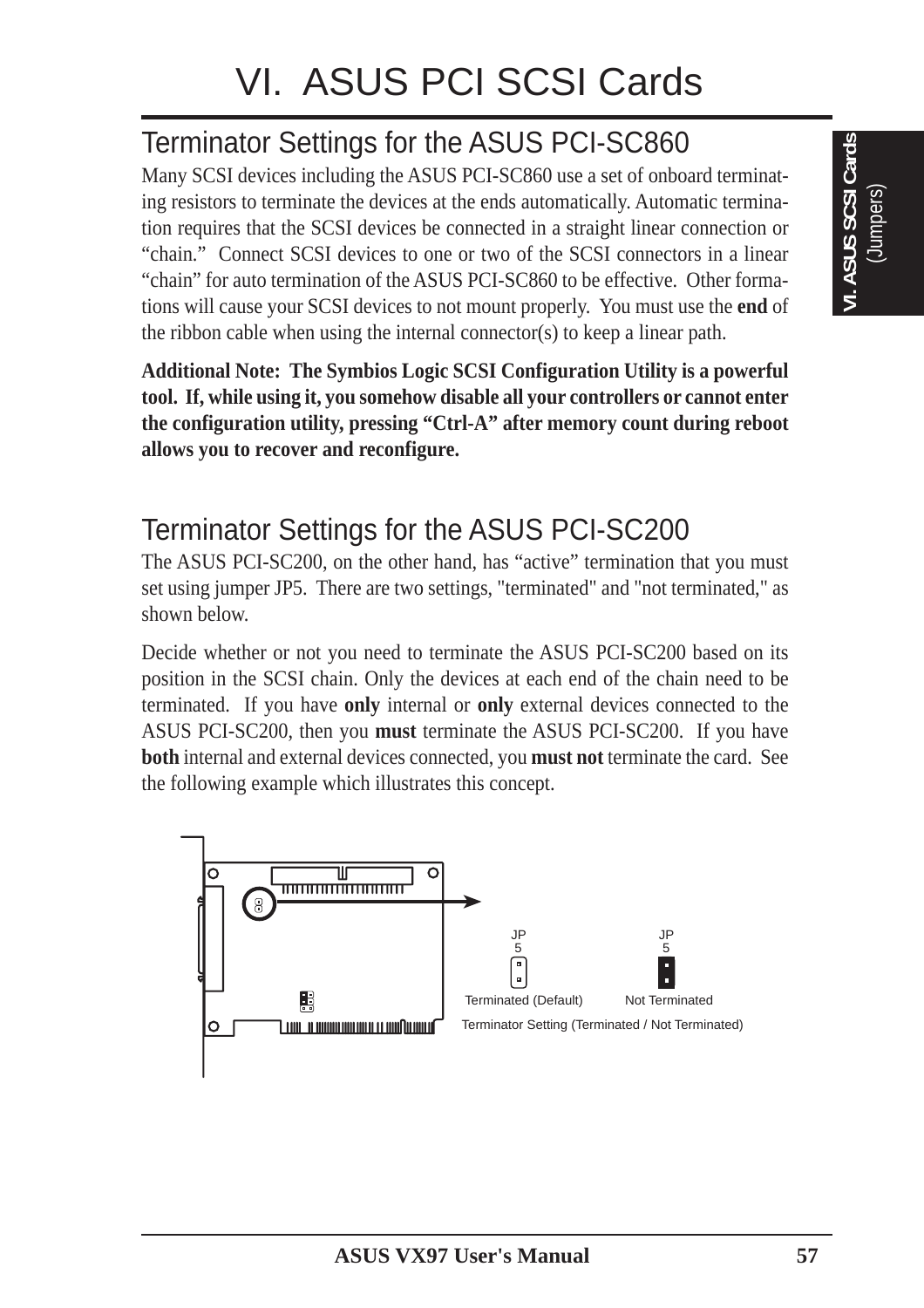## VI. ASUS PCI SCSI Cards



## SCSI ID Numbers for SCSI Devices

All SCSI devices, including the ASUS PCI-SC200 and ASUS PCI-SC860 interface card must have a SCSI identification number that is not in use by any other SCSI device. There are eight possible ID numbers, 0 through 7. The ASUS PCI-SC200 and ASUS PCI-SC860 cards have fixed SCSI IDs of 7. The SCSI ID serves two purposes:

- It uniquely defines each SCSI device on the bus.
- It determines which device controls the bus when two or more devices try to use it at the same time.

SCSI IDs on one channel do not interfere with the IDs on another channel. This applies to two SCSI host adapters that implement different buses as well as dual channels on a single host adapter. You can connect up to seven SCSI devices to the interface card. You must set a SCSI ID number (ID 0 to ID 6) for each device. SCSI devices vary in how they set the ID number. Some use jumpers, others have some kind of selector switch. Refer to the manual for any device you install for details on how to set its ID number.

### SCSI ID Priority

The ASUS PCI-SC200 and ASUS PCI-SC860 are 8bit single-channel SCSI cards. SCSI ID 7 has the highest priority, and SCSI ID 0 has the lowest priority.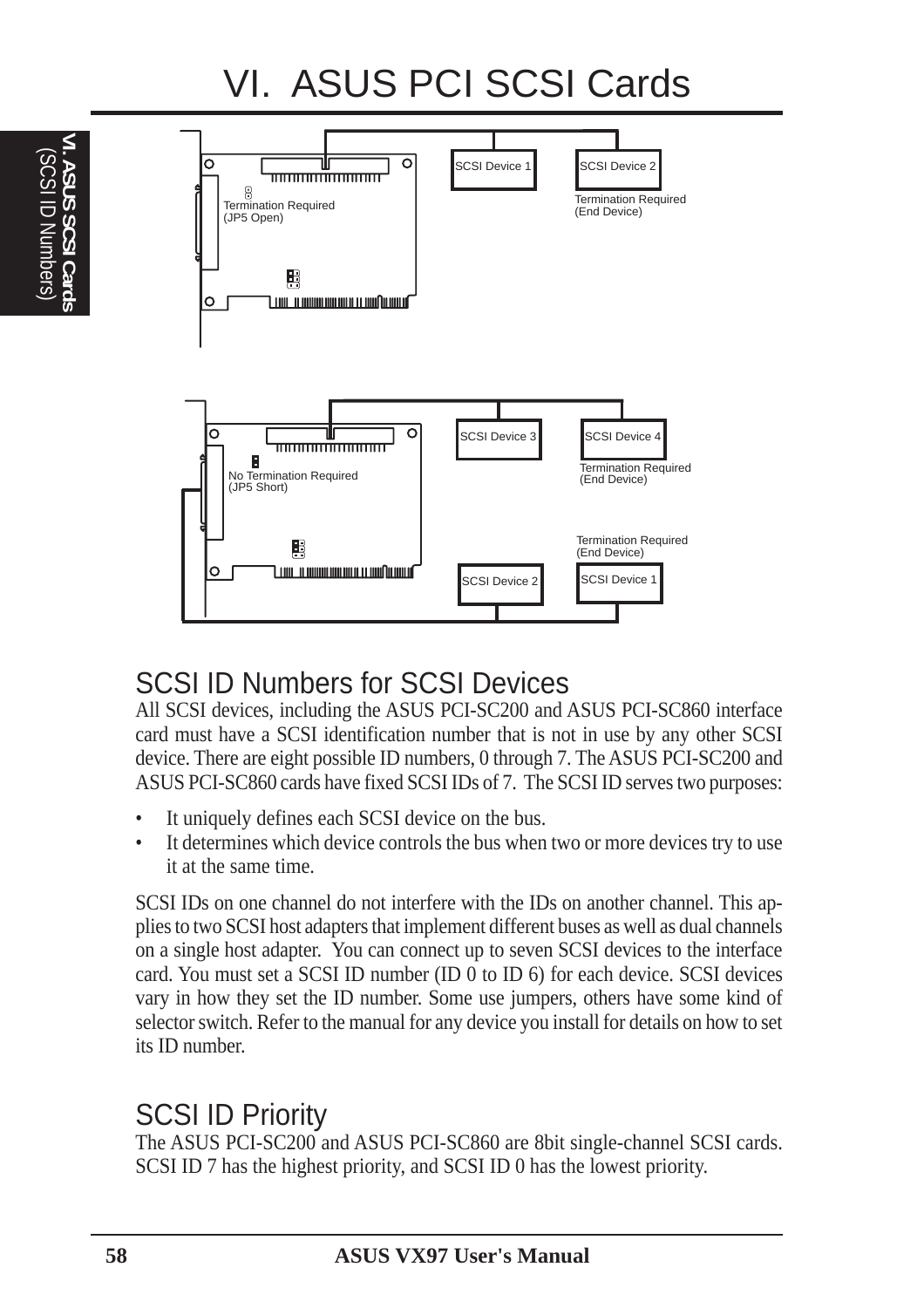**NOTE: The ASUS I-A16C 16-bit ISA audio card comes with certain motherboard bundles only and is not for sale separately.**

### ASUS I-A16C Audio Features

- Creative Labs ViBRA 16C PnP Audio Chip
- Full Duplex Supports
- 16/8-bit PCM 5KHz to 44.1KHz
- Wave Table Upgradeable
- Software Includes: DOS and Window 3.1 Drivers Windows 95 Driver Wave Editor Wave OLE Quick CD

Mixer Control Quick Player

## Unpacking and Handling Precautions

**WARNING!**Keep the ASUS I-A16C stored in its anti-static bag until you are ready to install it in your system. The ASUS I-A16C is easily damaged by static electricity.

Observe the following precautions while unpacking and handling the board:

- Before handling the board, discharge static electricity from your body by touching an unpainted area of the system's metal chassis. While installing the board, ground yourself frequently to discharge any static electricity that may accumulate in your body.
- After removing the board form the anti-static bag, place it on a grounded surface with the components facing up.
- Check the board for damage. If any socketed component appears loose, press firmly but carefully to seat the chip in its socket. Otherwise, avoid touching the components on the board. Always handle the board by the edges.